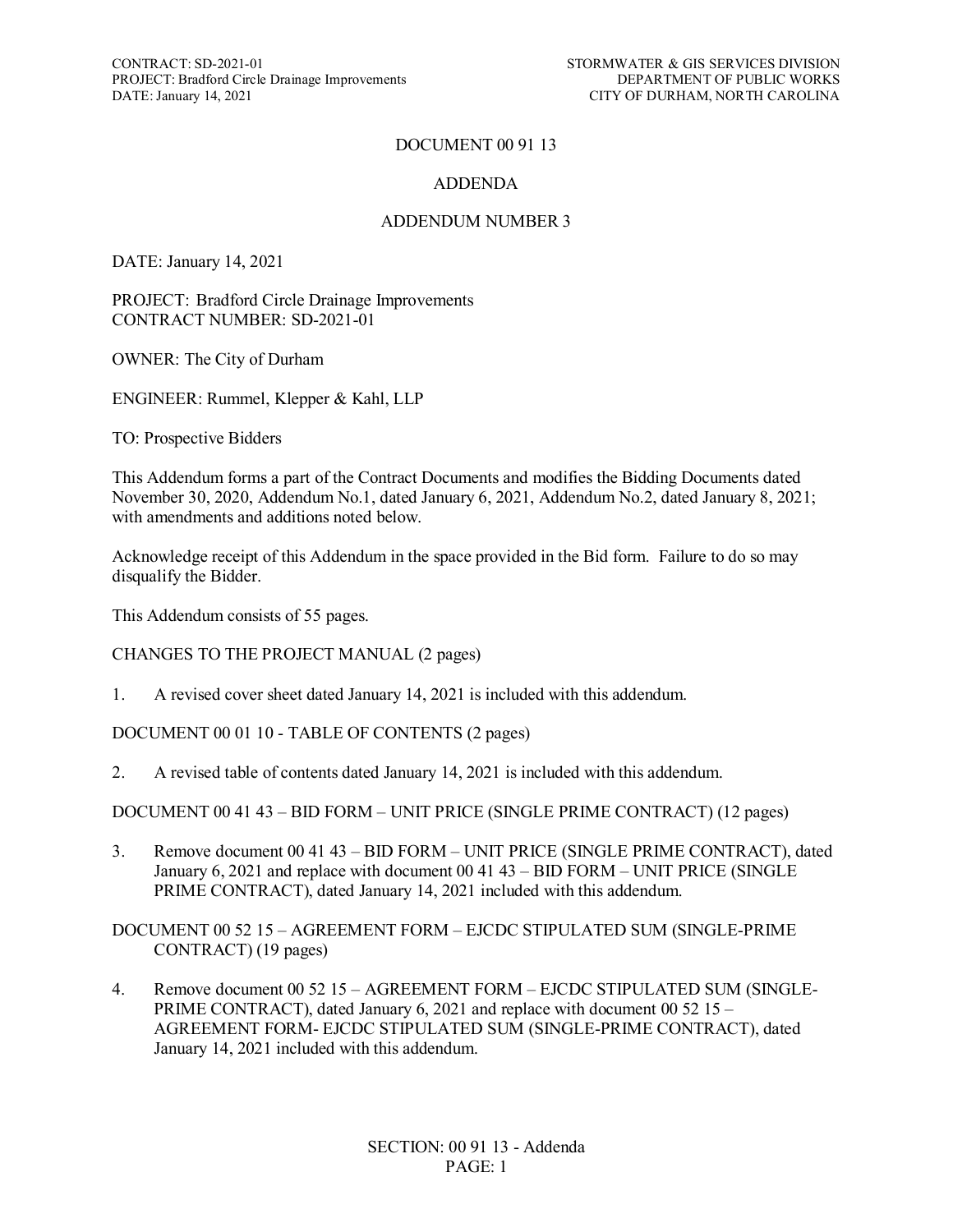# DOCUMENT 30 11 00 – PROJECT SPECIAL PROVISIONS (18 pages)

5. Remove document 30 11 00 – PROJECT SPECIAL PROVISIONS, dated November 30, 2020 and replace with document 30 11 00 – PROJECT SPECIAL PROVISIONS, dated January 14, 2021 included with this addendum.

#### REQUESTS FOR INFORMATION AND CLARIFICATION (0 pages)

- 6. Unit Price Work item A10 Undercut, A11 Unsuitable Excavation, A12 Unclassified Excavation a. How is the City quantifying the item for payment?
	- i. Where these materials are encountered, the items will be quantified by the Contractor, Contractor's geotechnical engineer, and the City's on-site inspector. Where determinations are required, testing and inspections on the project will be paid for using the Testing and Inspections allowance pay item.
- 7. Unit Price Work item A26 for Traffic Control (Furnish, Install, and Maintain)
	- a. Can traffic control items be lump sum items?
		- i. Traffic control for the project is revised to be one lump sum item. See section 30 11 00, Project Special Provisions, for the Work Zone Traffic Control pay item. See plan sheet C401 for notes pertaining to the contractor's responsibilities for traffic control on the project.
- 8. Unit Price Work item A29 Aggregate Base Course
	- a. The road section detail in the construction drawings show aggregate base course (ABC) material used as the base for constructing the road section. Material B25.0C will not be used in construction of the road section. See the revised
- 9. Unit Price Work item A31 for #8 Choking Stone
	- a. Can #78 stone be used as choking stone at the bottom of the reservoir in lieu of #8 stone?
		- i. No substitutions for #8 stone shall be made. See section 30 11 00, Project Special Provisions, for gradation specifications for #8 stone.
- 10. Unit Price Work item A55 for Water Service and Meter Relocation
	- a. Water service and meter relocation have been separated from the adjustment of meter boxes and valves. See section 30 11 00, Project Special Provisions, for work associated with this item.

#### END OF DOCUMENT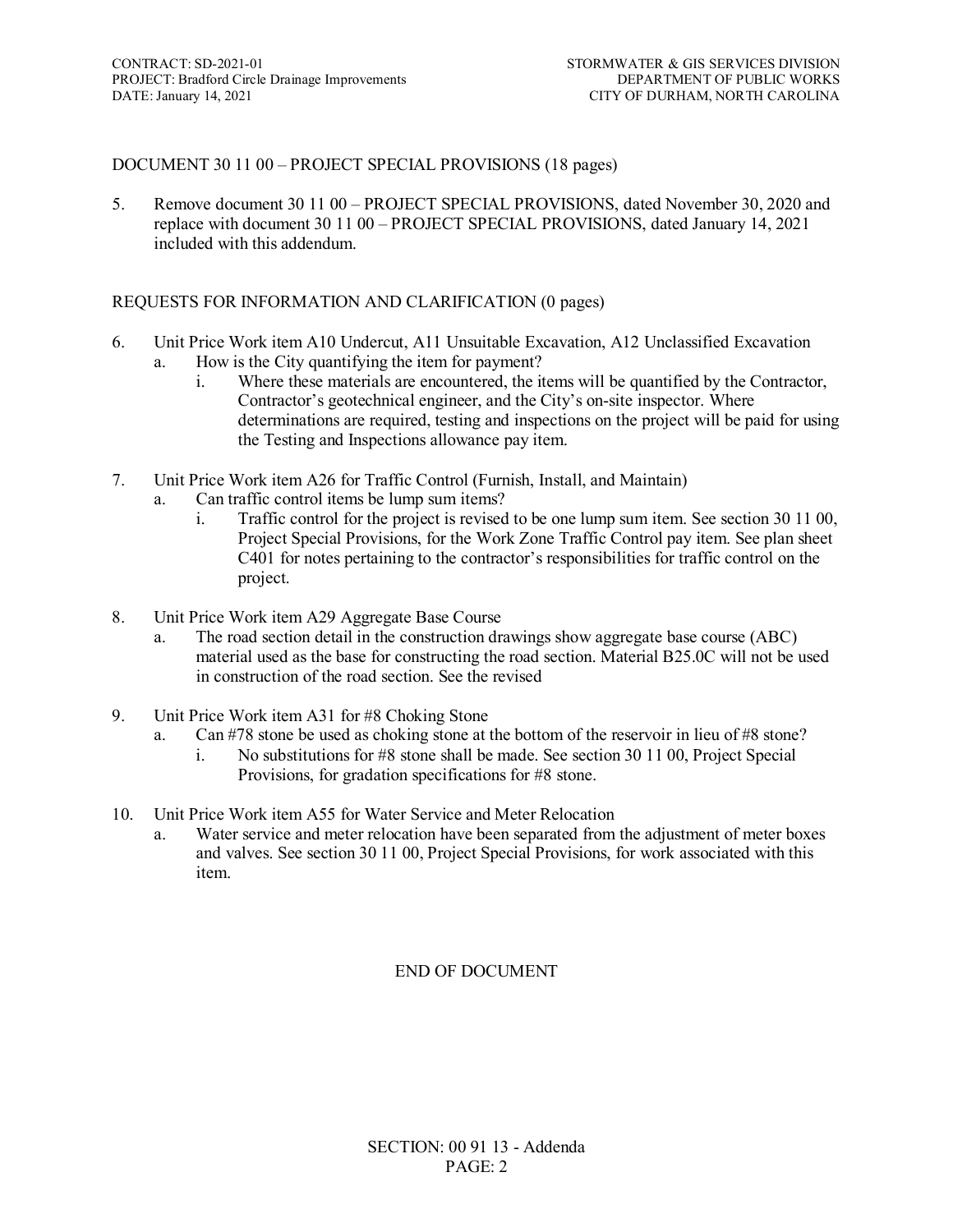# **CITY OF DURHAM**

# **PROJECT MANUAL**

# **INCLUDING**

# **BIDDING DOCUMENTS, CONTRACT DOCUMENTS, AND TECHNICAL SPECIFICATIONS**

**FOR**



# **CONTRACT: SD-2021-01 Issued: November 30, 2020 Revised: January 6, 8, and 14, 2021**

**Project: Bradford Circle Drainage Improvements**

> **Stormwater & GIS Services Division Public Works Department 101 City Hall Plaza, Durham NC 27701**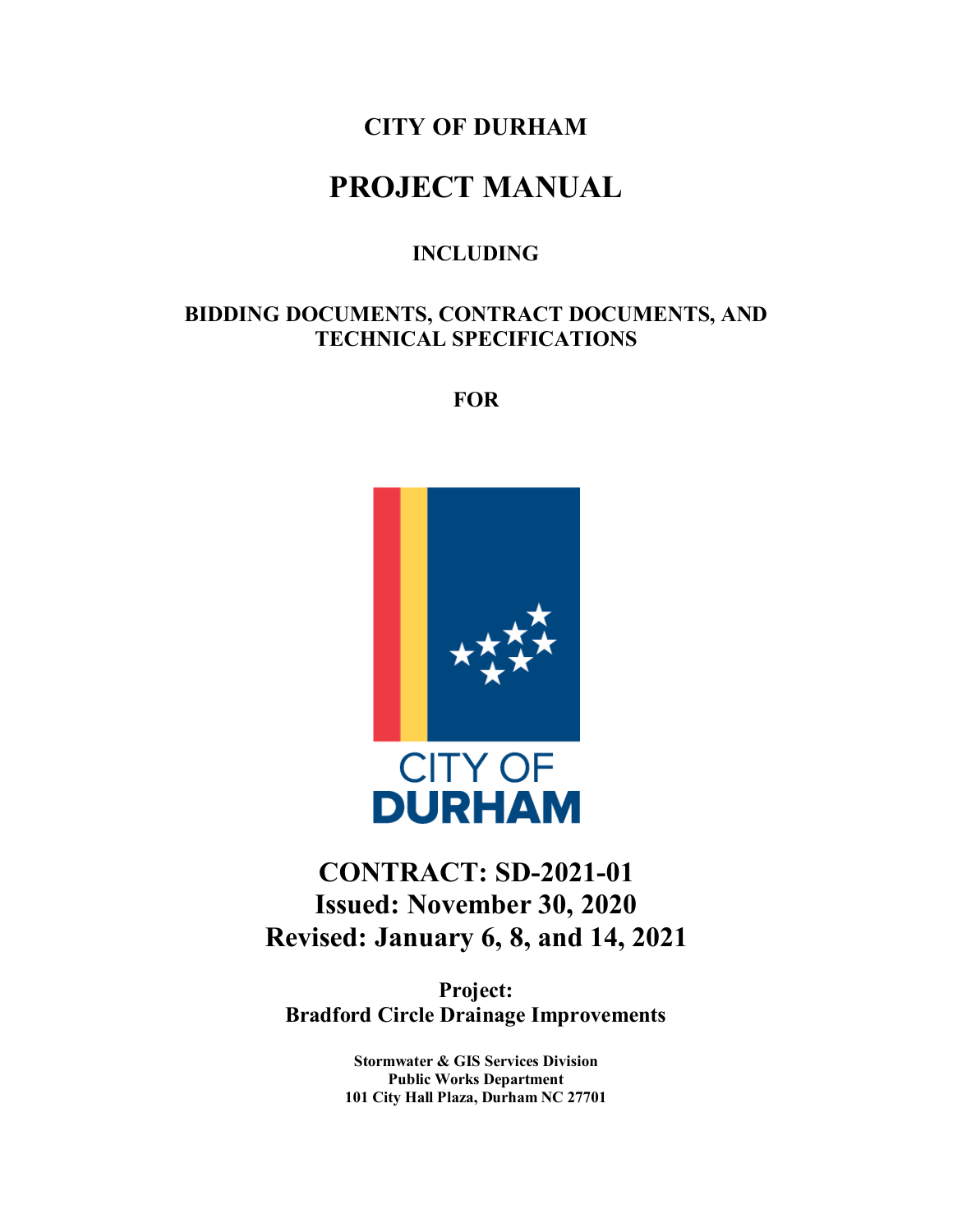# **CONTRACT: SD-2021-01**

**Issued: November 30, 2020 Revised: January 6, 8, and 14, 2021**

**PROJECT: Bradford Circle Drainage Improvements**

> **STORMWATER & GIS SERVICES DIVISION PUBLIC WORKS DEPARTMENT CITY OF DURHAM NC**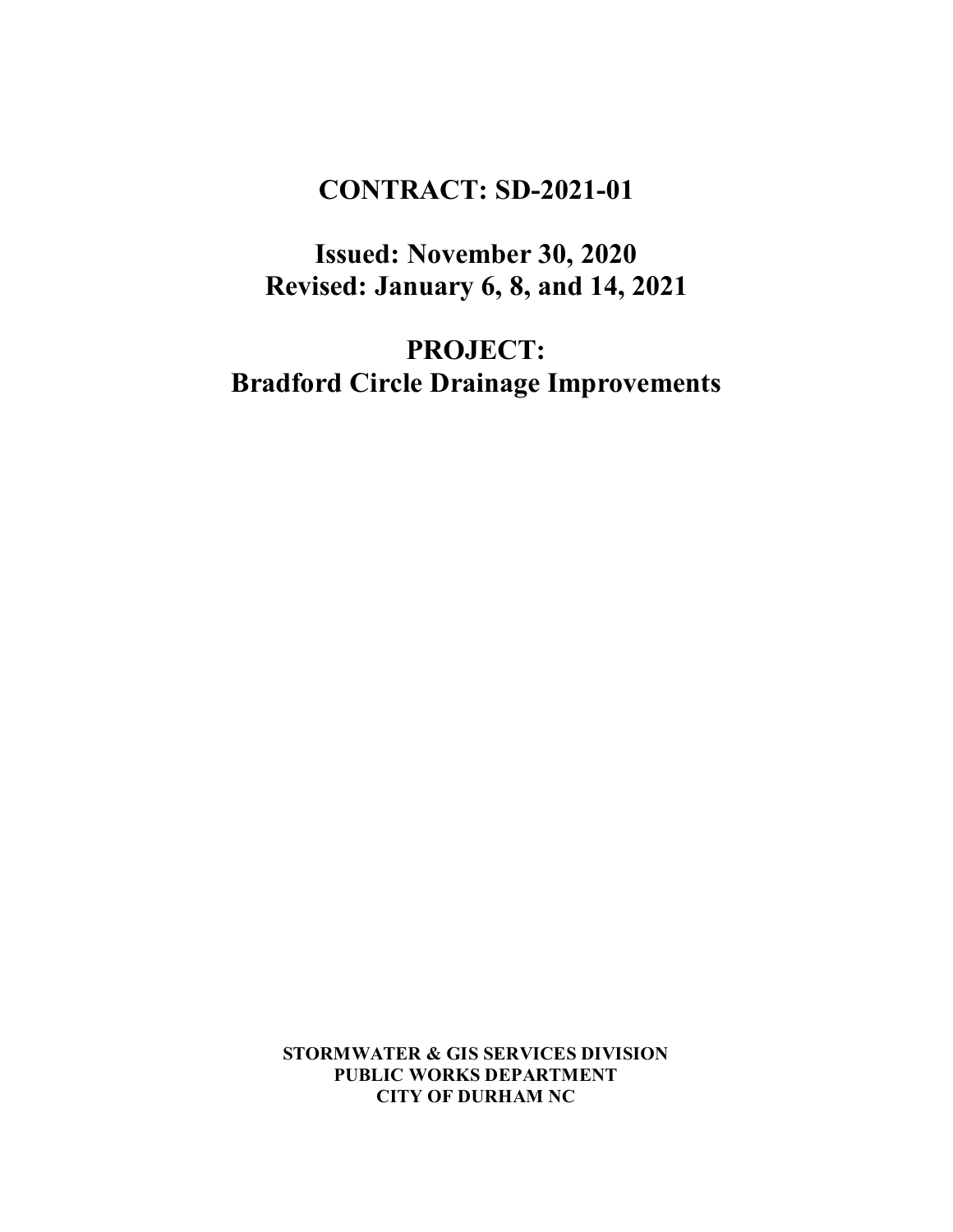#### DOCUMENT 00 01 10

#### TABLE OF CONTENTS

#### Section Title

#### PROCUREMENT AND CONTRACTION REQUIREMENTS GROUP DIVISION 00 - PROCUREMENT AND CONTRACTING REQUIREMENTS INTRODUCTORY INFORMATION 00 01 10 Table of Contents

#### PROCUREMENT REQUIREMENTS

- 00 11 16 Invitation to Bid
- 00 21 15 Instructions to Bidders EJCDC
- 00 31 00 Available Project Information
- 00 41 43 Bid Form Unit Price (Single-Prime Contract)

#### CONTRACTING REQUIREMENTS

- 00 52 15 Agreement Form EJCDC Stipulated Sum (Single-Prime Contract)
- 00 72 15 General Conditions EJCDC Stipulated Sum (Single-Prime Contract)
- C-700 EJCDC Standard General Conditions of the Construction Contract

#### SPECIFICATIONS GROUP

#### GENERAL REQUIREMENTS SUBGROUP

- DIVISION 01 GENERAL REQUIREMENTS
- 01 10 00 Summary
- 01 20 00 Price and Payment Procedures
- 01 30 00 Administrative Requirements
- 01 33 00 Submittal Procedures

#### SITE AND INFRASTRUCTURE SUBGROUP

DIVISION 30 - MISCELLANEOUS

30 11 00 Project Special Provisions

#### ADDENDA

- 00 91 13 Addendum Number 1 (January 6, 2021)
- 00 91 13 Addendum Number 2 (January 8, 2021)
- 00 91 13 Addendum Number 3 (January 14, 2021)

#### LIST OF APPENDICES

- Appendix A Underutilized Business Enterprises (UBE) Participation Goals
- Appendix B EBOP Construction Forms
- Appendix C UBE Subcontracting Reporting Forms
- Appendix D UBE Listing
- Appendix E Non-Collusion Affidavit Forms for Bidder and Subcontractor
- Appendix F Bid Bond Forms
- Appendix G Performance Bond and Payment Bond Forms
- Appendix H Reimbursable Sales and Use Tax Statement Forms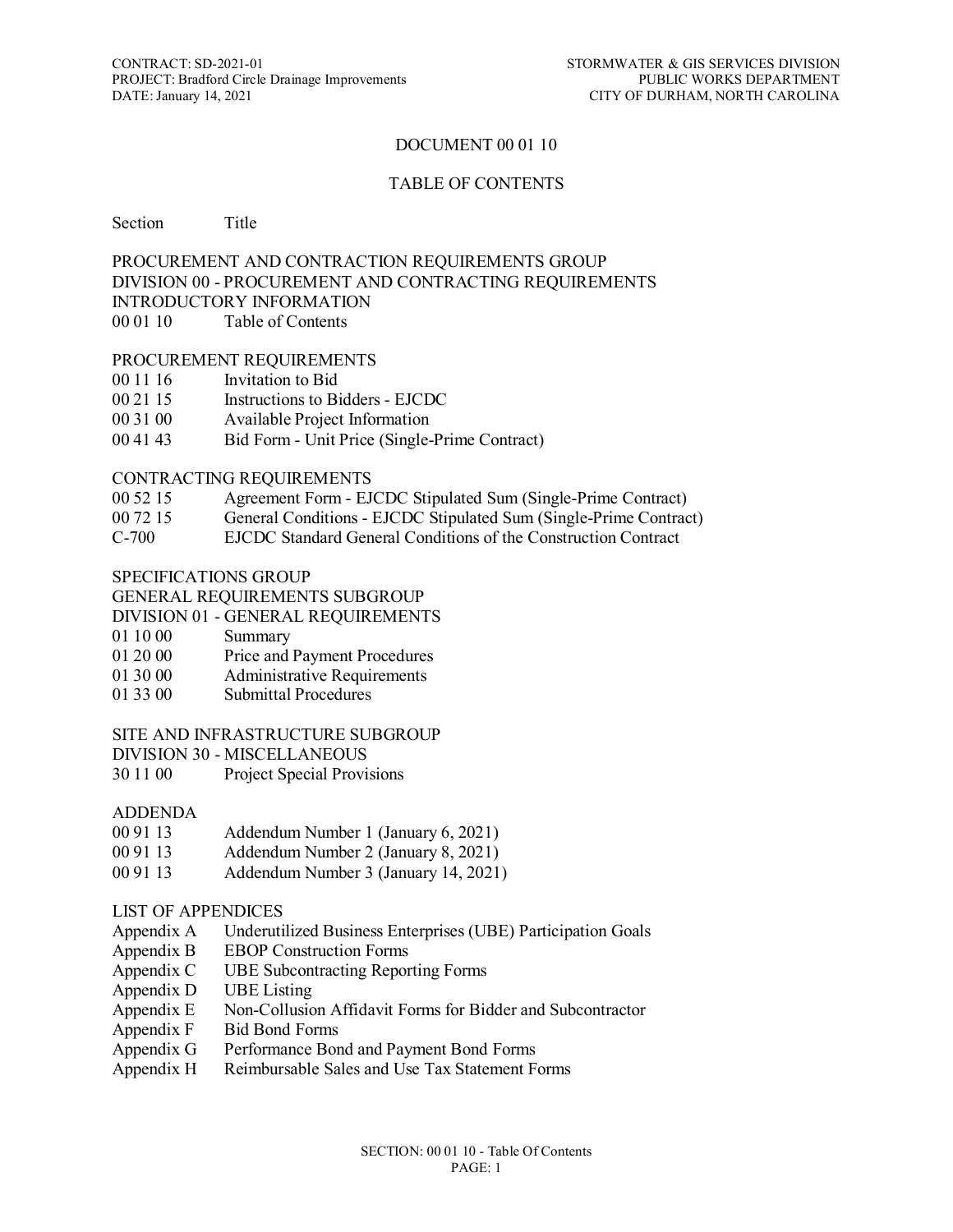- Appendix I Contractor Safety Record Information<br>Appendix J Project Information Sheet
- Appendix J Project Information Sheet<br>Appendix K Covid-19 Work Plan
- Covid-19 Work Plan

# END OF SECTION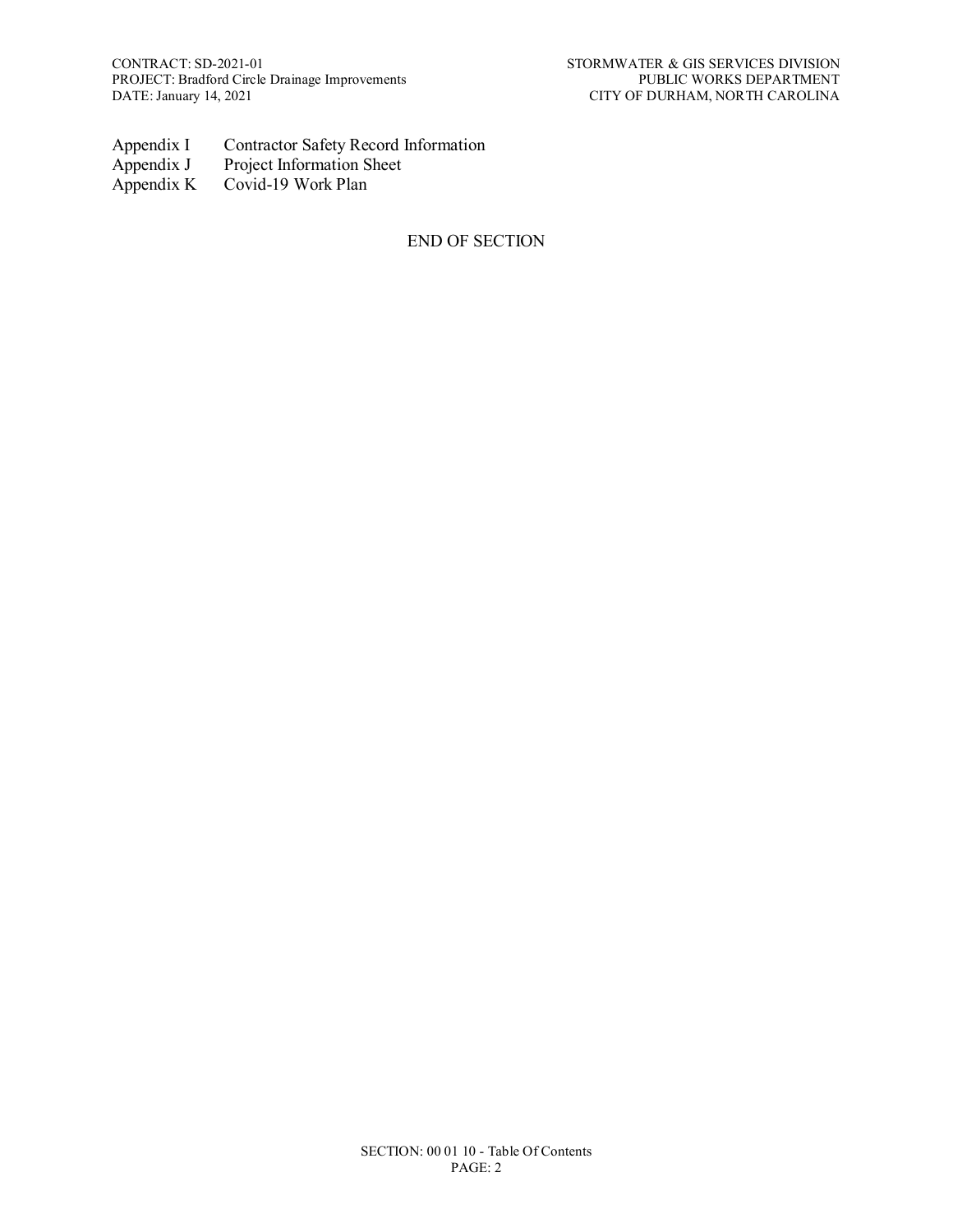#### DOCUMENT 00 41 43

#### BID FORM - UNIT PRICE (SINGLE-PRIME CONTRACT)

| To:                                   | The City of Durham NC<br>c/o Antwon Williams, P.E.<br>101 City Hall Plaza<br>Durham NC 27701 |
|---------------------------------------|----------------------------------------------------------------------------------------------|
| Date:                                 |                                                                                              |
| Contract:                             | $SD-2021-01$                                                                                 |
| Project:                              | <b>Bradford Circle Drainage Improvements</b>                                                 |
| Sites:                                | Bradford Circle (ROW-154)                                                                    |
| Name of Bidder:<br>Address of Bidder: |                                                                                              |

| Phone Number of Bidder:    |  |
|----------------------------|--|
| Contact Person for Bidder: |  |
| Phone Number of Contact:   |  |
|                            |  |

Bidder's North Carolina General Contractor's License Number: .....................................................

#### 1. OFFER

The undersigned Bidder hereby declares that the names of all persons interested in this Bid as principals appear in the blank spaces hereinafter provided for such purpose, that this Bid is in all respects fair and without collusion, that the Bidder has examined the locations of the proposed Work, the Advertisement, the Instructions to Bidders, the Technical Specifications, UBE requirements of the Department of EO/EA of the City of Durham, the Contract Documents and bond forms, and the Drawings therein referred to and fully understands the same and agrees and accepts the terms and conditions thereof, that it is understood that the estimated quantities are approximate only and are given for the purpose of comparing Bids upon a uniform basis, and that said estimate shall in no way affect the unit prices for the Work.

The undersigned Bidder hereby agrees to furnish at the Bidder's cost the expense of all the necessary labor, tools, apparatus, machinery, equipment, transportation, and all other things which may be required to fully and properly perform all the terms, covenants, provisions, and agreements of the annexed Contract.

The undersigned hereby agrees to do said Work and furnish said materials as prescribed in the Contract Documents and Technical Specifications, and, according to the Drawings and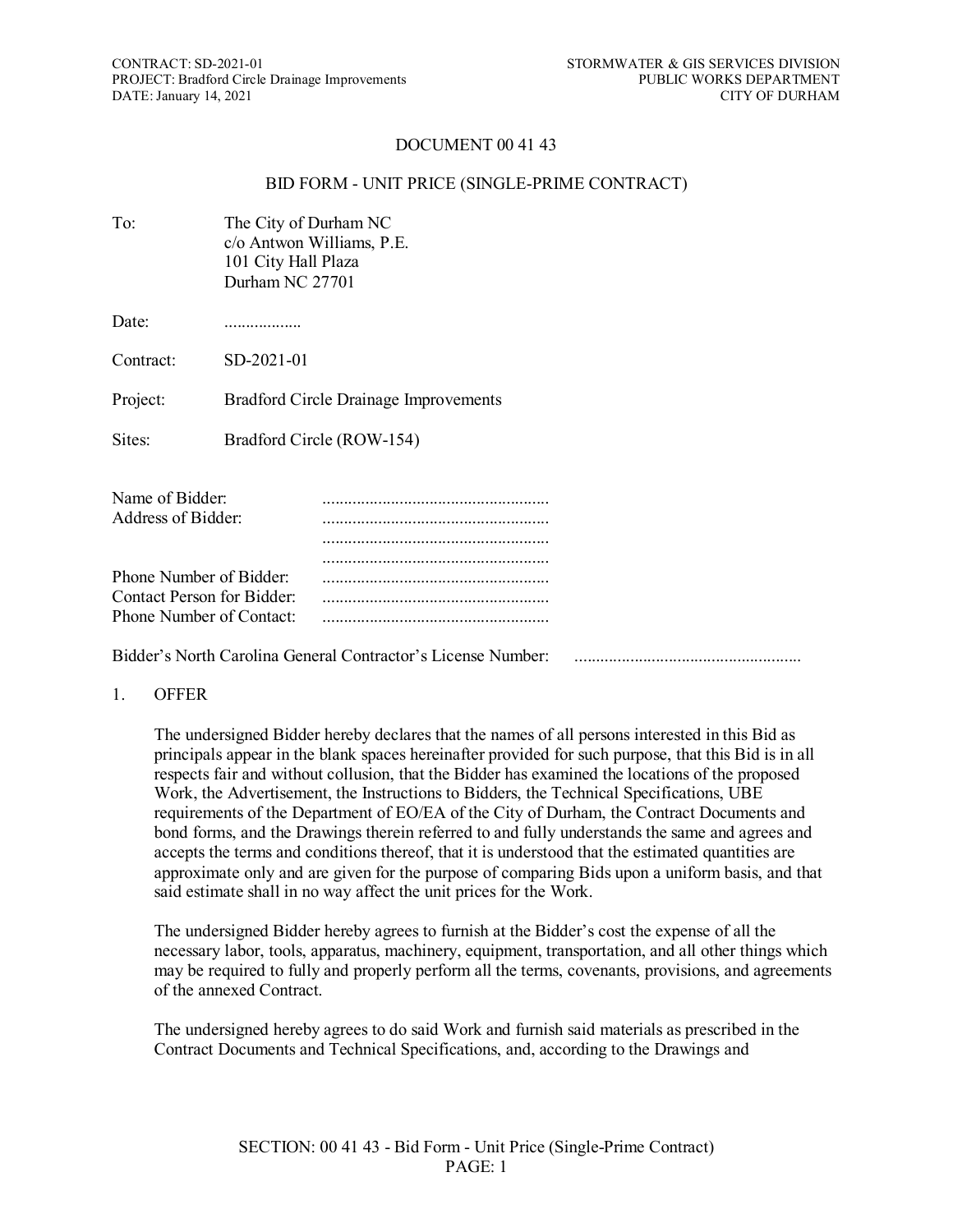requirements of the Engineer under said Contract Documents and Technical Specifications, in a first-class manner and to the best of the undersigned's ability at the following unit prices.

Having examined the Site of the Work and all matters referred to in the Instructions to Bidders and the Contract Documents prepared by the Engineer for the Project, we, the undersigned, hereby offer to enter into a Contract to perform the Work for the unit prices listed in this Bid form in lawful money of the United States of America.

We have included the Bid security as required by the Instruction to Bidders.

All applicable federal taxes are included and State of North Carolina taxes are excluded from the unit prices.

All Cash and Contingency Allowances described in Section 01 20 00 - Price and Payment Procedures are included in the Bid Prices.

#### 2. ACCEPTANCE

This offer shall be open to acceptance and is irrevocable, except as required by law, for ninety (90) days from the Bid opening date.

If this Bid is accepted by the City of Durham within the time period stated above, we will:

-Execute the Agreement within fifteen (15) days of receipt of Notice of Award.

-Furnish the required bonds within fifteen (15) days of receipt of Notice of Award.

-Commence Work within ten (10) days after written Notice to Proceed.

If this Bid is accepted within the time stated, and we fail to commence the Work or we fail to provide the required bonds, the Bid security shall be forfeited as damages to the City of Durham by reason of our failure, limited in amount to the lesser of the face value of the security deposit or the difference between this Bid and the Bid upon which a Contract is signed.

In the event our Bid is not accepted within the time stated above, the required security deposit will be returned to the undersigned, in accordance with the provisions of the Instructions to Bidders; unless a mutually satisfactory arrangement is made for its retention and validity for an extended period of time.

#### 3. CONTRACT TIME

If this Bid is accepted, we will:

-Complete the Work in 120 calendar days (4 calendar months) from Notice to Proceed.

#### 4. UNIT PRICES

Contract: SD-2021-01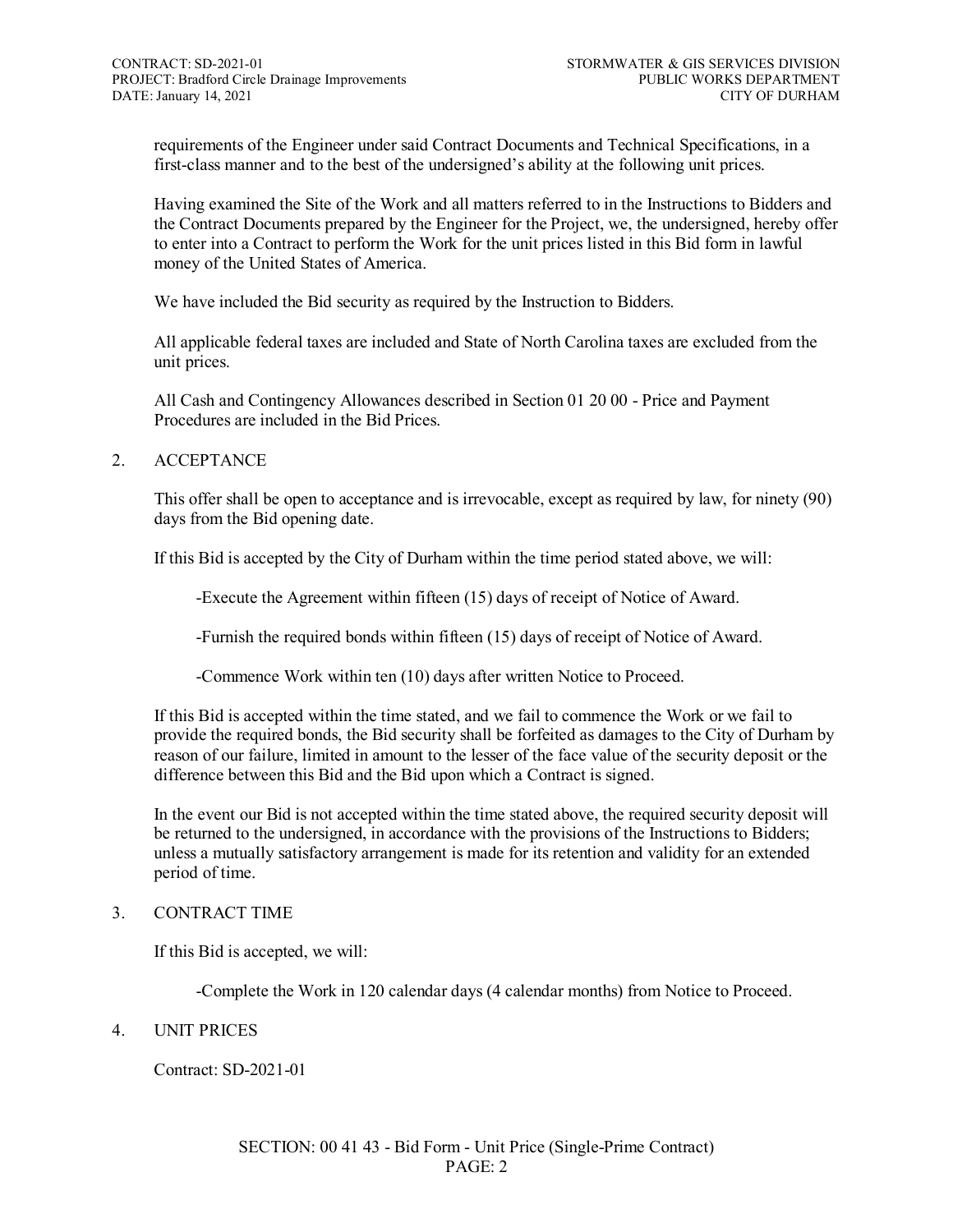Project: Bradford Circle Drainage Improvements

The following are unit prices for specific portions of the Work as listed. The unit price Bid for items in this Contract are for furnishing, installing all items of Work as indicated on the Drawings and Technical Specifications, complete, in place and accepted, per the City of Durham Standards and Specifications, North Carolina Department of Transportation (NCDOT) Standards and Specifications, and the North Carolina Department of Environment and Natural Resources (NCDENR) Erosion and Sediment Control Planning and Design Manual. The following is the list of unit prices:

|                                      | <b>Standard</b>      |                     |                                                             |                          |                 |                          |                   |  |  |
|--------------------------------------|----------------------|---------------------|-------------------------------------------------------------|--------------------------|-----------------|--------------------------|-------------------|--|--|
| No.                                  | Specification        | <b>Drawing</b>      | <b>Item Description</b>                                     |                          |                 | Unit Quantity Unit Price | <b>Item Value</b> |  |  |
| Abandonment, Demolition, and Removal |                      |                     |                                                             |                          |                 |                          |                   |  |  |
| A1                                   | NCDOT 200            | N/A                 | Select Tree Removal (4 to 8-inch diameter)                  | EA                       | $\overline{2}$  |                          |                   |  |  |
| A <sub>2</sub>                       | NCDOT <sub>200</sub> | N/A                 | Select Tree Removal (8.1 to 16-inch diameter)               | EA                       | 3               |                          |                   |  |  |
| A3                                   | NCDOT 250            | N/A                 | Removal of Existing Asphalt Pavement                        | <b>SY</b>                | 185             |                          |                   |  |  |
| A <sub>4</sub>                       | NCDOT 340            | N/A                 | Pipe Removal 12-inch HDPE (No earthwork Included)           | LF                       | 17              |                          |                   |  |  |
| A <sub>5</sub>                       | NCDOT 340            | N/A                 | Pipe Removal 15-inch (No earthwork Included)                | $\overline{\mathsf{LF}}$ | 61              |                          |                   |  |  |
| A <sub>6</sub>                       | NCDOT 340            | N/A                 | Pipe Removal 24-inch                                        | LF                       | 55              |                          |                   |  |  |
| A7                                   | <b>NCDOT 1530</b>    | N/A                 | Removal of Existing 8" PVC Sanitary Sewer                   | LF                       | 18              |                          |                   |  |  |
| A8                                   | NCDOT 250            | N/A                 | Remove Concrete Driveway                                    | SY                       | 20              |                          |                   |  |  |
| A9                                   | 301100               | N/A                 | Temporary Relocation of Mailbox and Street Signs            | EA                       | $\overline{7}$  |                          |                   |  |  |
|                                      |                      |                     | Subtotal for Abandonment, Demolition, and Removal           |                          |                 |                          |                   |  |  |
|                                      |                      |                     | <b>Earthwork</b>                                            |                          |                 |                          |                   |  |  |
| A10                                  | NCDOT 225            | N/A                 | <b>Undercut Excavation</b>                                  | CY                       | 55              |                          |                   |  |  |
| A11                                  | NCDOT <sub>225</sub> | N/A                 | <b>Unsuitable Excavation</b>                                | <b>CY</b>                | 25              |                          |                   |  |  |
| A12                                  | NCDOT 225            | N/A                 | Unclassified Excavation                                     | CY                       | 135             |                          |                   |  |  |
| A13                                  | NCDOT 230            | N/A                 | <b>Borrow Excavation</b>                                    | <b>CY</b>                | 25              |                          |                   |  |  |
|                                      | A14 NCDOT 410/1016   | N/A                 | Select Backfill Material (Class II)                         | <b>CY</b>                | 55              |                          |                   |  |  |
|                                      |                      |                     | <b>Subtotal for Earthwork</b>                               |                          |                 |                          |                   |  |  |
|                                      |                      |                     | <b>Soil Erosion and Sediment Control</b>                    |                          |                 |                          |                   |  |  |
| A15                                  | NCDOT 876            | N/A                 | Rip Rap, Class 1                                            | TN                       | 10              |                          |                   |  |  |
|                                      | A16 NCDOT 876/1056   | N/A                 | Geotextile for Drainage (Type 2)                            | SY                       | 30              |                          |                   |  |  |
| A17                                  | <b>NCDOT 1056</b>    | N/A                 | Geotextile for Pervious Pavement                            | SY                       | 100             |                          |                   |  |  |
| A18                                  | <b>NCDOT 1605</b>    | NCDOT 1605.01       | <b>Temporary Silt Fence</b>                                 | $\overline{\mathsf{LF}}$ | 580             |                          |                   |  |  |
| A19                                  | <b>NCDOT 1606</b>    | NCDOT 1606.01       | Silt Fence Outlet (Special Sediment Fence)                  | EA                       | 4               |                          |                   |  |  |
| A20                                  | <b>NCDOT 1607</b>    | NCDOT 1607.01       | <b>Construction Entrance</b>                                | EA                       | $\overline{2}$  |                          |                   |  |  |
| A21                                  | <b>NCDOT 1607</b>    | NCDOT 1607.01       | <b>Temporary Concrete Washout</b>                           | EA                       | $\mathbf{1}$    |                          |                   |  |  |
| A22                                  | <b>NCDOT 1660</b>    | N/A                 | Seeding and Mulching                                        | <b>AC</b>                | 0.5             |                          |                   |  |  |
| A23                                  | <b>NCDOT 1631</b>    | NCDOT 1631.01       | <b>Erosion Control Matting</b>                              | <b>SY</b>                | 200             |                          |                   |  |  |
| A24                                  | <b>NCDOT 1632</b>    | NCDOT 1635.03       | <b>Inlet Protection</b>                                     | EA                       | 4               |                          |                   |  |  |
| A25                                  | <b>NCDOT 1635</b>    | NCDOT 1635.02       | Rock Pipe Inlet Sediment Trap Type B                        | EA                       | 3               |                          |                   |  |  |
|                                      |                      |                     | <b>Subtotal for Soil Erosion and Sediment Control</b>       |                          |                 |                          |                   |  |  |
|                                      |                      |                     | <b>Traffic Control</b>                                      |                          |                 |                          |                   |  |  |
| A26                                  | 301100               | N/A                 | Traffic Control (Furnish, Install, and Maintain)            | LS.                      | $\mathbf{1}$    |                          |                   |  |  |
|                                      |                      |                     | <b>Subtotal for Traffic Control</b>                         |                          |                 |                          |                   |  |  |
|                                      |                      |                     | Paving                                                      |                          |                 |                          |                   |  |  |
| A27                                  | NCDOT 610            | N/A                 | Asphalt Concrete Surface Course, Type S9.5B (1-inch)        | <b>TN</b>                | $\overline{27}$ |                          |                   |  |  |
| A28                                  | NCDOT 610            | N/A                 | Asphalt Concrete Surface Course, Type S9.5B (1.5-inch)      | <b>TN</b>                | 40              |                          |                   |  |  |
| A29                                  | NCDOT 520            | N/A                 | Aggregate Base Course                                       | <b>TN</b>                | 660             |                          |                   |  |  |
| A30                                  | NCDOT 520            | N/A                 | #57 Stone                                                   | <b>TN</b>                | 200             |                          |                   |  |  |
| A31                                  | NCDOT 520            | N/A                 | #8 Choking Stone                                            | <b>TN</b>                | 43              |                          |                   |  |  |
| A32                                  | 301100               | N/A                 | Pervious Concrete Pavement                                  | <b>CY</b>                | 103             |                          |                   |  |  |
| A33                                  | 301100               | N/A                 | <b>Concrete Baffles</b>                                     | LF                       | 170             |                          |                   |  |  |
| A34                                  | 301100               | N/A                 | <b>Obsevation Wells</b>                                     | EA                       | 3               |                          |                   |  |  |
| A35                                  | NCDOT 846            | <b>NCDOT 846.01</b> | 2-foot Concrete Curb and Gutter                             | $\overline{\mathsf{LF}}$ | 670             |                          |                   |  |  |
| A36                                  | NCDOT 848            | <b>NCDOT 848.01</b> | 4-inch Concrete Sidewalk                                    | SY                       | 137             |                          |                   |  |  |
| A37                                  | NCDOT 848            | CoD SSD             | Concrete Wheelchair Ramps City Detail No. 405.08            | EA                       | 3               |                          |                   |  |  |
| A38                                  | NCDOT 848            | <b>CoD SSD</b>      | 6-inch Concrete Driveway City Detail No. ST-9.0 and ST-10.0 | SY                       | 215             |                          |                   |  |  |
|                                      |                      |                     |                                                             |                          |                 |                          |                   |  |  |
| <b>Subtotal for Paving</b>           |                      |                     |                                                             |                          |                 |                          |                   |  |  |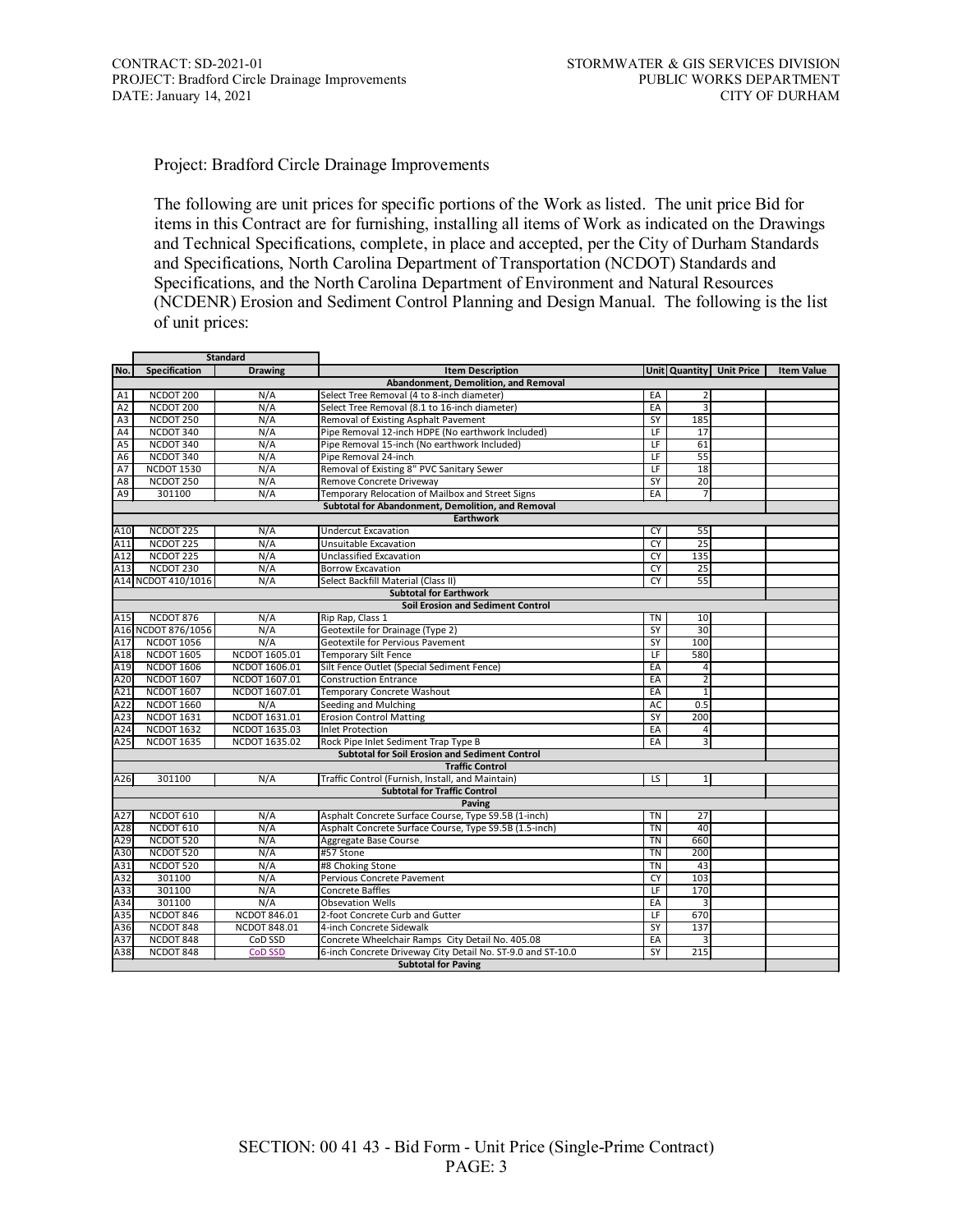#### CONTRACT: SD-2021-01<br>
PROJECT: Bradford Circle Drainage Improvements<br>
PUBLIC WORKS DEPARTMENT PROJECT: Bradford Circle Drainage Improvements PUBLIC WORKS DEPARTMENT<br>DATE: January 14, 2021 CITY OF DURHAM DATE: January 14, 2021

| <b>Storm Drainage</b> |                   |                     |                                                                 |                 |                 |             |             |  |
|-----------------------|-------------------|---------------------|-----------------------------------------------------------------|-----------------|-----------------|-------------|-------------|--|
| A39                   | NCDOT 840         | N/A                 | <b>Drainage Structures</b>                                      | EA              | 10              |             |             |  |
| A40                   | NCDOT 310         | NCDOT 300.01        | 15-inch R.C. Pipe Culverts, Class III (5.1 to 11-feet)          | $\overline{1}$  | $\overline{55}$ |             |             |  |
| A41                   | NCDOT 310         | NCDOT 300.01        | 18-inch R.C. Pipe Culverts, Class III (0 to 5-feet)             | $\overline{LF}$ | 49              |             |             |  |
| A42                   | NCDOT 310         | NCDOT 300.01        | 24-inch R.C. Pipe Culverts, Class III (5.1 to 11-feet)          | LF              | 234             |             |             |  |
| A43                   | NCDOT 310         | NCDOT 300.01        | 30-inch R.C. Pipe Culverts, Class III (5.1 to 11-feet)          | LF              | 257             |             |             |  |
| A44                   | NCDOT 310         | NCDOT 300.01        | 36-inch R.C. Pipe Culverts, Class III (5.1 to 11-feet)          | E               | 40              |             |             |  |
| A45                   | NCDOT 815         | N/A                 | 6-inch SCH 40 PVC Perforated Pipe                               | $\overline{F}$  | 580             |             |             |  |
| A46                   | NCDOT 815         | N/A                 | 6-inch SCH 40 PVC                                               | LF              | 40              |             |             |  |
| A47                   | 301100            | N/A                 | Cleanouts                                                       | EA              | 9               |             |             |  |
| A48                   | NCDOT 838         | <b>NCDOT 838.01</b> | Headwall                                                        | EA              | $\overline{2}$  |             |             |  |
| A49                   | NCDOT 300         |                     | Pipe Bedding                                                    | <b>TN</b>       | 84              |             |             |  |
| A50                   | NCDOT 840         |                     | Pipe Plug                                                       | <b>CY</b>       | 2               |             |             |  |
|                       |                   |                     | <b>Subtotal for Storm Drainage</b>                              |                 |                 |             |             |  |
|                       |                   |                     | <b>Utilities</b>                                                |                 |                 |             |             |  |
| A51                   | <b>NCDOT 1520</b> | N/A                 | 8-inch Sanitary Gravity Sewer (DIP)                             | $\overline{F}$  | 18              |             |             |  |
| A52                   | <b>NCDOT 1540</b> | N/A                 | 16-inch Encasement Pipe (Steel)                                 | LF              | 12              |             |             |  |
| A53                   | 301100            | N/A                 | Relocate Sanitary Sewer Service                                 | EA              | 3               |             |             |  |
| A54                   | NCDOT 858         | N/A                 | Adiustment of Meter Boxes or Valve Boxes                        | EA              | $\mathbf{1}$    |             |             |  |
| A55                   | 301100            | City Detail 516.01  | Water Service and Meter Relocation                              | EA              | 5               |             |             |  |
| A56                   | NCDOT 858         | N/A                 | <b>Adjustment of Manholes</b>                                   | EA              | $\overline{2}$  |             |             |  |
|                       |                   |                     | <b>Subtotal for Utilities</b>                                   |                 |                 |             |             |  |
|                       |                   |                     | <b>Miscellaneous</b>                                            |                 |                 |             |             |  |
| A57                   | 301100            | N/A                 | <b>Construction Surveying</b>                                   | LS              | $\mathbf{1}$    |             |             |  |
| A58                   | <b>NCDOT 1660</b> | N/A                 | Sweet Bay Magnolia (1.5" Cal.)                                  | EA              | 4               |             |             |  |
| A59                   | <b>NCDOT 1660</b> | N/A                 | Eastern Redbud (1.5" Cal.)                                      | EA              | 10              |             |             |  |
| A60                   | <b>NCDOT 1660</b> | N/A                 | 3 inch Triple Shredded Hardword Mulch                           | <b>CY</b>       | 5               |             |             |  |
| A61                   | <b>NCDOT 1660</b> | N/A                 | Landscaping Topsoil (4 inch Depth) and Soil Amendments          | CY              | 10              |             |             |  |
| A62                   | <b>NCDOT 1660</b> | N/A                 | Other Topsoil (4 inch Depth) and Soil Amendments                | CY              | 195             |             |             |  |
| A63                   | 301100            |                     | Testing and Inspections Allowance                               | $\overline{LS}$ |                 | \$10,000.00 | \$10,000.00 |  |
| A64                   | 301100            | N/A                 | As Builts and Videos                                            | EA              | $\mathbf{1}$    |             |             |  |
| A65                   | NCDOT 800         | N/A                 | Mobilization (Single Large Project) 10% of total for SD-2020-01 | LS              | $\mathbf{1}$    |             |             |  |
|                       |                   |                     | <b>Subtotal for Miscellaneous</b>                               |                 |                 |             |             |  |
|                       |                   |                     | <b>Total for SD-2021-01</b>                                     |                 |                 |             |             |  |

We agree to diligently perform the Work in accordance with all Contract Documents, to complete such Work within the period as outlined in the Contract, and to begin Work within ten (10) days after receipt of the Notice to Proceed from the Engineer.

#### 5. ADDENDA

The following Addenda have been received. The modifications to the Bidding Documents noted below have been considered and all costs are included in the Bid.

| Addendum No.: , Dated: | Addendum No.: , Dated: |  |
|------------------------|------------------------|--|
| Addendum No.: , Dated: | Addendum No.: , Dated: |  |
| Addendum No.: , Dated: | Addendum No.: , Dated: |  |

#### 6. APPENDICES

The following Documents shall be submitted to the Issuing Office within five (5) days after the Bid opening:

- 1. EBOP Construction Form (E-105) Statement of Intent to Perform as Subcontractor
- 2. Non-Collusion Affidavits of all Subcontractors (see Appendix E for blank affidavits)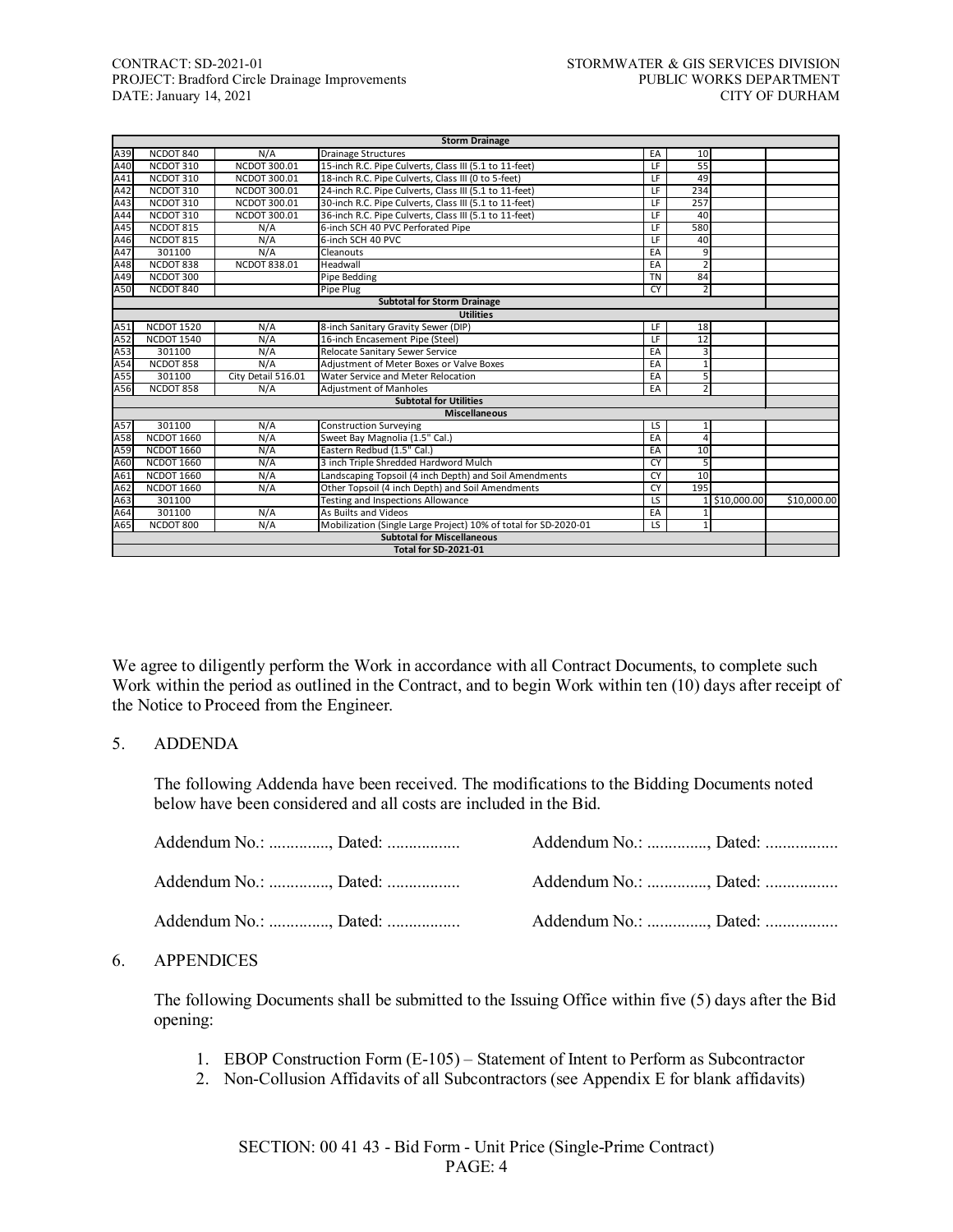The following information is included with Bid submission:

- 1. Bid Form
- 2. EBOP Construction Forms (see Appendix B)
- 3. Non-Collusion Affidavit of Bidder (see Appendix E for blank affidavits)
- 4. Bid Security (see Appendix F for blank Bid bond forms)
- 5. List of Contractor Equipment and Personnel
- 6. List of N.C. Division of Water Resources Violations
- 7. Contractor Safety Record Information
- 8. Project Information Sheets
- 9. Covid-19 Work Plan

# 7. CONTRACTOR EXPERIENCE

The undersigned Contractor has regularly engaged in contract work of this class for ……….. years, and has executed the following work as principal(s):

………………………………………………………………………………………………………… ………………………………………………………………………………………………………… ………………………………………………………………………………………………………… ………………………………………………………………………………………………………… …………………………………………………………………………………………………………

List of Contractor's personnel experienced to do this Work including and designating the Superintendent to be in charge of this Work showing the length of their varied experience with this particular Work. The list shall not include Subcontractor personnel.

| Name | Experience | Name | Experience |
|------|------------|------|------------|
|      | .          |      | .          |
|      | .          |      | .          |
|      | .          |      | .          |
|      | .          |      | .          |
|      | .          |      | .          |

List of Contractor's equipment in good condition and suitable for completion of this Contract. Contractor must be able to demonstrate ownership of all equipment necessary to complete all portions of the Contract. The list shall not include Subcontractor equipment.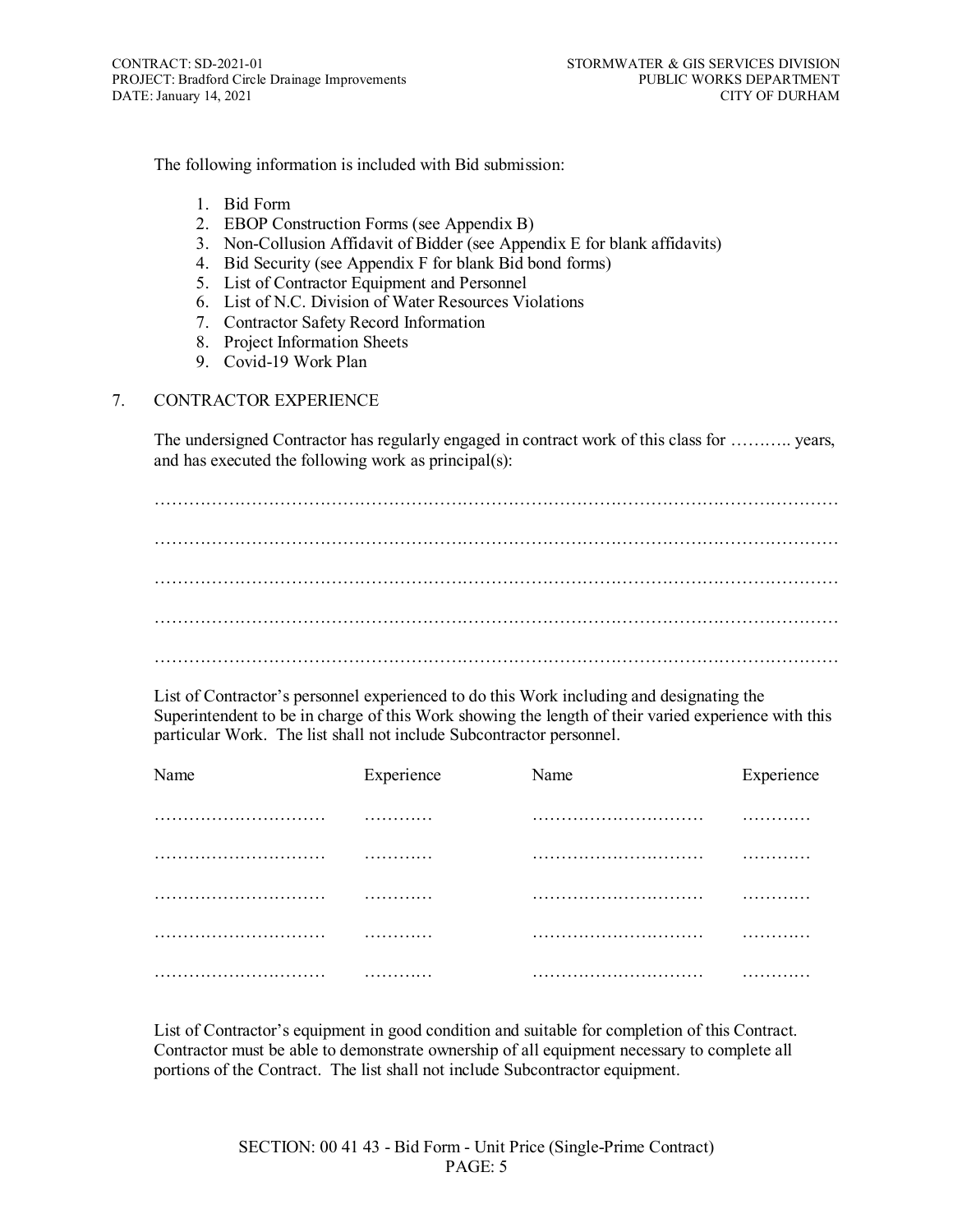#### **Please attach additional sheets as necessary to complete the items above.**

10. LIST OF N.C. DIVISION OF WATER RESOURCES VIOLATIONS

The undersigned Contractor has received no N.C. Division of Water Resources violations within the past years (YES or NO). If NO, list the violations below and provide an explanation of each violation and how it was addressed.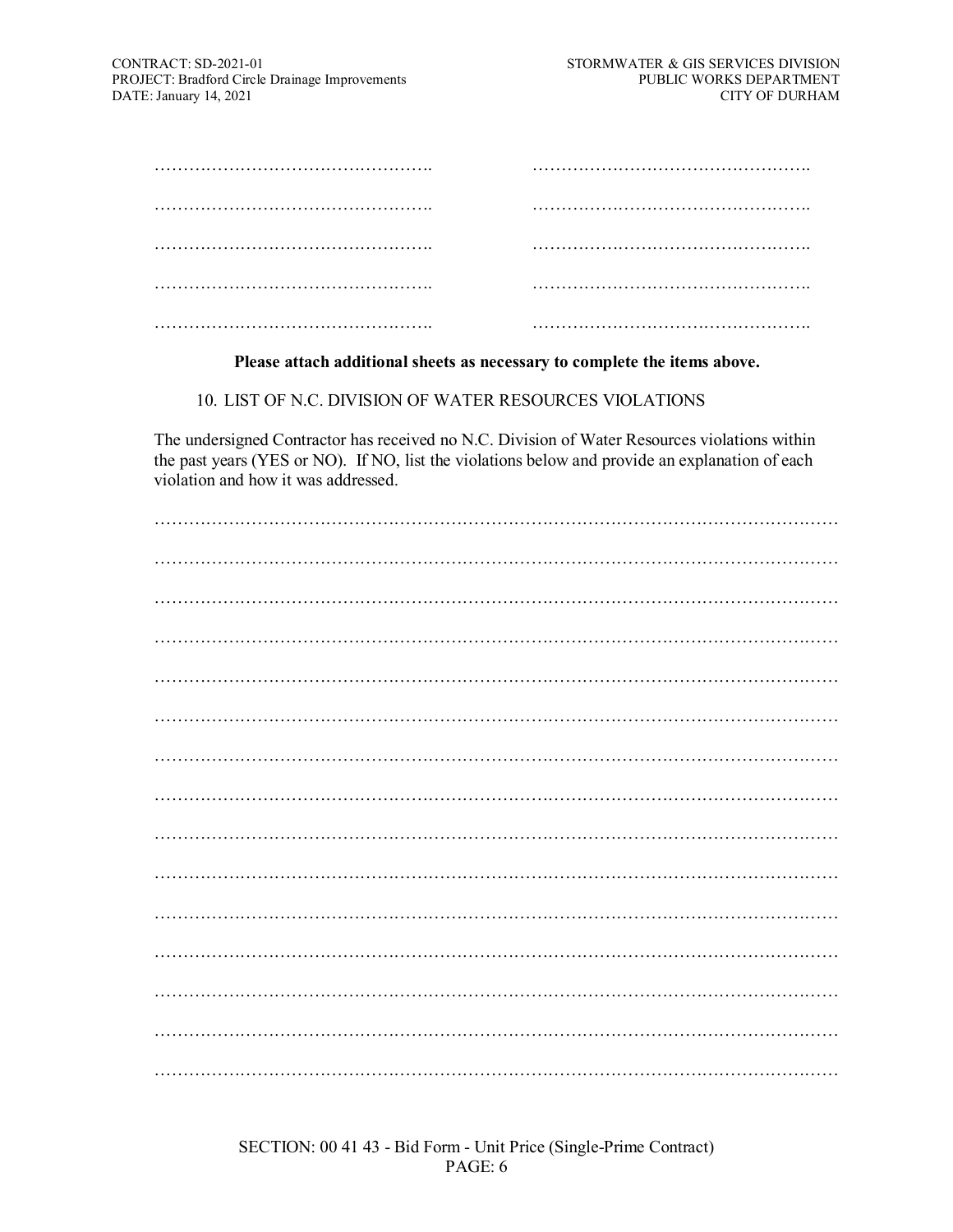#### **Please attach additional sheets as necessary to complete the item above.**

#### 9. BID FORM SIGNATURES

Refer to Document 00 21 15 for specific Bid form signature requirements for corporations, partnerships, limited liability companies, individuals, or sole proprietorships.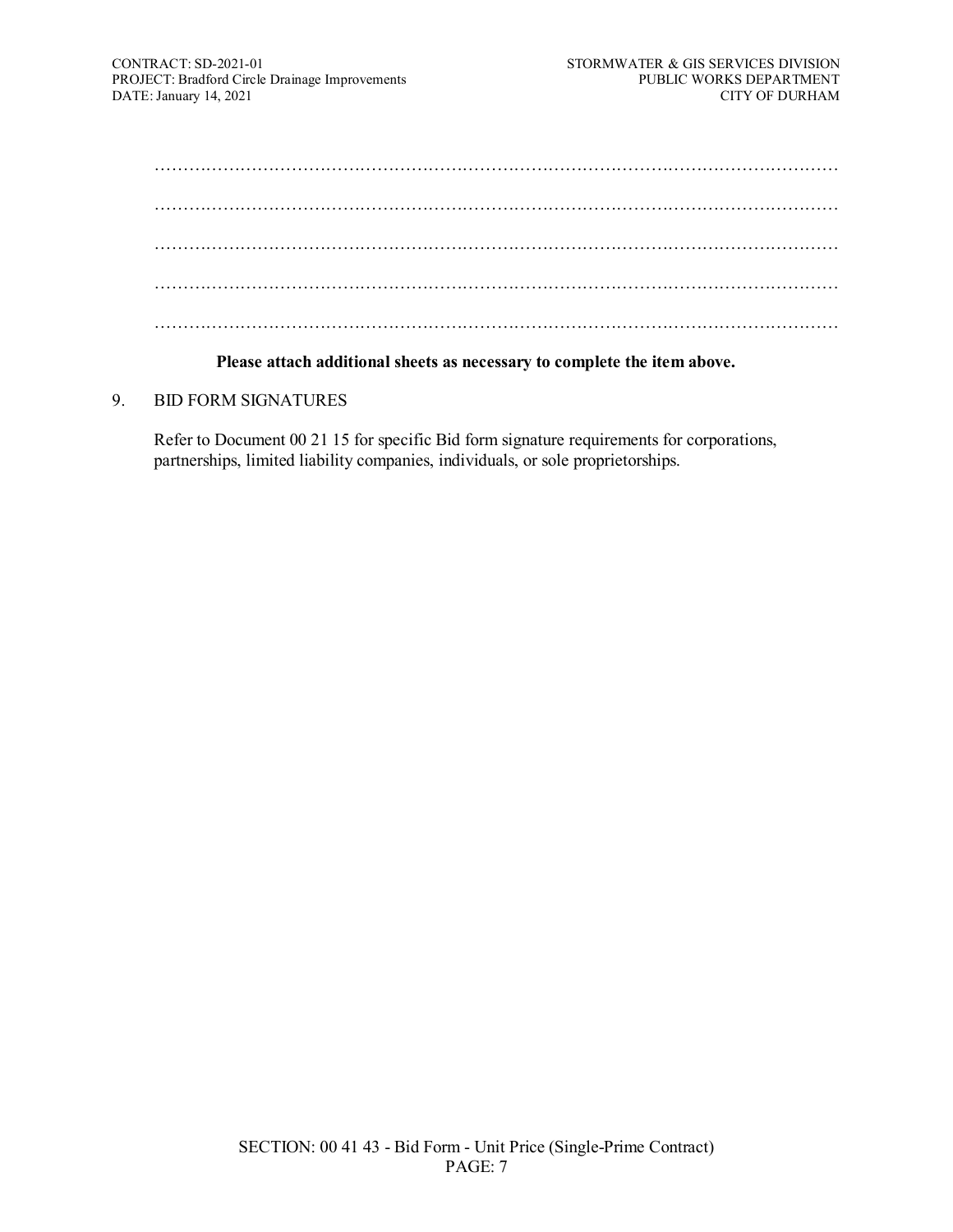#### **CORPORATION**

The Corporate Seal of

........................................................... (Bidder - print the full corporate name of firm)

........................................................... (President/Vice President/Authorized Corporate Officer)

(Seal)

was hereunto affixed in the presence of:

........................................................... (Secretary/Assistant Secretary)

(Seal)

Corporate Address:

...........................................................

...........................................................

...........................................................

........................................................... (State of Incorporation)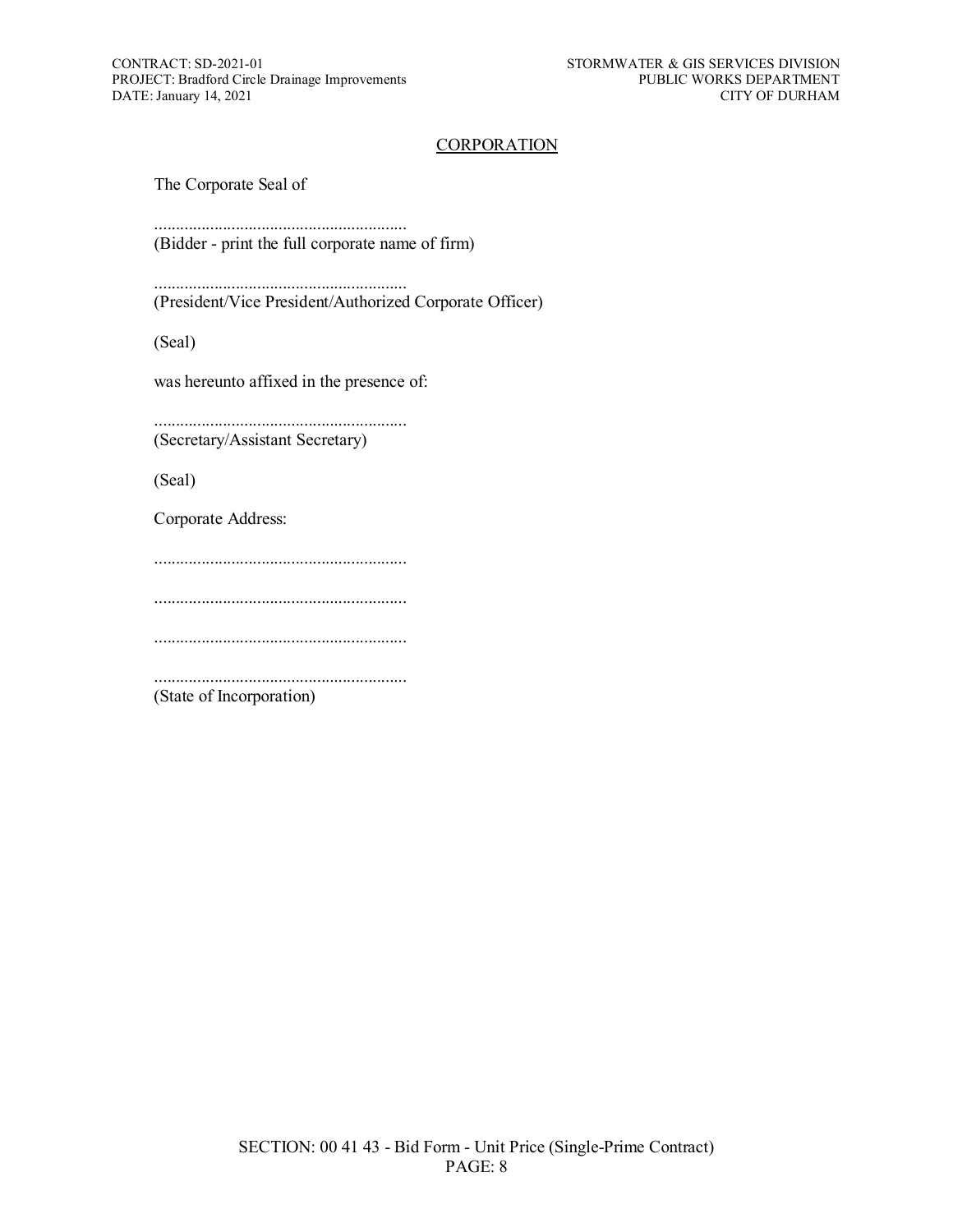# LIMITED LIABILITY COMPANY

........................................................... (Bidder - print the full name of firm)

........................................................... (Authorized Firm Member)

(Seal)

was hereunto affixed in the presence of:

........................................................... (Witness)

(Seal)

Firm Address:

...........................................................

...........................................................

...........................................................

...........................................................

(State of Formation)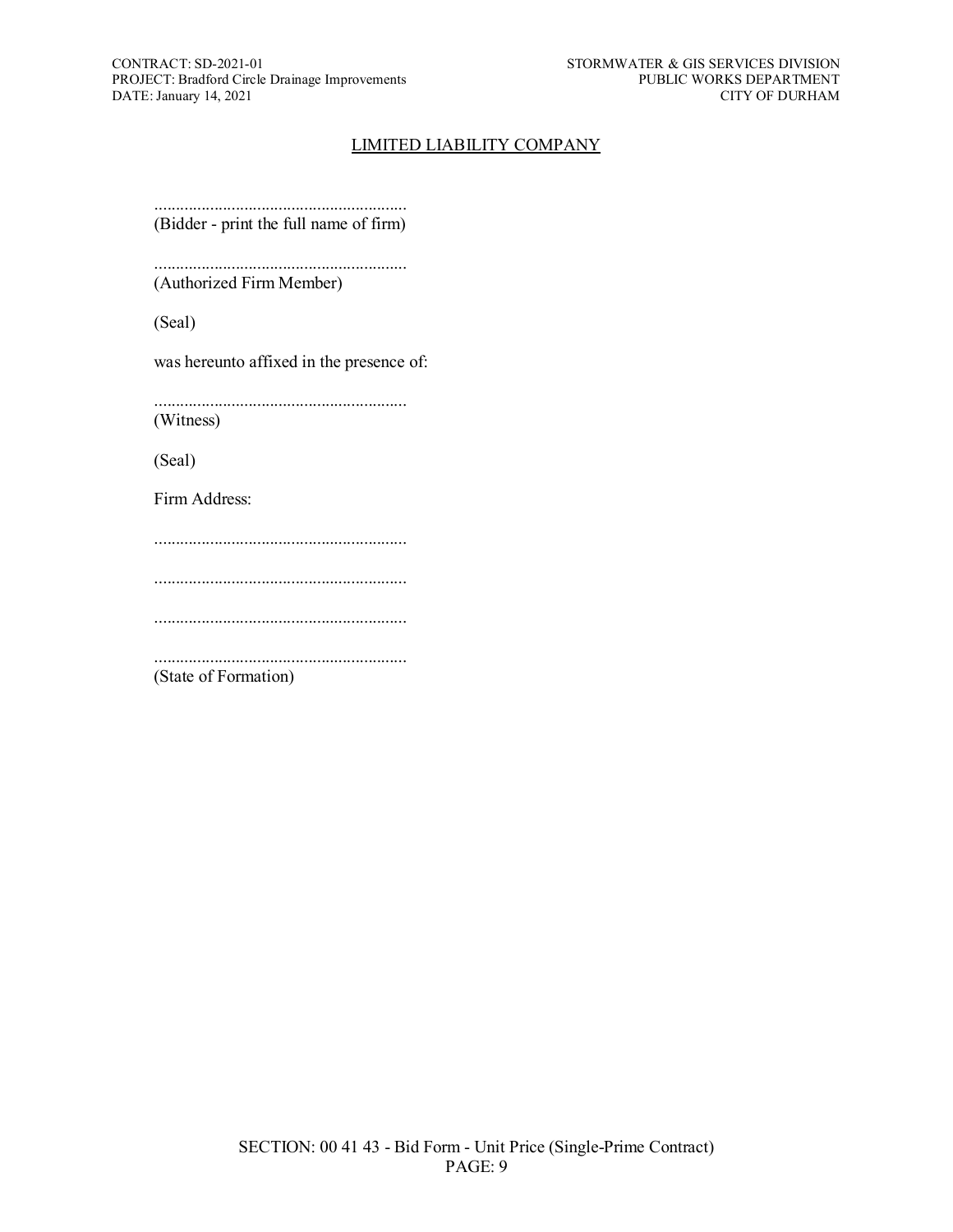# INDIVIDUAL OR SOLE PROPRIETORSHIP

........................................................... (Bidder - print the full name of individual or sole proprietorship)

(Seal)

Individual or Sole Proprietorship Address:

...........................................................

...........................................................

...........................................................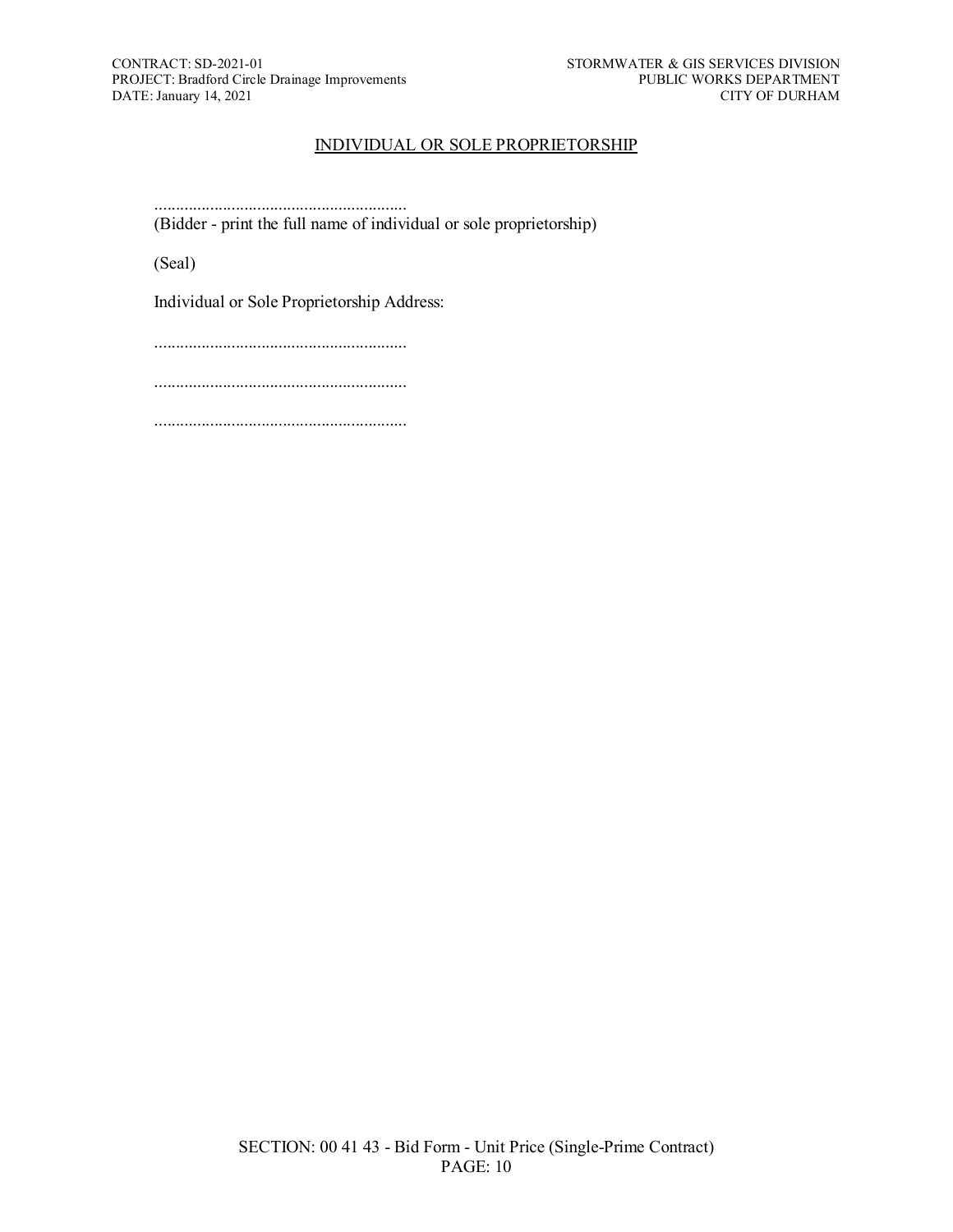# **PARTNERSHIP**

| (Bidder - print the full corporate name of partnership)                                    |                     |  |  |  |  |  |  |
|--------------------------------------------------------------------------------------------|---------------------|--|--|--|--|--|--|
| (Partner and Title)                                                                        | (Partner and Title) |  |  |  |  |  |  |
| (Seal)                                                                                     | (Seal)              |  |  |  |  |  |  |
| (Partner and Title)                                                                        | (Partner and Title) |  |  |  |  |  |  |
| (Seal)                                                                                     | (Seal)              |  |  |  |  |  |  |
| (Partner and Title)                                                                        | (Partner and Title) |  |  |  |  |  |  |
| (Seal)                                                                                     | (Seal)              |  |  |  |  |  |  |
| (Partner and Title)                                                                        | (Partner and Title) |  |  |  |  |  |  |
| (Seal)                                                                                     | (Seal)              |  |  |  |  |  |  |
| (Partner and Title)                                                                        | (Partner and Title) |  |  |  |  |  |  |
| (Seal)                                                                                     | (Seal)              |  |  |  |  |  |  |
| (All Partners shall sign, additional signatures with titles and seals may be added below.) |                     |  |  |  |  |  |  |
| was hereunto affixed in the presence of:                                                   |                     |  |  |  |  |  |  |
| (Witness)                                                                                  |                     |  |  |  |  |  |  |
| (Seal)                                                                                     |                     |  |  |  |  |  |  |
| Partnership Address:                                                                       |                     |  |  |  |  |  |  |
|                                                                                            |                     |  |  |  |  |  |  |
|                                                                                            |                     |  |  |  |  |  |  |
|                                                                                            |                     |  |  |  |  |  |  |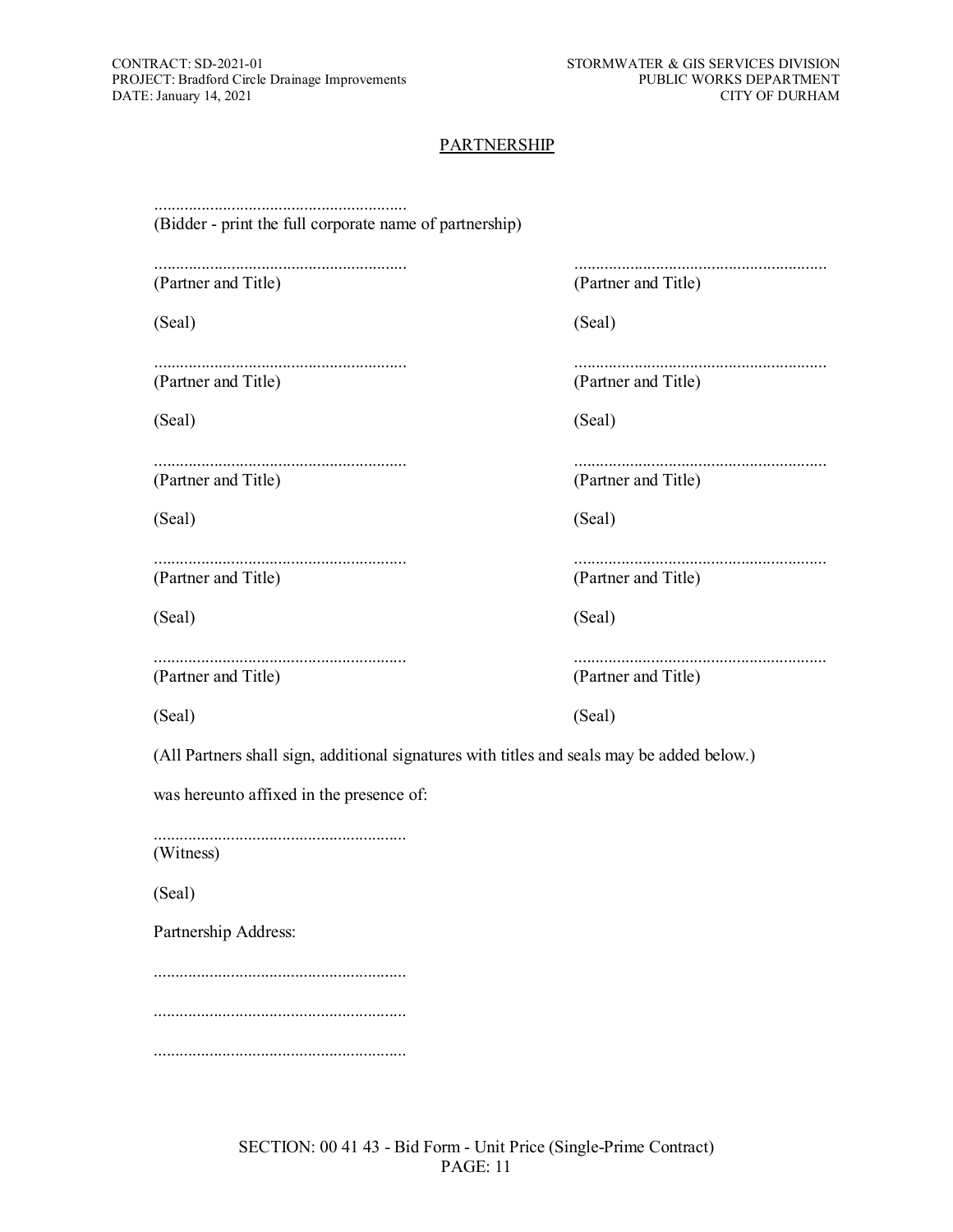# **JOINT VENTURE**

If the Bid is a joint venture, add additional forms of execution for each member of the joint venture in the appropriate manner using the forms from above.

# END OF DOCUMENT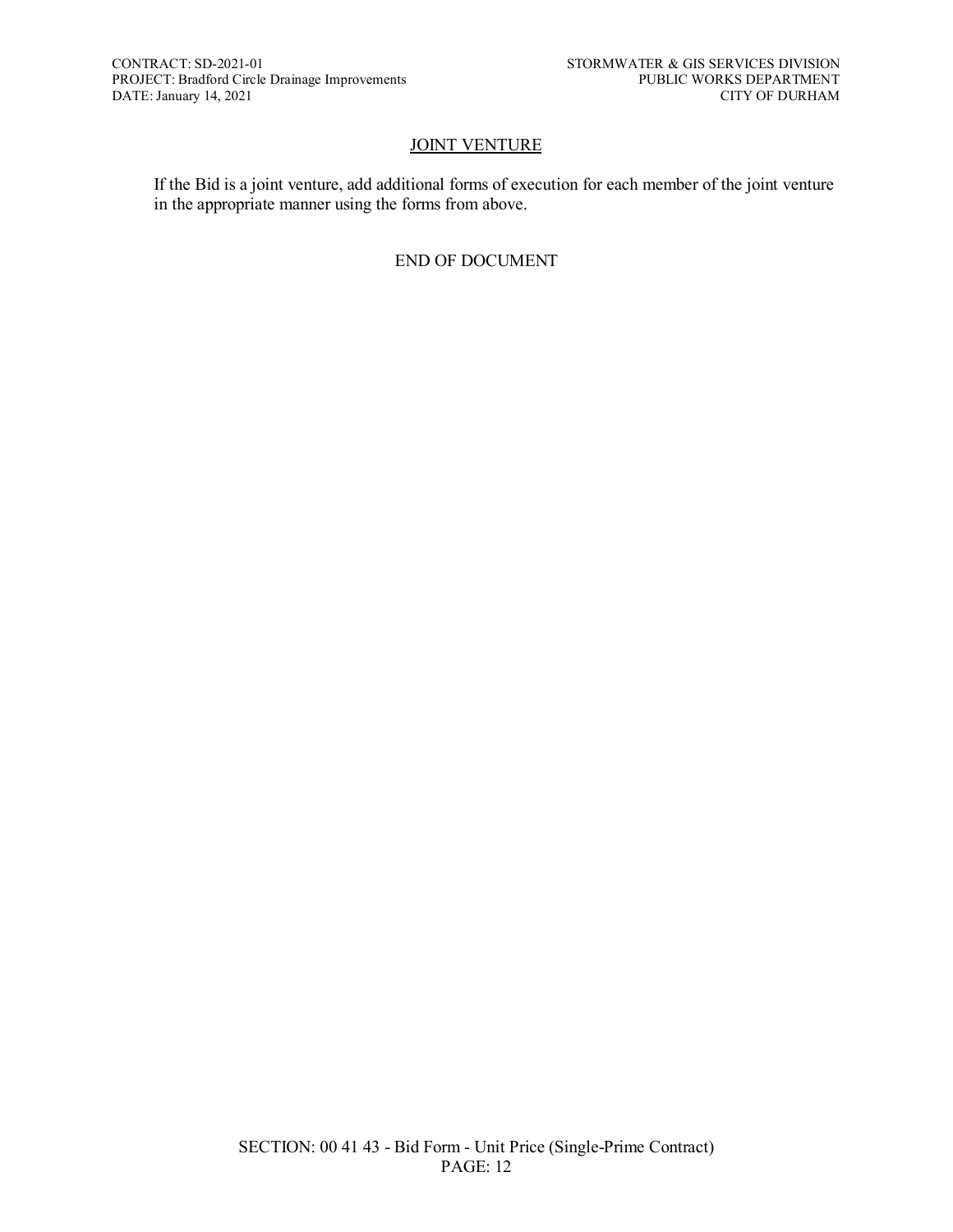# DOCUMENT 00 52 15

# AGREEMENT FORM - EJCDC STIPULATED SUM (SINGLE-PRIME CONTRACT)

THIS AGREEMENT is by and between the City of Durham (Owner), a North Carolina municipal corporation, and [*to be completed upon execution*] (Contractor).

The City of Durham and Contractor, in consideration of the mutual covenants set forth herein, agree as follows:

#### 1.1 WORK

- A. Contractor shall complete all Work as specified or indicated in the Contract Documents. The Work is generally described as follows:
- B. The Work involves the furnishing of all materials, labor, equipment, tools, etc. unless otherwise specified, for the complete installation of repairs, rehabilitation, and improvements of the stormwater drainage system along the Bradford Circle right-of-way and adjacent properties. Currently Bradford Circle is a gravel road. The gravel road surface will be replaced with asphalt and pervious concrete pavement along with the installation of sidewalk.

#### 1.2 THE PROJECT

A. The Project for which the Work under the Contract Documents may be the whole or only a part is generally described as follows:

Contract: SD-2021-01, Project: Bradford Circle Drainage Improvements

- B. Listed below is the Site that the Contractor may be instructed to complete construction under this Contract.
	- 1. Bradford Circle Drainage Improvements (ROW-154)

#### 1.3 ENGINEER

- A. The Project has been designed by the following firm.
	- 1. Rummel, Klepper & Kahl, LLP. (RK&K)
- B. RK&K will act as the City of Durham's representative, assume all duties and responsibilities, and have the rights and authority assigned to Engineer in the Contract Documents in connection with the completion of the Work in accordance with the Contract Documents.

#### 1.4 CONTRACT TIMES

A. Time of the Essence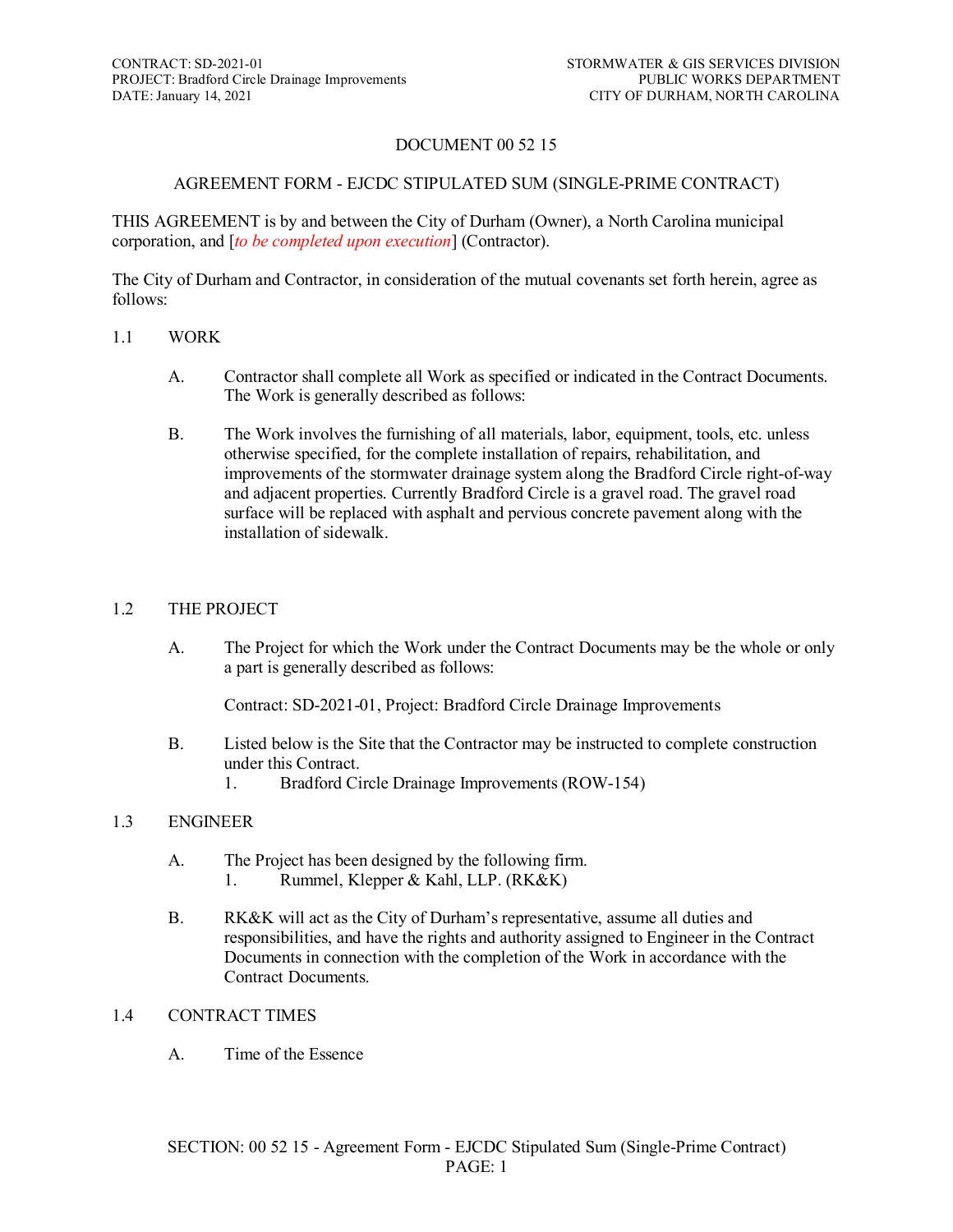- 1. All time limits for Milestones, if any, Substantial Completion, and completion and readiness for final payment as stated in the Contract Documents are of the essence of the Contract.
- B. Days to Achieve Substantial Completion and Final Payment
	- 1. The Work shall be substantially completed within 90 days after the date when the Contract Times commence to run (Notice to Proceed) as provided in Paragraph 2.03 of the General Conditions, and completed and ready for final payment in accordance with Paragraph 14.07 of the General Conditions within 120 days after the date when the Contract Times commence to run (Notice to Proceed).
- C. Liquidated Damages
	- 1. Contractor and the City of Durham recognize that time is of the essence of this Agreement and that the City of Durham will suffer financial loss if the Work is not completed within the times specified in Paragraph 1.4.B.1 above, plus any extensions thereof allowed in accordance with Article 12 of the General Conditions. The parties also recognize the delays, expense, and difficulties involved in proving in a legal or arbitration proceeding the actual loss suffered by the City of Durham if the Work is not completed on time. Accordingly, instead of requiring any such proof, the City of Durham and the Contractor agree that as liquidated damages for the delay (but not as a penalty), Contractor shall pay the City of Durham four hundred dollars (\$400.00) for each day that expires after the time specified in Paragraph 1.4.B.1 for Substantial Completion until the Work is substantially complete. After Substantial Completion, if Contractor shall neglect, refuse, or fail to complete the remaining Work within the Contract Time or any proper extension thereof granted by the City of Durham, Contractor shall pay the City of Durham four hundred dollars (\$400.00) for each day that expires after the time specified in Paragraph 1.4.B.1 for completion and readiness for final payment until the Work is completed and ready for final payment.
	- 2. Failure of the Contractor to commence construction within ten (10) days of the Notice to Proceed shall begin a daily liquidated damages assessment against the Contractor at a rate of fifty percent (50%) of the daily liquidated damages specified in Paragraph 1.4.C.1.
- D. Weather Related Delays
	- 1. The Contractor may request for an extension of Contract Times for delays related to adverse weather as described in the General Conditions, Paragraph 12.02A.

# 1.5 CONTRACT PRICE

- A. The City of Durham shall pay Contractor for completion of the Work in accordance with the Contract Documents an amount in current funds equal to the sum of the amount determined pursuant to Paragraphs 1.5.A.1 and 1.5.A.2 below:
	- 1. Not used.
	- 2. For all Unit Price Work, an amount equal to the sum of the established unit price for each separately identified item of Unit Price Work times the estimated quantity of that item as indicated in this Paragraph 1.5.A.2: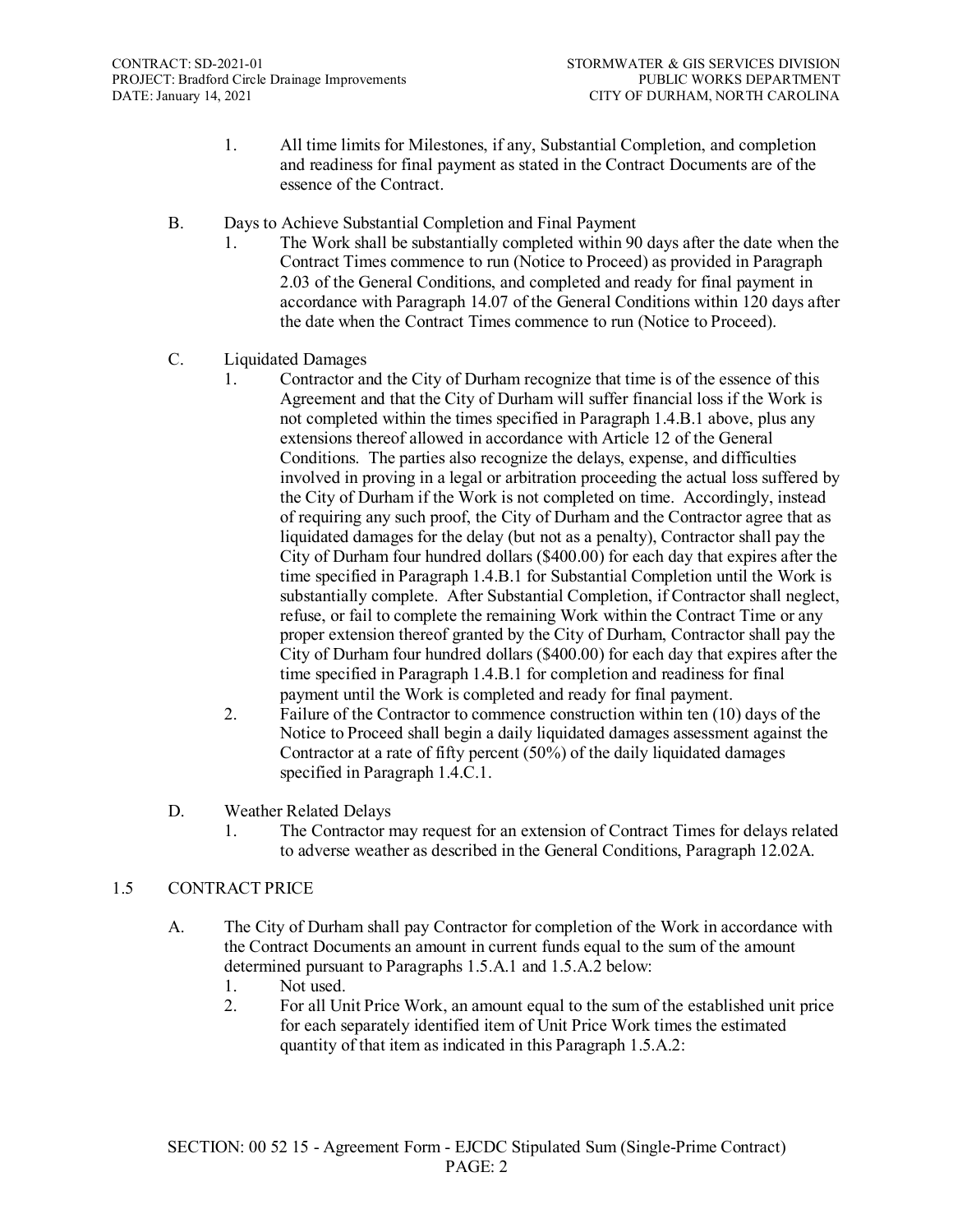As provided in Paragraph 11.03 of the General Conditions, estimated quantities are not guaranteed, and determinations of actual quantities and classifications are to be made by the Engineer as provided in Paragraph 9.07 of the General Conditions. Unit prices have been computed as provided in Paragraph 11.03 of the General Conditions.

| Unit Quantity Unit Price<br>No.<br>Specification<br><b>Drawing</b><br><b>Item Description</b><br>Abandonment, Demolition, and Removal<br>NCDOT 200<br>N/A<br>Select Tree Removal (4 to 8-inch diameter)<br>A1<br>EA<br>2<br>NCDOT 200<br>N/A<br>3<br>A2<br>Select Tree Removal (8.1 to 16-inch diameter)<br>EA<br>NCDOT 250<br>N/A<br><b>SY</b><br>185<br>A3<br>Removal of Existing Asphalt Pavement<br>NCDOT 340<br>N/A<br>Pipe Removal 12-inch HDPE (No earthwork Included)<br>E<br>A4<br>17<br>NCDOT 340<br>Pipe Removal 15-inch (No earthwork Included)<br>LF<br>61<br>A <sub>5</sub><br>N/A<br>NCDOT 340<br>N/A<br>LF<br>55<br>A6<br>Pipe Removal 24-inch<br>N/A<br>Removal of Existing 8" PVC Sanitary Sewer<br>LF<br>18<br>A7<br><b>NCDOT 1530</b><br>20<br>NCDOT 250<br>N/A<br>SY<br>A8<br>Remove Concrete Driveway<br>Temporary Relocation of Mailbox and Street Signs<br>A9<br>301100<br>N/A<br>EA<br>7<br>Subtotal for Abandonment, Demolition, and Removal<br><b>Earthwork</b><br>A10<br>NCDOT 225<br>N/A<br><b>Undercut Excavation</b><br>CY<br>55<br>$\overline{25}$<br>NCDOT <sub>225</sub><br>N/A<br><b>CY</b><br>A11<br>Unsuitable Excavation<br>NCDOT <sub>225</sub><br>N/A<br><b>CY</b><br>135<br>A12<br>Unclassified Excavation<br>NCDOT 230<br>N/A<br>25<br>A13<br><b>Borrow Excavation</b><br>CY<br>A14 NCDOT 410/1016<br>55<br>N/A<br>Select Backfill Material (Class II)<br>CY<br><b>Subtotal for Earthwork</b><br><b>Soil Erosion and Sediment Control</b><br>NCDOT 876<br>10<br>A15<br>N/A<br>Rip Rap, Class 1<br>TN<br>A16 NCDOT 876/1056<br>30<br>N/A<br>Geotextile for Drainage (Type 2)<br>SY<br>A17<br><b>NCDOT 1056</b><br>N/A<br>SY<br>100<br>Geotextile for Pervious Pavement<br><b>NCDOT 1605</b><br>NCDOT 1605.01<br><b>Temporary Silt Fence</b><br>LF<br>580<br>A18<br>A19<br><b>NCDOT 1606</b><br>NCDOT 1606.01<br>Silt Fence Outlet (Special Sediment Fence)<br>EA<br>4<br><b>NCDOT 1607</b><br>EA<br>$\overline{2}$<br>A20<br>NCDOT 1607.01<br><b>Construction Entrance</b><br><b>NCDOT 1607</b><br>NCDOT 1607.01<br>A21<br>Temporary Concrete Washout<br>EA<br>$\mathbf{1}$<br><b>NCDOT 1660</b><br><b>AC</b><br>A22<br>N/A<br>Seeding and Mulching<br>0.5<br><b>NCDOT 1631</b><br>NCDOT 1631.01<br><b>SY</b><br>200<br>A23<br><b>Erosion Control Matting</b><br>A24<br><b>NCDOT 1632</b><br>NCDOT 1635.03<br>EA<br><b>Inlet Protection</b><br>4<br>A25<br><b>NCDOT 1635</b><br>NCDOT 1635.02<br>Rock Pipe Inlet Sediment Trap Type B<br>EA<br>3<br><b>Subtotal for Soil Erosion and Sediment Control</b><br><b>Traffic Control</b><br>A26<br>301100<br>N/A<br>Traffic Control (Furnish, Install, and Maintain)<br>LS<br>$\mathbf{1}$<br><b>Subtotal for Traffic Control</b><br>Paving<br>NCDOT 610<br>Asphalt Concrete Surface Course, Type S9.5B (1-inch)<br>A27<br>N/A<br><b>TN</b><br>27<br>$\overline{T}N$<br>40<br>A28<br>NCDOT 610<br>N/A<br>Asphalt Concrete Surface Course, Type S9.5B (1.5-inch)<br><b>TN</b><br>A29<br>NCDOT 520<br>N/A<br>660<br>Aggregate Base Course<br>A30<br>NCDOT 520<br><b>TN</b><br>N/A<br>#57 Stone<br>200<br>A31<br><b>TN</b><br>NCDOT 520<br>N/A<br>#8 Choking Stone<br>43<br>A32<br>N/A<br>Pervious Concrete Pavement<br>CY<br>103<br>301100<br>A33<br>Concrete Baffles<br>LF<br>170<br>301100<br>N/A<br>A34<br>301100<br>N/A<br>EA<br>3<br><b>Obsevation Wells</b><br>A35<br>NCDOT 846.01<br>2-foot Concrete Curb and Gutter<br>LF<br>670<br>NCDOT 846<br>A36<br><b>NCDOT 848.01</b><br>SY<br>NCDOT 848<br>4-inch Concrete Sidewalk<br>137 |     | <b>Standard</b> |         |                                                  |    |   |  |                   |  |  |
|-----------------------------------------------------------------------------------------------------------------------------------------------------------------------------------------------------------------------------------------------------------------------------------------------------------------------------------------------------------------------------------------------------------------------------------------------------------------------------------------------------------------------------------------------------------------------------------------------------------------------------------------------------------------------------------------------------------------------------------------------------------------------------------------------------------------------------------------------------------------------------------------------------------------------------------------------------------------------------------------------------------------------------------------------------------------------------------------------------------------------------------------------------------------------------------------------------------------------------------------------------------------------------------------------------------------------------------------------------------------------------------------------------------------------------------------------------------------------------------------------------------------------------------------------------------------------------------------------------------------------------------------------------------------------------------------------------------------------------------------------------------------------------------------------------------------------------------------------------------------------------------------------------------------------------------------------------------------------------------------------------------------------------------------------------------------------------------------------------------------------------------------------------------------------------------------------------------------------------------------------------------------------------------------------------------------------------------------------------------------------------------------------------------------------------------------------------------------------------------------------------------------------------------------------------------------------------------------------------------------------------------------------------------------------------------------------------------------------------------------------------------------------------------------------------------------------------------------------------------------------------------------------------------------------------------------------------------------------------------------------------------------------------------------------------------------------------------------------------------------------------------------------------------------------------------------------------------------------------------------------------------------------------------------------------------------------------------------------------------------------------------------------------------------------------------------------------------------------------------------------------------------------------|-----|-----------------|---------|--------------------------------------------------|----|---|--|-------------------|--|--|
|                                                                                                                                                                                                                                                                                                                                                                                                                                                                                                                                                                                                                                                                                                                                                                                                                                                                                                                                                                                                                                                                                                                                                                                                                                                                                                                                                                                                                                                                                                                                                                                                                                                                                                                                                                                                                                                                                                                                                                                                                                                                                                                                                                                                                                                                                                                                                                                                                                                                                                                                                                                                                                                                                                                                                                                                                                                                                                                                                                                                                                                                                                                                                                                                                                                                                                                                                                                                                                                                                                                             |     |                 |         |                                                  |    |   |  | <b>Item Value</b> |  |  |
|                                                                                                                                                                                                                                                                                                                                                                                                                                                                                                                                                                                                                                                                                                                                                                                                                                                                                                                                                                                                                                                                                                                                                                                                                                                                                                                                                                                                                                                                                                                                                                                                                                                                                                                                                                                                                                                                                                                                                                                                                                                                                                                                                                                                                                                                                                                                                                                                                                                                                                                                                                                                                                                                                                                                                                                                                                                                                                                                                                                                                                                                                                                                                                                                                                                                                                                                                                                                                                                                                                                             |     |                 |         |                                                  |    |   |  |                   |  |  |
|                                                                                                                                                                                                                                                                                                                                                                                                                                                                                                                                                                                                                                                                                                                                                                                                                                                                                                                                                                                                                                                                                                                                                                                                                                                                                                                                                                                                                                                                                                                                                                                                                                                                                                                                                                                                                                                                                                                                                                                                                                                                                                                                                                                                                                                                                                                                                                                                                                                                                                                                                                                                                                                                                                                                                                                                                                                                                                                                                                                                                                                                                                                                                                                                                                                                                                                                                                                                                                                                                                                             |     |                 |         |                                                  |    |   |  |                   |  |  |
|                                                                                                                                                                                                                                                                                                                                                                                                                                                                                                                                                                                                                                                                                                                                                                                                                                                                                                                                                                                                                                                                                                                                                                                                                                                                                                                                                                                                                                                                                                                                                                                                                                                                                                                                                                                                                                                                                                                                                                                                                                                                                                                                                                                                                                                                                                                                                                                                                                                                                                                                                                                                                                                                                                                                                                                                                                                                                                                                                                                                                                                                                                                                                                                                                                                                                                                                                                                                                                                                                                                             |     |                 |         |                                                  |    |   |  |                   |  |  |
|                                                                                                                                                                                                                                                                                                                                                                                                                                                                                                                                                                                                                                                                                                                                                                                                                                                                                                                                                                                                                                                                                                                                                                                                                                                                                                                                                                                                                                                                                                                                                                                                                                                                                                                                                                                                                                                                                                                                                                                                                                                                                                                                                                                                                                                                                                                                                                                                                                                                                                                                                                                                                                                                                                                                                                                                                                                                                                                                                                                                                                                                                                                                                                                                                                                                                                                                                                                                                                                                                                                             |     |                 |         |                                                  |    |   |  |                   |  |  |
|                                                                                                                                                                                                                                                                                                                                                                                                                                                                                                                                                                                                                                                                                                                                                                                                                                                                                                                                                                                                                                                                                                                                                                                                                                                                                                                                                                                                                                                                                                                                                                                                                                                                                                                                                                                                                                                                                                                                                                                                                                                                                                                                                                                                                                                                                                                                                                                                                                                                                                                                                                                                                                                                                                                                                                                                                                                                                                                                                                                                                                                                                                                                                                                                                                                                                                                                                                                                                                                                                                                             |     |                 |         |                                                  |    |   |  |                   |  |  |
|                                                                                                                                                                                                                                                                                                                                                                                                                                                                                                                                                                                                                                                                                                                                                                                                                                                                                                                                                                                                                                                                                                                                                                                                                                                                                                                                                                                                                                                                                                                                                                                                                                                                                                                                                                                                                                                                                                                                                                                                                                                                                                                                                                                                                                                                                                                                                                                                                                                                                                                                                                                                                                                                                                                                                                                                                                                                                                                                                                                                                                                                                                                                                                                                                                                                                                                                                                                                                                                                                                                             |     |                 |         |                                                  |    |   |  |                   |  |  |
|                                                                                                                                                                                                                                                                                                                                                                                                                                                                                                                                                                                                                                                                                                                                                                                                                                                                                                                                                                                                                                                                                                                                                                                                                                                                                                                                                                                                                                                                                                                                                                                                                                                                                                                                                                                                                                                                                                                                                                                                                                                                                                                                                                                                                                                                                                                                                                                                                                                                                                                                                                                                                                                                                                                                                                                                                                                                                                                                                                                                                                                                                                                                                                                                                                                                                                                                                                                                                                                                                                                             |     |                 |         |                                                  |    |   |  |                   |  |  |
|                                                                                                                                                                                                                                                                                                                                                                                                                                                                                                                                                                                                                                                                                                                                                                                                                                                                                                                                                                                                                                                                                                                                                                                                                                                                                                                                                                                                                                                                                                                                                                                                                                                                                                                                                                                                                                                                                                                                                                                                                                                                                                                                                                                                                                                                                                                                                                                                                                                                                                                                                                                                                                                                                                                                                                                                                                                                                                                                                                                                                                                                                                                                                                                                                                                                                                                                                                                                                                                                                                                             |     |                 |         |                                                  |    |   |  |                   |  |  |
|                                                                                                                                                                                                                                                                                                                                                                                                                                                                                                                                                                                                                                                                                                                                                                                                                                                                                                                                                                                                                                                                                                                                                                                                                                                                                                                                                                                                                                                                                                                                                                                                                                                                                                                                                                                                                                                                                                                                                                                                                                                                                                                                                                                                                                                                                                                                                                                                                                                                                                                                                                                                                                                                                                                                                                                                                                                                                                                                                                                                                                                                                                                                                                                                                                                                                                                                                                                                                                                                                                                             |     |                 |         |                                                  |    |   |  |                   |  |  |
|                                                                                                                                                                                                                                                                                                                                                                                                                                                                                                                                                                                                                                                                                                                                                                                                                                                                                                                                                                                                                                                                                                                                                                                                                                                                                                                                                                                                                                                                                                                                                                                                                                                                                                                                                                                                                                                                                                                                                                                                                                                                                                                                                                                                                                                                                                                                                                                                                                                                                                                                                                                                                                                                                                                                                                                                                                                                                                                                                                                                                                                                                                                                                                                                                                                                                                                                                                                                                                                                                                                             |     |                 |         |                                                  |    |   |  |                   |  |  |
|                                                                                                                                                                                                                                                                                                                                                                                                                                                                                                                                                                                                                                                                                                                                                                                                                                                                                                                                                                                                                                                                                                                                                                                                                                                                                                                                                                                                                                                                                                                                                                                                                                                                                                                                                                                                                                                                                                                                                                                                                                                                                                                                                                                                                                                                                                                                                                                                                                                                                                                                                                                                                                                                                                                                                                                                                                                                                                                                                                                                                                                                                                                                                                                                                                                                                                                                                                                                                                                                                                                             |     |                 |         |                                                  |    |   |  |                   |  |  |
|                                                                                                                                                                                                                                                                                                                                                                                                                                                                                                                                                                                                                                                                                                                                                                                                                                                                                                                                                                                                                                                                                                                                                                                                                                                                                                                                                                                                                                                                                                                                                                                                                                                                                                                                                                                                                                                                                                                                                                                                                                                                                                                                                                                                                                                                                                                                                                                                                                                                                                                                                                                                                                                                                                                                                                                                                                                                                                                                                                                                                                                                                                                                                                                                                                                                                                                                                                                                                                                                                                                             |     |                 |         |                                                  |    |   |  |                   |  |  |
|                                                                                                                                                                                                                                                                                                                                                                                                                                                                                                                                                                                                                                                                                                                                                                                                                                                                                                                                                                                                                                                                                                                                                                                                                                                                                                                                                                                                                                                                                                                                                                                                                                                                                                                                                                                                                                                                                                                                                                                                                                                                                                                                                                                                                                                                                                                                                                                                                                                                                                                                                                                                                                                                                                                                                                                                                                                                                                                                                                                                                                                                                                                                                                                                                                                                                                                                                                                                                                                                                                                             |     |                 |         |                                                  |    |   |  |                   |  |  |
|                                                                                                                                                                                                                                                                                                                                                                                                                                                                                                                                                                                                                                                                                                                                                                                                                                                                                                                                                                                                                                                                                                                                                                                                                                                                                                                                                                                                                                                                                                                                                                                                                                                                                                                                                                                                                                                                                                                                                                                                                                                                                                                                                                                                                                                                                                                                                                                                                                                                                                                                                                                                                                                                                                                                                                                                                                                                                                                                                                                                                                                                                                                                                                                                                                                                                                                                                                                                                                                                                                                             |     |                 |         |                                                  |    |   |  |                   |  |  |
|                                                                                                                                                                                                                                                                                                                                                                                                                                                                                                                                                                                                                                                                                                                                                                                                                                                                                                                                                                                                                                                                                                                                                                                                                                                                                                                                                                                                                                                                                                                                                                                                                                                                                                                                                                                                                                                                                                                                                                                                                                                                                                                                                                                                                                                                                                                                                                                                                                                                                                                                                                                                                                                                                                                                                                                                                                                                                                                                                                                                                                                                                                                                                                                                                                                                                                                                                                                                                                                                                                                             |     |                 |         |                                                  |    |   |  |                   |  |  |
|                                                                                                                                                                                                                                                                                                                                                                                                                                                                                                                                                                                                                                                                                                                                                                                                                                                                                                                                                                                                                                                                                                                                                                                                                                                                                                                                                                                                                                                                                                                                                                                                                                                                                                                                                                                                                                                                                                                                                                                                                                                                                                                                                                                                                                                                                                                                                                                                                                                                                                                                                                                                                                                                                                                                                                                                                                                                                                                                                                                                                                                                                                                                                                                                                                                                                                                                                                                                                                                                                                                             |     |                 |         |                                                  |    |   |  |                   |  |  |
|                                                                                                                                                                                                                                                                                                                                                                                                                                                                                                                                                                                                                                                                                                                                                                                                                                                                                                                                                                                                                                                                                                                                                                                                                                                                                                                                                                                                                                                                                                                                                                                                                                                                                                                                                                                                                                                                                                                                                                                                                                                                                                                                                                                                                                                                                                                                                                                                                                                                                                                                                                                                                                                                                                                                                                                                                                                                                                                                                                                                                                                                                                                                                                                                                                                                                                                                                                                                                                                                                                                             |     |                 |         |                                                  |    |   |  |                   |  |  |
|                                                                                                                                                                                                                                                                                                                                                                                                                                                                                                                                                                                                                                                                                                                                                                                                                                                                                                                                                                                                                                                                                                                                                                                                                                                                                                                                                                                                                                                                                                                                                                                                                                                                                                                                                                                                                                                                                                                                                                                                                                                                                                                                                                                                                                                                                                                                                                                                                                                                                                                                                                                                                                                                                                                                                                                                                                                                                                                                                                                                                                                                                                                                                                                                                                                                                                                                                                                                                                                                                                                             |     |                 |         |                                                  |    |   |  |                   |  |  |
|                                                                                                                                                                                                                                                                                                                                                                                                                                                                                                                                                                                                                                                                                                                                                                                                                                                                                                                                                                                                                                                                                                                                                                                                                                                                                                                                                                                                                                                                                                                                                                                                                                                                                                                                                                                                                                                                                                                                                                                                                                                                                                                                                                                                                                                                                                                                                                                                                                                                                                                                                                                                                                                                                                                                                                                                                                                                                                                                                                                                                                                                                                                                                                                                                                                                                                                                                                                                                                                                                                                             |     |                 |         |                                                  |    |   |  |                   |  |  |
|                                                                                                                                                                                                                                                                                                                                                                                                                                                                                                                                                                                                                                                                                                                                                                                                                                                                                                                                                                                                                                                                                                                                                                                                                                                                                                                                                                                                                                                                                                                                                                                                                                                                                                                                                                                                                                                                                                                                                                                                                                                                                                                                                                                                                                                                                                                                                                                                                                                                                                                                                                                                                                                                                                                                                                                                                                                                                                                                                                                                                                                                                                                                                                                                                                                                                                                                                                                                                                                                                                                             |     |                 |         |                                                  |    |   |  |                   |  |  |
|                                                                                                                                                                                                                                                                                                                                                                                                                                                                                                                                                                                                                                                                                                                                                                                                                                                                                                                                                                                                                                                                                                                                                                                                                                                                                                                                                                                                                                                                                                                                                                                                                                                                                                                                                                                                                                                                                                                                                                                                                                                                                                                                                                                                                                                                                                                                                                                                                                                                                                                                                                                                                                                                                                                                                                                                                                                                                                                                                                                                                                                                                                                                                                                                                                                                                                                                                                                                                                                                                                                             |     |                 |         |                                                  |    |   |  |                   |  |  |
|                                                                                                                                                                                                                                                                                                                                                                                                                                                                                                                                                                                                                                                                                                                                                                                                                                                                                                                                                                                                                                                                                                                                                                                                                                                                                                                                                                                                                                                                                                                                                                                                                                                                                                                                                                                                                                                                                                                                                                                                                                                                                                                                                                                                                                                                                                                                                                                                                                                                                                                                                                                                                                                                                                                                                                                                                                                                                                                                                                                                                                                                                                                                                                                                                                                                                                                                                                                                                                                                                                                             |     |                 |         |                                                  |    |   |  |                   |  |  |
|                                                                                                                                                                                                                                                                                                                                                                                                                                                                                                                                                                                                                                                                                                                                                                                                                                                                                                                                                                                                                                                                                                                                                                                                                                                                                                                                                                                                                                                                                                                                                                                                                                                                                                                                                                                                                                                                                                                                                                                                                                                                                                                                                                                                                                                                                                                                                                                                                                                                                                                                                                                                                                                                                                                                                                                                                                                                                                                                                                                                                                                                                                                                                                                                                                                                                                                                                                                                                                                                                                                             |     |                 |         |                                                  |    |   |  |                   |  |  |
|                                                                                                                                                                                                                                                                                                                                                                                                                                                                                                                                                                                                                                                                                                                                                                                                                                                                                                                                                                                                                                                                                                                                                                                                                                                                                                                                                                                                                                                                                                                                                                                                                                                                                                                                                                                                                                                                                                                                                                                                                                                                                                                                                                                                                                                                                                                                                                                                                                                                                                                                                                                                                                                                                                                                                                                                                                                                                                                                                                                                                                                                                                                                                                                                                                                                                                                                                                                                                                                                                                                             |     |                 |         |                                                  |    |   |  |                   |  |  |
|                                                                                                                                                                                                                                                                                                                                                                                                                                                                                                                                                                                                                                                                                                                                                                                                                                                                                                                                                                                                                                                                                                                                                                                                                                                                                                                                                                                                                                                                                                                                                                                                                                                                                                                                                                                                                                                                                                                                                                                                                                                                                                                                                                                                                                                                                                                                                                                                                                                                                                                                                                                                                                                                                                                                                                                                                                                                                                                                                                                                                                                                                                                                                                                                                                                                                                                                                                                                                                                                                                                             |     |                 |         |                                                  |    |   |  |                   |  |  |
|                                                                                                                                                                                                                                                                                                                                                                                                                                                                                                                                                                                                                                                                                                                                                                                                                                                                                                                                                                                                                                                                                                                                                                                                                                                                                                                                                                                                                                                                                                                                                                                                                                                                                                                                                                                                                                                                                                                                                                                                                                                                                                                                                                                                                                                                                                                                                                                                                                                                                                                                                                                                                                                                                                                                                                                                                                                                                                                                                                                                                                                                                                                                                                                                                                                                                                                                                                                                                                                                                                                             |     |                 |         |                                                  |    |   |  |                   |  |  |
|                                                                                                                                                                                                                                                                                                                                                                                                                                                                                                                                                                                                                                                                                                                                                                                                                                                                                                                                                                                                                                                                                                                                                                                                                                                                                                                                                                                                                                                                                                                                                                                                                                                                                                                                                                                                                                                                                                                                                                                                                                                                                                                                                                                                                                                                                                                                                                                                                                                                                                                                                                                                                                                                                                                                                                                                                                                                                                                                                                                                                                                                                                                                                                                                                                                                                                                                                                                                                                                                                                                             |     |                 |         |                                                  |    |   |  |                   |  |  |
|                                                                                                                                                                                                                                                                                                                                                                                                                                                                                                                                                                                                                                                                                                                                                                                                                                                                                                                                                                                                                                                                                                                                                                                                                                                                                                                                                                                                                                                                                                                                                                                                                                                                                                                                                                                                                                                                                                                                                                                                                                                                                                                                                                                                                                                                                                                                                                                                                                                                                                                                                                                                                                                                                                                                                                                                                                                                                                                                                                                                                                                                                                                                                                                                                                                                                                                                                                                                                                                                                                                             |     |                 |         |                                                  |    |   |  |                   |  |  |
|                                                                                                                                                                                                                                                                                                                                                                                                                                                                                                                                                                                                                                                                                                                                                                                                                                                                                                                                                                                                                                                                                                                                                                                                                                                                                                                                                                                                                                                                                                                                                                                                                                                                                                                                                                                                                                                                                                                                                                                                                                                                                                                                                                                                                                                                                                                                                                                                                                                                                                                                                                                                                                                                                                                                                                                                                                                                                                                                                                                                                                                                                                                                                                                                                                                                                                                                                                                                                                                                                                                             |     |                 |         |                                                  |    |   |  |                   |  |  |
|                                                                                                                                                                                                                                                                                                                                                                                                                                                                                                                                                                                                                                                                                                                                                                                                                                                                                                                                                                                                                                                                                                                                                                                                                                                                                                                                                                                                                                                                                                                                                                                                                                                                                                                                                                                                                                                                                                                                                                                                                                                                                                                                                                                                                                                                                                                                                                                                                                                                                                                                                                                                                                                                                                                                                                                                                                                                                                                                                                                                                                                                                                                                                                                                                                                                                                                                                                                                                                                                                                                             |     |                 |         |                                                  |    |   |  |                   |  |  |
|                                                                                                                                                                                                                                                                                                                                                                                                                                                                                                                                                                                                                                                                                                                                                                                                                                                                                                                                                                                                                                                                                                                                                                                                                                                                                                                                                                                                                                                                                                                                                                                                                                                                                                                                                                                                                                                                                                                                                                                                                                                                                                                                                                                                                                                                                                                                                                                                                                                                                                                                                                                                                                                                                                                                                                                                                                                                                                                                                                                                                                                                                                                                                                                                                                                                                                                                                                                                                                                                                                                             |     |                 |         |                                                  |    |   |  |                   |  |  |
|                                                                                                                                                                                                                                                                                                                                                                                                                                                                                                                                                                                                                                                                                                                                                                                                                                                                                                                                                                                                                                                                                                                                                                                                                                                                                                                                                                                                                                                                                                                                                                                                                                                                                                                                                                                                                                                                                                                                                                                                                                                                                                                                                                                                                                                                                                                                                                                                                                                                                                                                                                                                                                                                                                                                                                                                                                                                                                                                                                                                                                                                                                                                                                                                                                                                                                                                                                                                                                                                                                                             |     |                 |         |                                                  |    |   |  |                   |  |  |
|                                                                                                                                                                                                                                                                                                                                                                                                                                                                                                                                                                                                                                                                                                                                                                                                                                                                                                                                                                                                                                                                                                                                                                                                                                                                                                                                                                                                                                                                                                                                                                                                                                                                                                                                                                                                                                                                                                                                                                                                                                                                                                                                                                                                                                                                                                                                                                                                                                                                                                                                                                                                                                                                                                                                                                                                                                                                                                                                                                                                                                                                                                                                                                                                                                                                                                                                                                                                                                                                                                                             |     |                 |         |                                                  |    |   |  |                   |  |  |
|                                                                                                                                                                                                                                                                                                                                                                                                                                                                                                                                                                                                                                                                                                                                                                                                                                                                                                                                                                                                                                                                                                                                                                                                                                                                                                                                                                                                                                                                                                                                                                                                                                                                                                                                                                                                                                                                                                                                                                                                                                                                                                                                                                                                                                                                                                                                                                                                                                                                                                                                                                                                                                                                                                                                                                                                                                                                                                                                                                                                                                                                                                                                                                                                                                                                                                                                                                                                                                                                                                                             |     |                 |         |                                                  |    |   |  |                   |  |  |
|                                                                                                                                                                                                                                                                                                                                                                                                                                                                                                                                                                                                                                                                                                                                                                                                                                                                                                                                                                                                                                                                                                                                                                                                                                                                                                                                                                                                                                                                                                                                                                                                                                                                                                                                                                                                                                                                                                                                                                                                                                                                                                                                                                                                                                                                                                                                                                                                                                                                                                                                                                                                                                                                                                                                                                                                                                                                                                                                                                                                                                                                                                                                                                                                                                                                                                                                                                                                                                                                                                                             |     |                 |         |                                                  |    |   |  |                   |  |  |
|                                                                                                                                                                                                                                                                                                                                                                                                                                                                                                                                                                                                                                                                                                                                                                                                                                                                                                                                                                                                                                                                                                                                                                                                                                                                                                                                                                                                                                                                                                                                                                                                                                                                                                                                                                                                                                                                                                                                                                                                                                                                                                                                                                                                                                                                                                                                                                                                                                                                                                                                                                                                                                                                                                                                                                                                                                                                                                                                                                                                                                                                                                                                                                                                                                                                                                                                                                                                                                                                                                                             |     |                 |         |                                                  |    |   |  |                   |  |  |
|                                                                                                                                                                                                                                                                                                                                                                                                                                                                                                                                                                                                                                                                                                                                                                                                                                                                                                                                                                                                                                                                                                                                                                                                                                                                                                                                                                                                                                                                                                                                                                                                                                                                                                                                                                                                                                                                                                                                                                                                                                                                                                                                                                                                                                                                                                                                                                                                                                                                                                                                                                                                                                                                                                                                                                                                                                                                                                                                                                                                                                                                                                                                                                                                                                                                                                                                                                                                                                                                                                                             |     |                 |         |                                                  |    |   |  |                   |  |  |
|                                                                                                                                                                                                                                                                                                                                                                                                                                                                                                                                                                                                                                                                                                                                                                                                                                                                                                                                                                                                                                                                                                                                                                                                                                                                                                                                                                                                                                                                                                                                                                                                                                                                                                                                                                                                                                                                                                                                                                                                                                                                                                                                                                                                                                                                                                                                                                                                                                                                                                                                                                                                                                                                                                                                                                                                                                                                                                                                                                                                                                                                                                                                                                                                                                                                                                                                                                                                                                                                                                                             |     |                 |         |                                                  |    |   |  |                   |  |  |
|                                                                                                                                                                                                                                                                                                                                                                                                                                                                                                                                                                                                                                                                                                                                                                                                                                                                                                                                                                                                                                                                                                                                                                                                                                                                                                                                                                                                                                                                                                                                                                                                                                                                                                                                                                                                                                                                                                                                                                                                                                                                                                                                                                                                                                                                                                                                                                                                                                                                                                                                                                                                                                                                                                                                                                                                                                                                                                                                                                                                                                                                                                                                                                                                                                                                                                                                                                                                                                                                                                                             |     |                 |         |                                                  |    |   |  |                   |  |  |
|                                                                                                                                                                                                                                                                                                                                                                                                                                                                                                                                                                                                                                                                                                                                                                                                                                                                                                                                                                                                                                                                                                                                                                                                                                                                                                                                                                                                                                                                                                                                                                                                                                                                                                                                                                                                                                                                                                                                                                                                                                                                                                                                                                                                                                                                                                                                                                                                                                                                                                                                                                                                                                                                                                                                                                                                                                                                                                                                                                                                                                                                                                                                                                                                                                                                                                                                                                                                                                                                                                                             |     |                 |         |                                                  |    |   |  |                   |  |  |
|                                                                                                                                                                                                                                                                                                                                                                                                                                                                                                                                                                                                                                                                                                                                                                                                                                                                                                                                                                                                                                                                                                                                                                                                                                                                                                                                                                                                                                                                                                                                                                                                                                                                                                                                                                                                                                                                                                                                                                                                                                                                                                                                                                                                                                                                                                                                                                                                                                                                                                                                                                                                                                                                                                                                                                                                                                                                                                                                                                                                                                                                                                                                                                                                                                                                                                                                                                                                                                                                                                                             |     |                 |         |                                                  |    |   |  |                   |  |  |
|                                                                                                                                                                                                                                                                                                                                                                                                                                                                                                                                                                                                                                                                                                                                                                                                                                                                                                                                                                                                                                                                                                                                                                                                                                                                                                                                                                                                                                                                                                                                                                                                                                                                                                                                                                                                                                                                                                                                                                                                                                                                                                                                                                                                                                                                                                                                                                                                                                                                                                                                                                                                                                                                                                                                                                                                                                                                                                                                                                                                                                                                                                                                                                                                                                                                                                                                                                                                                                                                                                                             |     |                 |         |                                                  |    |   |  |                   |  |  |
|                                                                                                                                                                                                                                                                                                                                                                                                                                                                                                                                                                                                                                                                                                                                                                                                                                                                                                                                                                                                                                                                                                                                                                                                                                                                                                                                                                                                                                                                                                                                                                                                                                                                                                                                                                                                                                                                                                                                                                                                                                                                                                                                                                                                                                                                                                                                                                                                                                                                                                                                                                                                                                                                                                                                                                                                                                                                                                                                                                                                                                                                                                                                                                                                                                                                                                                                                                                                                                                                                                                             |     |                 |         |                                                  |    |   |  |                   |  |  |
|                                                                                                                                                                                                                                                                                                                                                                                                                                                                                                                                                                                                                                                                                                                                                                                                                                                                                                                                                                                                                                                                                                                                                                                                                                                                                                                                                                                                                                                                                                                                                                                                                                                                                                                                                                                                                                                                                                                                                                                                                                                                                                                                                                                                                                                                                                                                                                                                                                                                                                                                                                                                                                                                                                                                                                                                                                                                                                                                                                                                                                                                                                                                                                                                                                                                                                                                                                                                                                                                                                                             |     |                 |         |                                                  |    |   |  |                   |  |  |
|                                                                                                                                                                                                                                                                                                                                                                                                                                                                                                                                                                                                                                                                                                                                                                                                                                                                                                                                                                                                                                                                                                                                                                                                                                                                                                                                                                                                                                                                                                                                                                                                                                                                                                                                                                                                                                                                                                                                                                                                                                                                                                                                                                                                                                                                                                                                                                                                                                                                                                                                                                                                                                                                                                                                                                                                                                                                                                                                                                                                                                                                                                                                                                                                                                                                                                                                                                                                                                                                                                                             |     |                 |         |                                                  |    |   |  |                   |  |  |
|                                                                                                                                                                                                                                                                                                                                                                                                                                                                                                                                                                                                                                                                                                                                                                                                                                                                                                                                                                                                                                                                                                                                                                                                                                                                                                                                                                                                                                                                                                                                                                                                                                                                                                                                                                                                                                                                                                                                                                                                                                                                                                                                                                                                                                                                                                                                                                                                                                                                                                                                                                                                                                                                                                                                                                                                                                                                                                                                                                                                                                                                                                                                                                                                                                                                                                                                                                                                                                                                                                                             | A37 | NCDOT 848       | CoD SSD | Concrete Wheelchair Ramps City Detail No. 405.08 | EA | 3 |  |                   |  |  |
| A38<br>NCDOT 848<br>SY<br>215<br><b>CoD SSD</b><br>6-inch Concrete Driveway City Detail No. ST-9.0 and ST-10.0                                                                                                                                                                                                                                                                                                                                                                                                                                                                                                                                                                                                                                                                                                                                                                                                                                                                                                                                                                                                                                                                                                                                                                                                                                                                                                                                                                                                                                                                                                                                                                                                                                                                                                                                                                                                                                                                                                                                                                                                                                                                                                                                                                                                                                                                                                                                                                                                                                                                                                                                                                                                                                                                                                                                                                                                                                                                                                                                                                                                                                                                                                                                                                                                                                                                                                                                                                                                              |     |                 |         |                                                  |    |   |  |                   |  |  |
| <b>Subtotal for Paving</b>                                                                                                                                                                                                                                                                                                                                                                                                                                                                                                                                                                                                                                                                                                                                                                                                                                                                                                                                                                                                                                                                                                                                                                                                                                                                                                                                                                                                                                                                                                                                                                                                                                                                                                                                                                                                                                                                                                                                                                                                                                                                                                                                                                                                                                                                                                                                                                                                                                                                                                                                                                                                                                                                                                                                                                                                                                                                                                                                                                                                                                                                                                                                                                                                                                                                                                                                                                                                                                                                                                  |     |                 |         |                                                  |    |   |  |                   |  |  |

#### UNIT PRICE WORK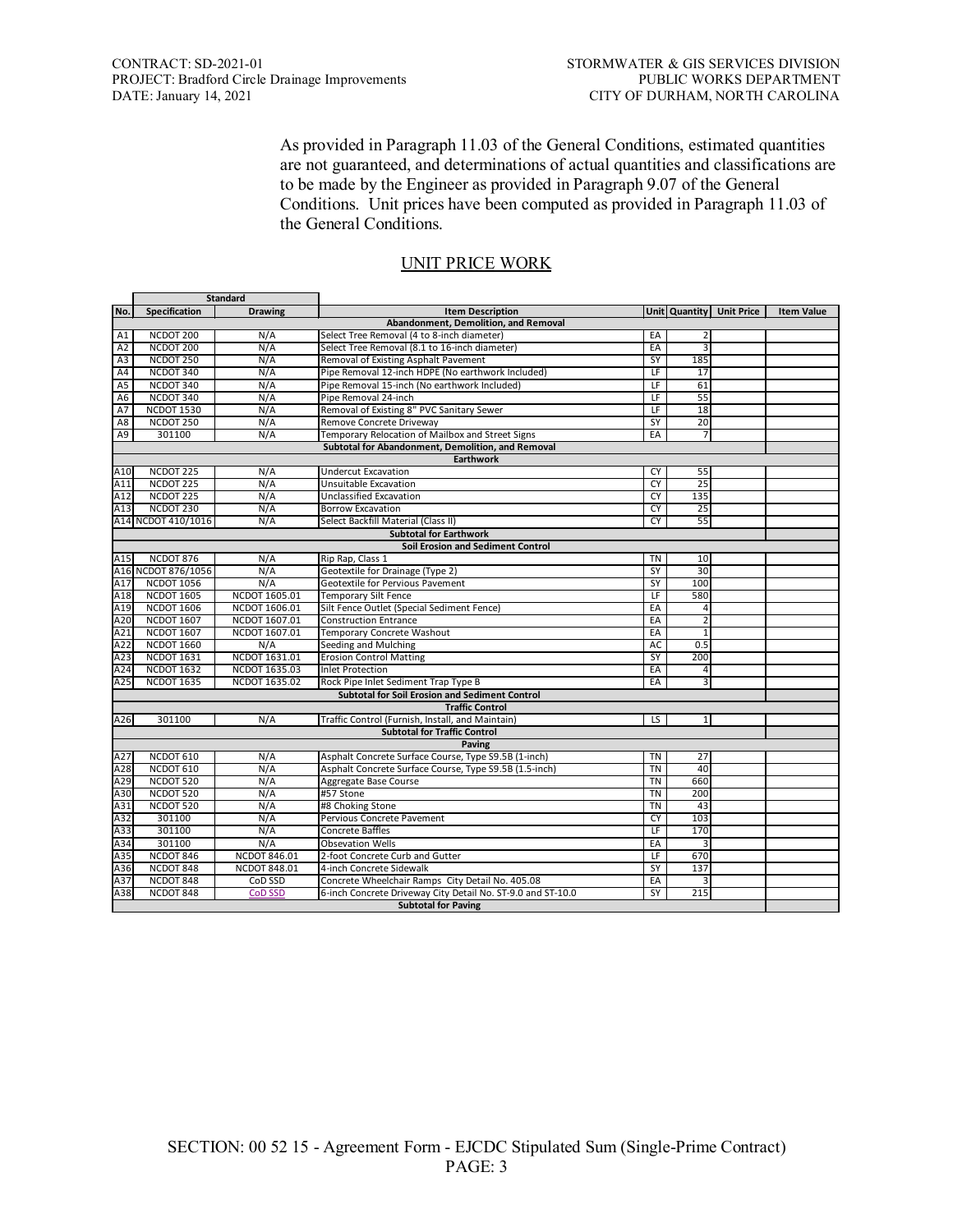# CONTRACT: SD-2021-01<br>
PROJECT: Bradford Circle Drainage Improvements<br>
PUBLIC WORKS DEPARTMENT PROJECT: Bradford Circle Drainage Improvements DATE: January 14, 2021

| <b>Storm Drainage</b>              |                   |                    |                                                                 |                          |                 |               |             |  |  |
|------------------------------------|-------------------|--------------------|-----------------------------------------------------------------|--------------------------|-----------------|---------------|-------------|--|--|
| A39                                | NCDOT 840         | N/A                | <b>Drainage Structures</b>                                      | EA                       | 10              |               |             |  |  |
| A40                                | NCDOT 310         | NCDOT 300.01       | 15-inch R.C. Pipe Culverts, Class III (5.1 to 11-feet)          | $\overline{LF}$          | $\overline{55}$ |               |             |  |  |
| A41                                | NCDOT 310         | NCDOT 300.01       | 18-inch R.C. Pipe Culverts, Class III (0 to 5-feet)             | $\overline{LF}$          | 49              |               |             |  |  |
| A42                                | NCDOT 310         | NCDOT 300.01       | 24-inch R.C. Pipe Culverts, Class III (5.1 to 11-feet)          | LF                       | 234             |               |             |  |  |
| A43                                | NCDOT 310         | NCDOT 300.01       | 30-inch R.C. Pipe Culverts, Class III (5.1 to 11-feet)          | LF                       | 257             |               |             |  |  |
| A44                                | NCDOT 310         | NCDOT 300.01       | 36-inch R.C. Pipe Culverts, Class III (5.1 to 11-feet)          | LF                       | 40              |               |             |  |  |
| A45                                | NCDOT 815         | N/A                | 6-inch SCH 40 PVC Perforated Pipe                               | $\overline{LF}$          | 580             |               |             |  |  |
| A46                                | NCDOT 815         | N/A                | 6-inch SCH 40 PVC                                               | LF                       | 40              |               |             |  |  |
| A47                                | 301100            | N/A                | Cleanouts                                                       | EA                       | 9               |               |             |  |  |
| A48                                | NCDOT 838         | NCDOT 838.01       | Headwall                                                        | EA                       | $\overline{2}$  |               |             |  |  |
| A49                                | NCDOT 300         |                    | Pipe Bedding                                                    | <b>TN</b>                | 84              |               |             |  |  |
| A50                                | NCDOT 840         |                    | Pipe Plug                                                       | <b>CY</b>                | $\overline{2}$  |               |             |  |  |
| <b>Subtotal for Storm Drainage</b> |                   |                    |                                                                 |                          |                 |               |             |  |  |
|                                    |                   |                    | <b>Utilities</b>                                                |                          |                 |               |             |  |  |
| A51                                | <b>NCDOT 1520</b> | N/A                | 8-inch Sanitary Gravity Sewer (DIP)                             | LF                       | 18              |               |             |  |  |
| A52                                | <b>NCDOT 1540</b> | N/A                | 16-inch Encasement Pipe (Steel)                                 | ΤF                       | 12              |               |             |  |  |
| A53                                | 301100            | N/A                | Relocate Sanitary Sewer Service                                 | EA                       | 3               |               |             |  |  |
| A54                                | NCDOT 858         | N/A                | Adjustment of Meter Boxes or Valve Boxes                        | EA                       | $\mathbf{1}$    |               |             |  |  |
| A55                                | 301100            | City Detail 516.01 | Water Service and Meter Relocation                              | EA                       | 5               |               |             |  |  |
| A56                                | NCDOT 858         | N/A                | <b>Adjustment of Manholes</b>                                   | EA                       | $\overline{2}$  |               |             |  |  |
|                                    |                   |                    | <b>Subtotal for Utilities</b>                                   |                          |                 |               |             |  |  |
|                                    |                   |                    | <b>Miscellaneous</b>                                            |                          |                 |               |             |  |  |
| A57                                | 301100            | N/A                | <b>Construction Surveying</b>                                   | $\overline{\mathsf{LS}}$ | $\mathbf{1}$    |               |             |  |  |
| A58                                | NCDOT 1660        | N/A                | Sweet Bay Magnolia (1.5" Cal.)                                  | EA                       | 4               |               |             |  |  |
| A59                                | <b>NCDOT 1660</b> | N/A                | Eastern Redbud (1.5" Cal.)                                      | EA                       | 10              |               |             |  |  |
| A60                                | <b>NCDOT 1660</b> | N/A                | 3 inch Triple Shredded Hardword Mulch                           | CY                       | 5               |               |             |  |  |
| A61                                | <b>NCDOT 1660</b> | N/A                | Landscaping Topsoil (4 inch Depth) and Soil Amendments          | CY                       | 10              |               |             |  |  |
| A62                                | <b>NCDOT 1660</b> | N/A                | Other Topsoil (4 inch Depth) and Soil Amendments                | CY                       | 195             |               |             |  |  |
| A63                                | 301100            |                    | Testing and Inspections Allowance                               | $\overline{\mathsf{LS}}$ |                 | 1 \$10,000.00 | \$10,000.00 |  |  |
| A64                                | 301100            | N/A                | As Builts and Videos                                            | EA                       |                 |               |             |  |  |
| A65                                | NCDOT 800         | N/A                | Mobilization (Single Large Project) 10% of total for SD-2020-01 | LS.                      | $\mathbf{1}$    |               |             |  |  |
|                                    |                   |                    | <b>Subtotal for Miscellaneous</b>                               |                          |                 |               |             |  |  |
|                                    |                   |                    | <b>Total for SD-2021-01</b>                                     |                          |                 |               |             |  |  |

#### 1.6 PAYMENT PROCEDURES

- A. Submittal and Processing of Payments
	- 1. Contractor shall submit Applications for Payment in accordance with Article 14 of the General Conditions. Applications for Payment will be processed by Engineer as provided in the General Conditions.
- B. Progress Payments; Retainage
	- 1. The City of Durham shall make progress payments on account of the Contract Price on the basis of Contractor's Applications for Payment on or about the first day of each month during performance of the Work as provided in Paragraphs 1.6.B.1.a through 1.6.B.1.d below. All such payments will be measured by the schedule of values established as provided in Paragraph 2.07.A of the General Conditions (and in the case of Unit Price Work based on the number of units completed) or, in the event there is no schedule of values, as provided in the General Requirements:
		- a. Prior to Substantial Completion, progress payments will be made in an amount equal to the percentage indicated below but, in each case, less the aggregate of payments previously made and less such amount as Engineer may determine or the City of Durham may withhold, including but not limited to liquidated damages, in accordance with Paragraph 14.02 of the General Conditions.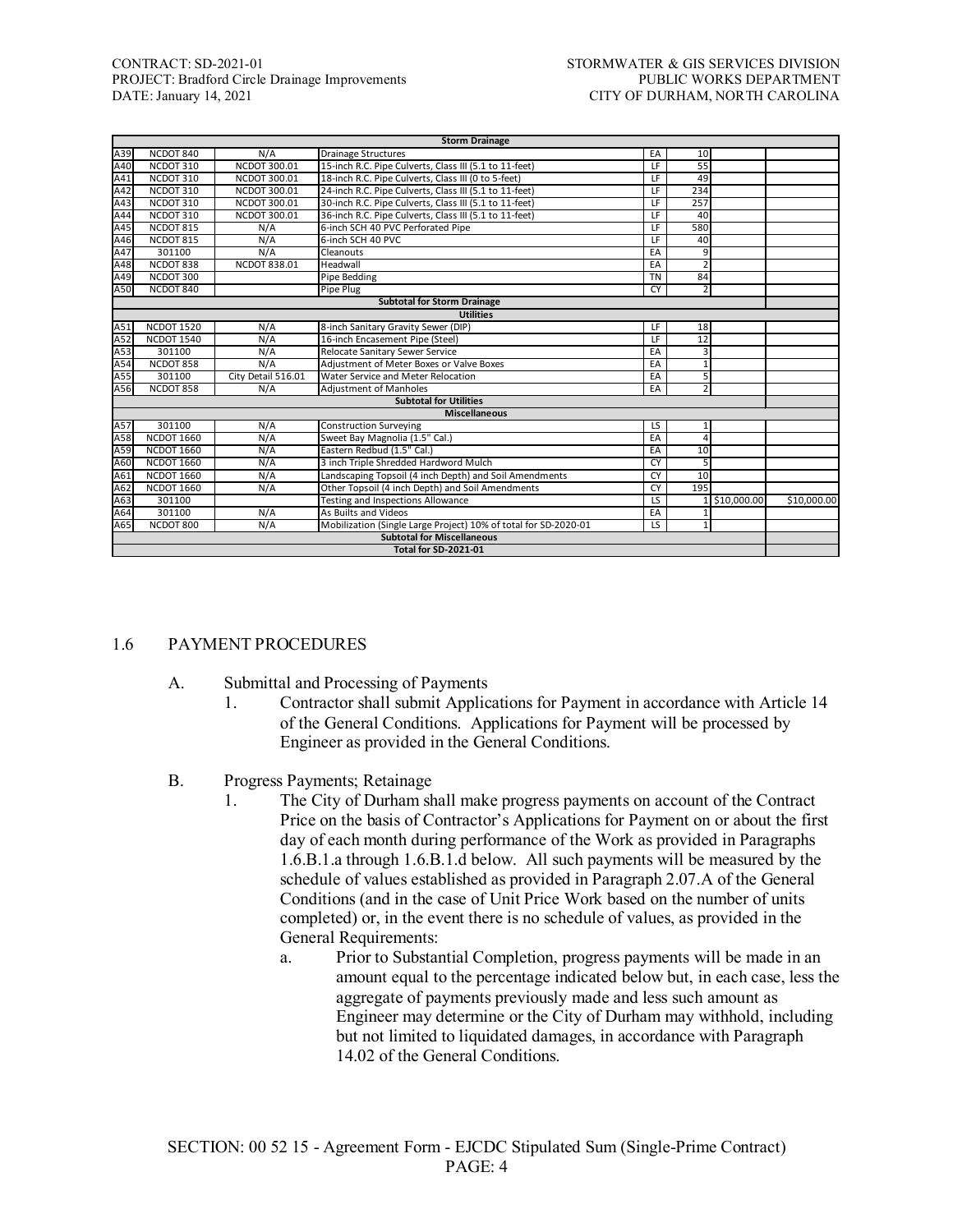- b. The City of Durham will retain five (5) percent of the amount of each estimate until Work covered by the Contract is fifty percent (50%) complete. If after the Project is deemed fifty percent (50%) complete based upon the Contractor's gross Project invoices, excluding the value of materials stored on and off-site, and the Contractor provides the City and the Engineer the following:
	- 1) Written verification evidencing fifty percent (50%) completion of the Project; and,
	- 2) Written consent of the surety named in the Project performance and payment bonds agreeing that the City shall not retain any further retainage from periodic payments due to the Contractor;

the City shall cease holding retainage from future periodic payments if the City finds that the Contractor is performing satisfactorily, and any nonconforming Work identified in writing by the Engineer or City (prior to the point of fifty percent (50%) Project completion) has been corrected by the Contractor and accepted by the Engineer or City, whoever provided such prior notice of nonconforming Work. If, however, the City determines the Contractor's performance is unsatisfactory, the City may reinstate the specified retainage for each subsequent periodic payment. Notwithstanding anything to the contrary, City may assess retainage after fifty percent (50%) project completion, even if the Contractor has complied with Paragraphs 1.6.B.1.b.1 and 1.6.B.1.b.2 (above) and continues to perform satisfactorily as necessary to retain two and one-half percent (2.5%) total retainage through the completion of the Project.

- c. Notwithstanding any of the retainage provisions described herein, there shall be no retainage on periodic or final payments for Contracts having a total project cost less than \$100,000.00, and, in addition to the retainage amounts allowed to be held by the City of Durham, the City shall also retain all rights allowed under this Agreement to withhold payment to the Contractor in accordance with Article 14 of the General Conditions and for unsatisfactory job progress, defective or nonconforming construction not remedied, disputed Work, or third-party claims filed against the City of Durham or reasonable evidence that a third-party claim will be filed.
- d. Within sixty (60) days of receipt by City of (1) an Application for Payment and (2) written consent of the surety, and after City has either (1) received a certificate of Substantial Completion or (2) received beneficial occupancy or use of the Project (if applicable), the City of Durham shall pay an amount sufficient to increase total payment to Contractor to the Contract Price, less such amounts as Engineer shall determine in accordance with Paragraph 14.02.B.5 of the General Conditions, including up to two hundred fifty percent (250%) of Engineer's estimate of the value of Work to be completed or corrected as shown on the tentative list of items to be completed or corrected attached to the certificate of Substantial Completion.
- C. Final Payment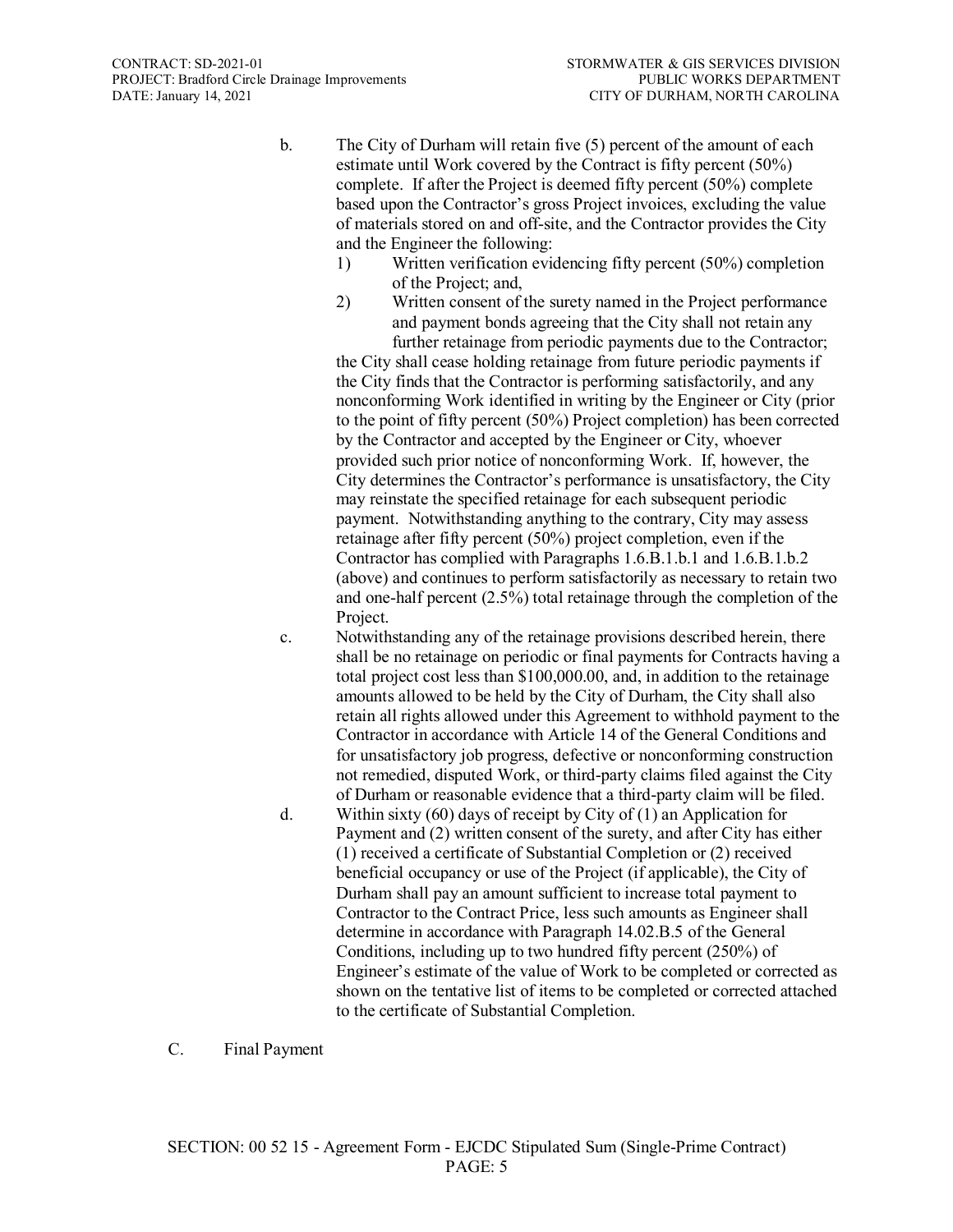- 1. Prior to issuing final payment, the Contractor will furnish to the City of Durham certification that: All Subcontractors and vendors associated with this Contract have been paid; no liens and/or lawsuits have been placed against the Contractor for this Work; and the total dollar amount has been paid to all Subcontractors, Suppliers, and others associated with this project.
- 2. Upon final completion and acceptance of the Work in accordance with Paragraph 14.07 of the General Conditions, the City of Durham shall pay the remainder of the Contract price as recommended by Engineer as provided in said Paragraph 14.07.

# 1.7 NOT USED

# 1.8 CONTRACTOR'S REPRESENTATIONS

- A. In order to induce the City of Durham to enter into this Agreement Contractor makes the following representations:
	- 1. Contractor has examined and carefully studied the Contract Documents and the other related data identified in the Bidding Documents.
	- 2. Contractor has visited the Site and become familiar with and is satisfied as to the general, local, and Site conditions that may affect cost, progress, and performance of the Work.
	- 3. Contractor is familiar with and is satisfied as to all federal, state, and local Laws and regulations that may affect cost, progress, and performance of the Work.
	- 4. Contractor has carefully studied all:
		- a. Reports of explorations and tests of subsurface conditions at or contiguous to the Site and all drawings of physical conditions in or relating to existing surface or subsurface structures at or contiguous to the Site (except Underground Facilities) which have been identified in Paragraph 4.02 of the General Conditions; and
		- b. Reports and drawings of a Hazardous Environmental Condition, if any, at the Site which has been identified in Paragraph 4.06 of the General Conditions.
	- 5. Contractor has obtained and carefully studied (or assumes responsibility for doing so) all additional and supplementary examinations, investigations, explorations, tests, studies, and data concerning conditions (surface, subsurface, and Underground Facilities) at or contiguous to the Site which may affect cost, progress, or performance of the Work or which relate to any aspect of the means, methods, techniques, sequences, and procedures of construction to be employed by the Contractor, including any specific means, methods, techniques, sequences, and procedures of construction expressly required by the Bidding Documents, and safety precautions and programs incident thereto.
	- 6. Contractor does not consider that any further examinations, investigations, explorations, tests, studies, or data are necessary for the performance of the Work at the Contract Price, within the Contract Times, and in accordance with the other terms and conditions of the Contract Documents.
	- 7. Contractor is aware of the general nature of work to be performed by the City of Durham and others at the Site that relates to the Work as indicated in the Contract Documents.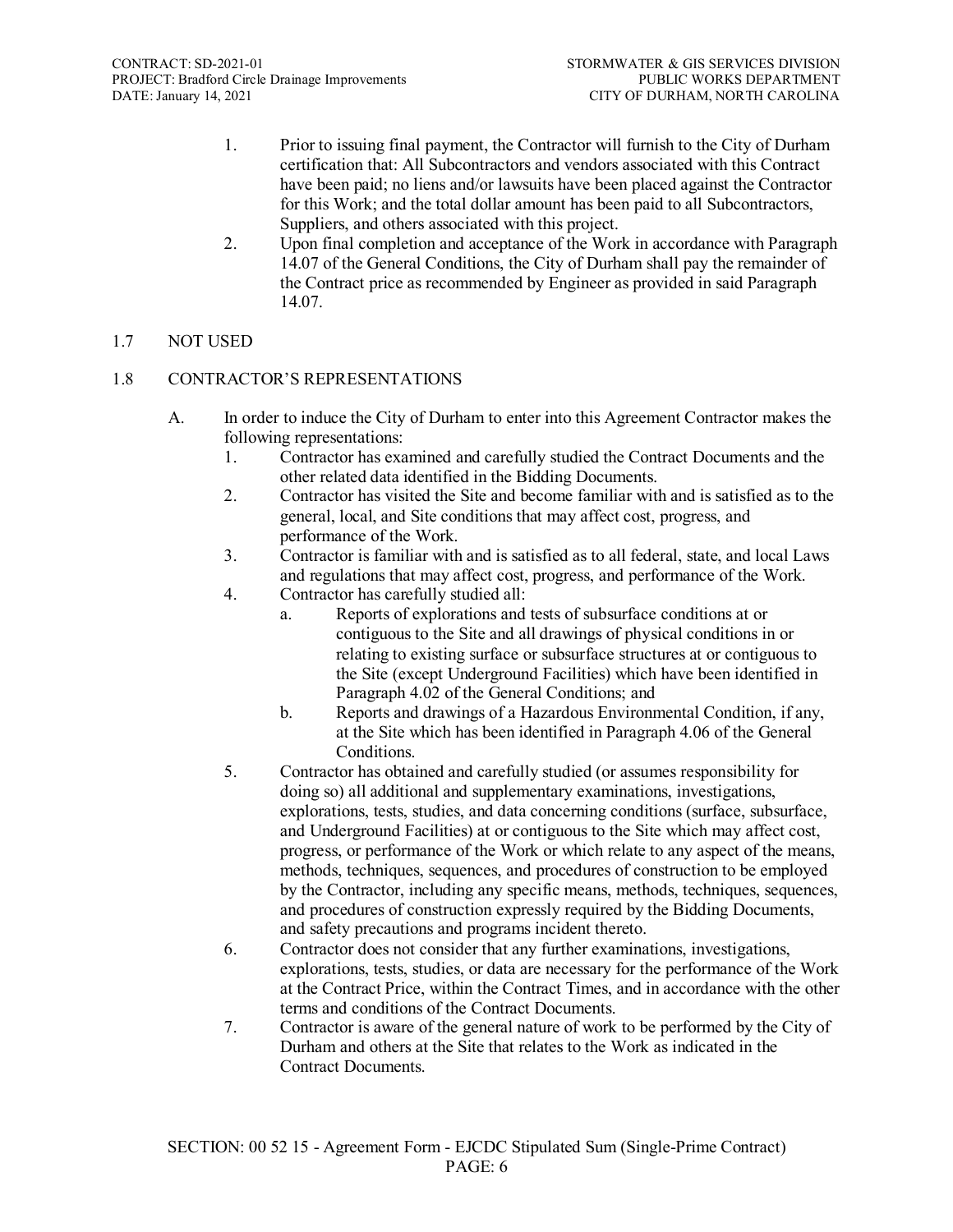- 8. Contractor has correlated the information known to the Contractor, information and observations obtained from visits to the Site, reports and drawings identified in the Contract Documents, and all additional examinations, investigations, explorations, tests, studies, and data with the Contract Documents.
- 9. Contractor has given Engineer written notice of all conflicts, errors, ambiguities, or discrepancies that Contractor has discovered in the Contract Documents, and the written resolution thereof by Engineer is acceptable to Contractor.
- 10. The Contract Documents are generally sufficient to indicate and convey understanding of all terms and conditions for performance and furnishing of the Work.
- 11. The Contractor affirmatively acknowledges and agrees that (a) the Contract Time provide for in the Contract Documents to complete the Work is reasonable and (b) the compensation provided for the Work in the Contract Documents is reasonable.

# 1.9 CONTRACT DOCUMENTS

- A. Contents
	- 1. The Contract Documents consist of the following:
		- a. This Agreement (pages 1 to 19, inclusive).
		- b. Performance and Payment bonds ([*to be completed upon execution*]).
		- c. Not used.
		- d. General Conditions (pages 1 to 54, inclusive, of the Project Manual).
		- e. Technical Specifications as listed in the table of contents of the Project Manual.
		- f. Drawings consisting of 20 sheets bearing the general titles below and as listed in Section 00 31 00, Paragraph 1.3, dated June 15, 2020.
			- 1) "BRADFORD CIRCLE DRAINAGE IMPROVEMENTS," 20 sheets.
		- g. Addenda (numbers [*to be complete upon execution*] to [*to be completed upon execution*], inclusive).
		- h. Exhibits to this Agreement (enumerated as follows):
			- 1) Contractor's Bid, [*to be completed upon execution*] (pages [*to be completed upon execution*] to [*to be completed upon execution*], inclusive, Appendix [*to be completed upon execution*] of the Project Manual).
			- 2) Contract Certificates of Liability/Insurance (Appendix [*to be completed upon execution*] of the Project Manual).
			- 3) Documentation submitted by Contractor prior to Notice of Award (Appendix [*to be completed upon execution*] of the Project Manual).
		- i. The following which may be delivered or issued on or after the Effective Date of the Agreement and are not attached hereto:
			- 1) Notice to Proceed.
			- 2) Work Change Directives.
			- 3) Change Order(s).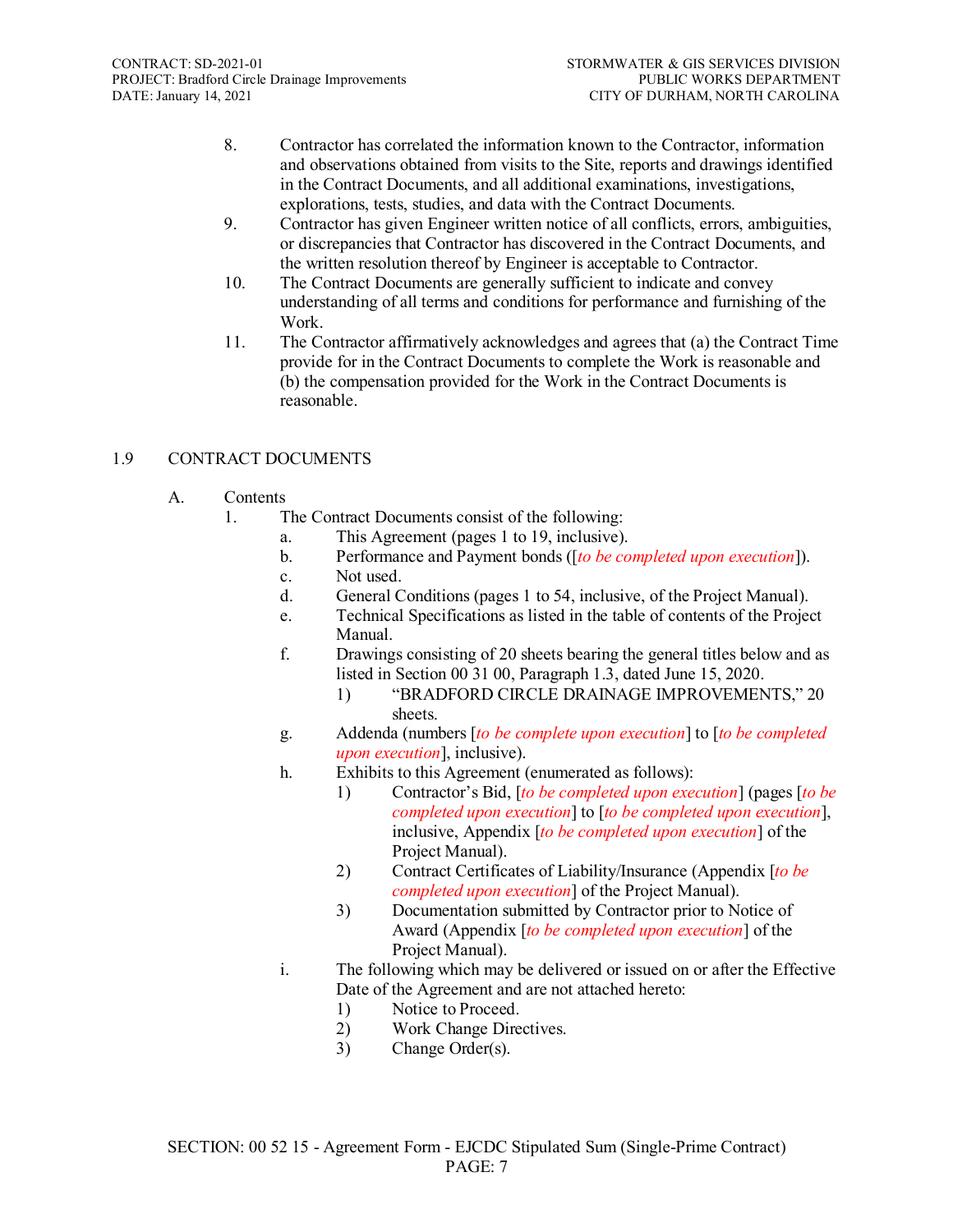- B. The documents listed in Paragraph 1.9.A.1 are attached to this Agreement (except as expressly noted otherwise above).
- C. There are no Contract Documents other than those listed above in this Paragraph 1.9.A.1.
- D. The Contract Documents may only be amended, modified, or supplemented as provided in Paragraph 3.04 of the General Conditions.
- E. Coordination of General Conditions, Supplementary Conditions, Agreement, Drawings and Technical Specifications
	- 1. All components of the Contract Documents are essential elements of the Contract between the Owner and Contractor, and notwithstanding the requirements of Paragraph 3.03 of the General Conditions, in case of a conflict or contradiction among the General Conditions (including Supplementary Conditions), Agreement, Drawings, and Technical Specifications, the following shall be the order of controlling authority as among these documents: The Technical Specifications and Drawings shall control over the Agreement and the Agreement shall control over the General Conditions (including Supplementary Conditions). The Technical Specifications and the Drawings are intended to work together and complement each other. Any discrepancy or ambiguity between the Technical Specifications and the Drawings shall be interpreted consistent with the clear intent of the Engineer. If the intent of the Engineer is not clear, the Engineer shall determine which is controlling.

#### 1.10 MISCELLANEOUS

- A. Terms
	- 1. Terms used in this Agreement will have the meanings stated in the General Conditions.

#### B. Assignment of Contract

- 1. No assignment by a party hereto of any rights under or interests in the Contract will be binding on another party hereto without the written consent of the party sought to be bound; and, specifically but without limitation, moneys that may become due and moneys that are due may not be assigned without such consent (except to the extent that the effect of this restriction may be limited by law), and unless specifically stated to the contrary in any written consent to an assignment, no assignment will release or discharge the assignor from any duty or responsibility under the Contract Documents.
- C. Successors and Assigns
	- 1. The City of Durham and Contractor each binds itself, its partners, successors, assigns, and legal representatives to the other party hereto, its partners, successors, assigns, and legal representatives in respect to all covenants, agreements, and obligations contained in the Contract Documents.

#### D. Severability

1. Any provision or part of the Contract Documents held to be void or unenforceable under any Law or Regulation shall be deemed stricken, and all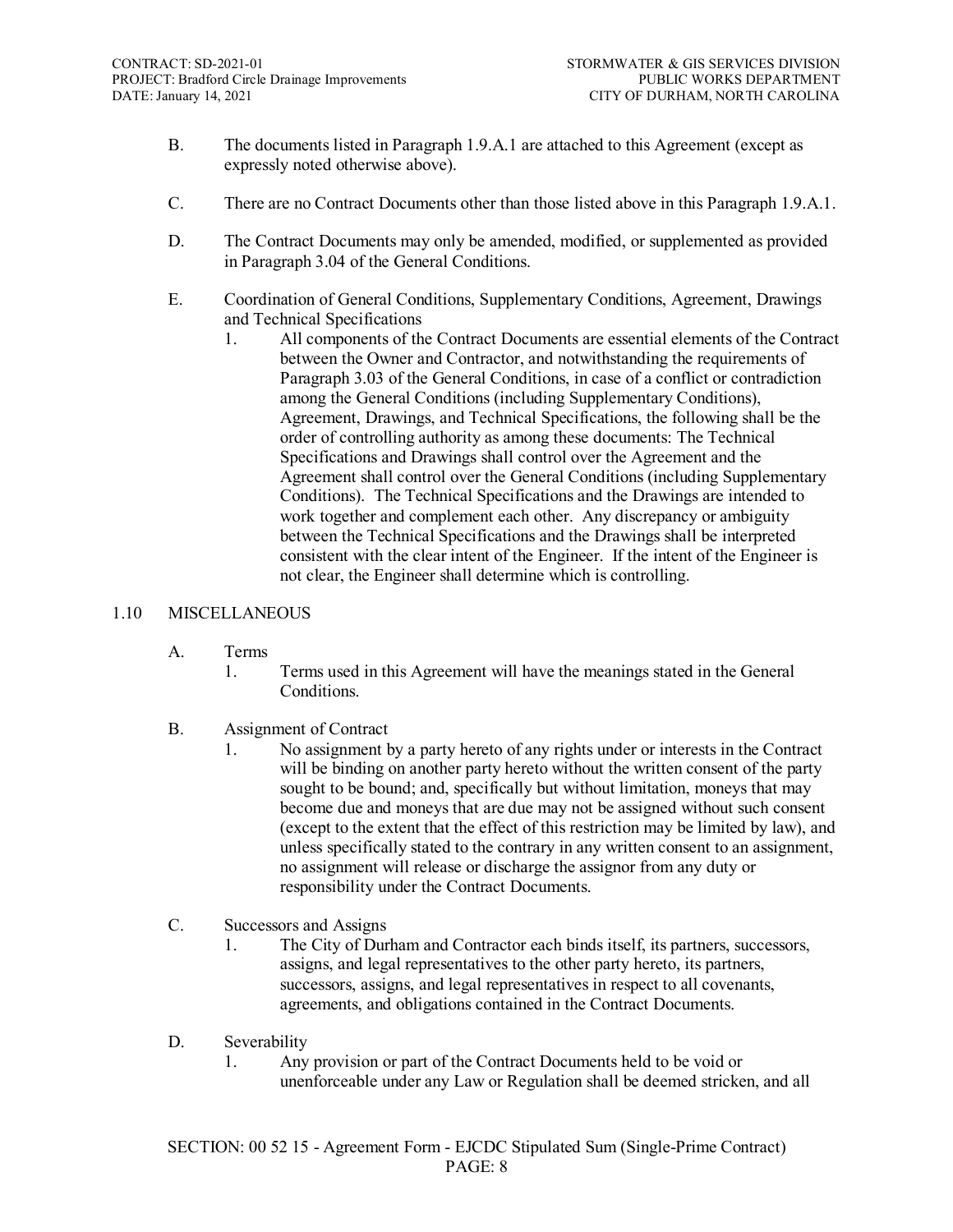remaining provisions shall continue to be valid and binding upon the City of Durham and Contractor, who agree that the Contract Documents shall be reformed to replace such stricken provision or part thereof with a valid and enforceable provision that comes as close as possible to expressing the intention of the stricken provision.

- E. Notices and Communications
	- 1. All notices and other communications required or permitted by Contract shall be in writing and shall be given by personal delivery, fax, or certified United States mail (return receipt requested) addressed/faxed as follows:

To the City of Durham (Owner): Attention: Antwon Williams, P.E. City of Durham Public Works Department Stormwater & GIS Services Division 101 City Hall Plaza Durham NC 27701 E-mail[: antwon.williams@DurhamNC.gov](mailto:antwon.williams@DurhamNC.gov) Fax: (919) 560-4326 ext. 30254

To the Contractor: [*to be completed upon execution*]

- 2. A change of address, fax number, or person to receive notices or communications may be made by either party by notice given to the other party. Any notices or communications under Contract shall be deemed given at the time of actual delivery, if it is personally delivered or faxed. If the notices or communications are sent by United States mail, it shall be deemed given upon the third calendar day following the day on which the notices or communications were postmarked, or upon actual delivery, whichever first occurs.
- F. Not Used
- G. Technical Data and Other Work
	- 1. Subsurface and Physical Conditions
		- a. A subsurface investigation was conducted in advance of the Project.
			- 1) "Report of Subsurface Exploration and Geotechnical Engineering Evaluation Bradford Circle Pavement Design," dated August 23, 2018.
	- 2. Hazardous Environmental Condition
		- a. No reports or drawings related to Hazardous Environmental Condition are known to the City of Durham or Engineer.
	- 3. Other Work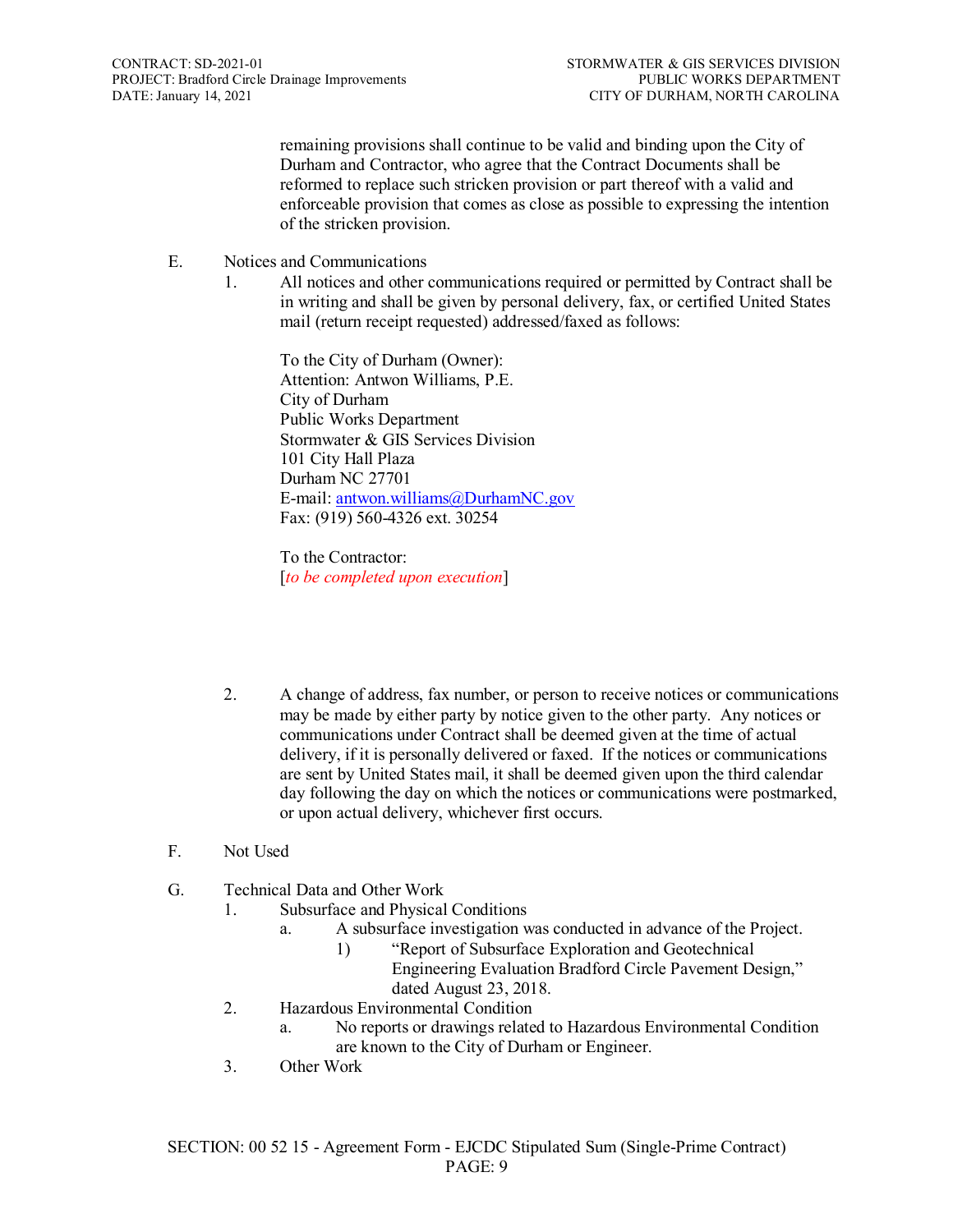- a. The City of Durham and Engineer are unaware of any other work on the Site at the time of Notice to Proceed.
- H. Contractor's Insurance Requirements -- Contractor shall maintain the insurance coverage required under Article 5 of the General Conditions and in the amounts identified below. In the case of any conflict between this Paragraph 1.10.H and Article 5 of the General Conditions, the Contractor shall comply with more stringent requirement.
	- 1. Contractor agrees to maintain, on a primary basis and at is sole expense, at all times during the life of this Contract the following applicable coverage's and limits. The requirements contained herein, as well as City's review or acceptance of insurance maintained by Contractor is not intended to and shall not in any manner limit or qualify the liabilities or obligations assumed by Contractor under this Contract.
	- 2. Commercial General Liability Combined single limit of no less than \$1,000,000 each occurrence and \$2,000,000 aggregate. Coverage shall not contain any endorsement(s) excluding nor limiting Product/Completed Operations, Contractual Liability, Cross Liability, or Personal and Advertising injury Liability.
	- 3. Automobile Liability Limits of no less than \$1,000,000 Combined Single Limit. Coverage shall include liability for Owned, Non-Owned and Hired automobiles. In the event Contractor does not own automobiles, Contractor agrees to maintain coverage for Hired and Non-Owned Auto Liability, which may be satisfied by way of endorsement to the Commercial General Liability policy or separate Auto Liability policy. Automobile coverage is only necessary if vehicles are used in the provision of services under this Contract and/or are brought on a City of Durham site.
	- 4. Umbrella or Excess Liability Contractor may satisfy the minimum liability limits required above under an Umbrella or Excess Liability policy. There is no minimum Per Occurrence limit of liability under the Umbrella or Excess Liability, however, the Annual Aggregate limits shall not be less than the highest 'Each Occurrence' limit for required policies. Contractor agrees to endorse City of Durham as an 'Additional Insured' on the Umbrella or Excess Liability, unless the Certificate of Insurance states the Umbrella or Excess Liability provides coverage on a 'Follow-Form' basis.
	- 5. Worker's Compensation & Employers Liability Contractor agrees to maintain Worker's Compensation Insurance in accordance with North Carolina General Statute Chapter 97 and with Employer Liability limits of no less than \$500,000 each accident, each employee and policy limit. This policy must include a Waiver of Subrogation.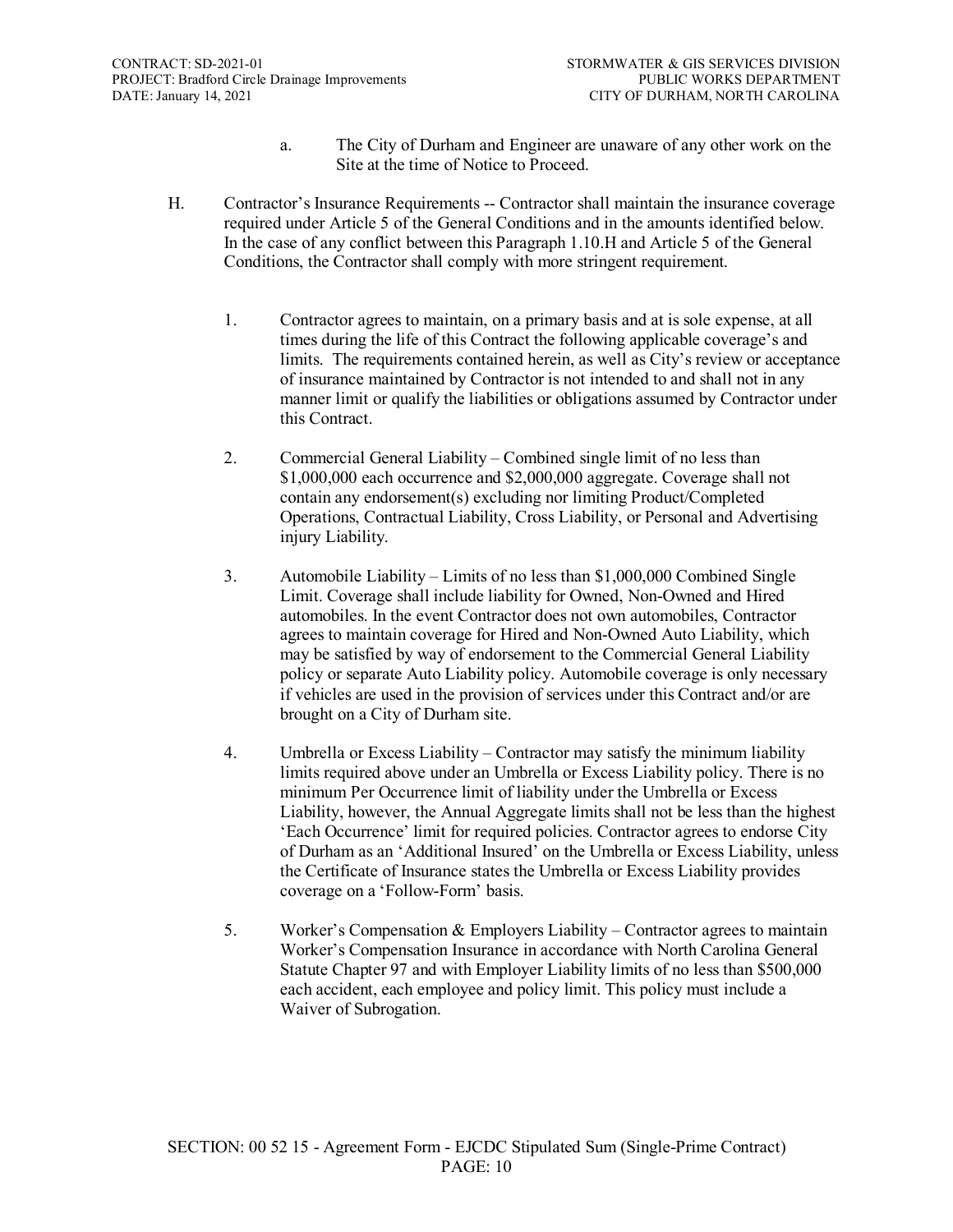6. Additional Insured – Contractor agrees to endorse the City as an Additional Insured on the Commercial General Liability. The Additional Insured shall read 'City of Durham as its interest may appear'.

Certificate of Insurance – Contractor agrees to provide City of Durham a Certificate of Insurance evidencing that all coverage's, limits and endorsements required herein are maintained and in full force and effect, and Certificates of Insurance shall provide a minimum thirty (30) day endeavor to notify, when available, by Contractor's insurer. If Contractor receives a non-renewal or cancellation notice from an insurance carrier affording coverage required herein, or receives notice that coverage no longer complies with the insurance requirements herein, Contractor agrees to notify the City within five (5) business days with a copy of the non-renewal or cancellation notice, or written specifics as to which coverage is no longer in compliance. The Certificate Holder address should read:

City of Durham ATTN: Antwon Williams, P.E. Public Works Department 101 City Hall Plaza Durham, NC 27701

- 7. All insurance companies must be authorized to do business in North Carolina with a Best rating A-VIII or higher.
- I. E-verify Requirements
	- 1. If this contract is awarded pursuant to North Carolina General Statutes (NCGS) 143-129
		- a. the contractor represents and covenants that the contractor and its subcontractors comply with the requirements of Article 2 of Chapter 64 of the NCGS;
		- b. the words "contractor," "contractor's subcontractors," and "comply" as used in this subsection (1) shall have the meanings intended by NCGS 143-129 (j); and
		- c. the City is relying on this subsection (1) in entering into this contract.
	- 2. If this contract is subject to NCGS 143-133.3, the contractor and its subcontractors shall comply with the requirements of Article 2 of Chapter 64 of the NCGS.
- J. Change "SDBE" to "UBE" Paragraph 6.06.K, and subparagraphs, are amended by replacing the phrase "Small Disadvantaged Business Enterprises" with "Underutilized Business Enterprises" and replacing "SDBE" with "UBE".
- K. Indemnification provision replacement –Paragraph 6.20 (Indemnification) of the General Conditions is deleted in its entirety and replaced with the following new paragraph:
- 6.20 *Indemnification applicable to construction agreements or design professional agreements.*
- A. (Definitions). These definitions apply to this Paragraph 6.20 unless otherwise stated.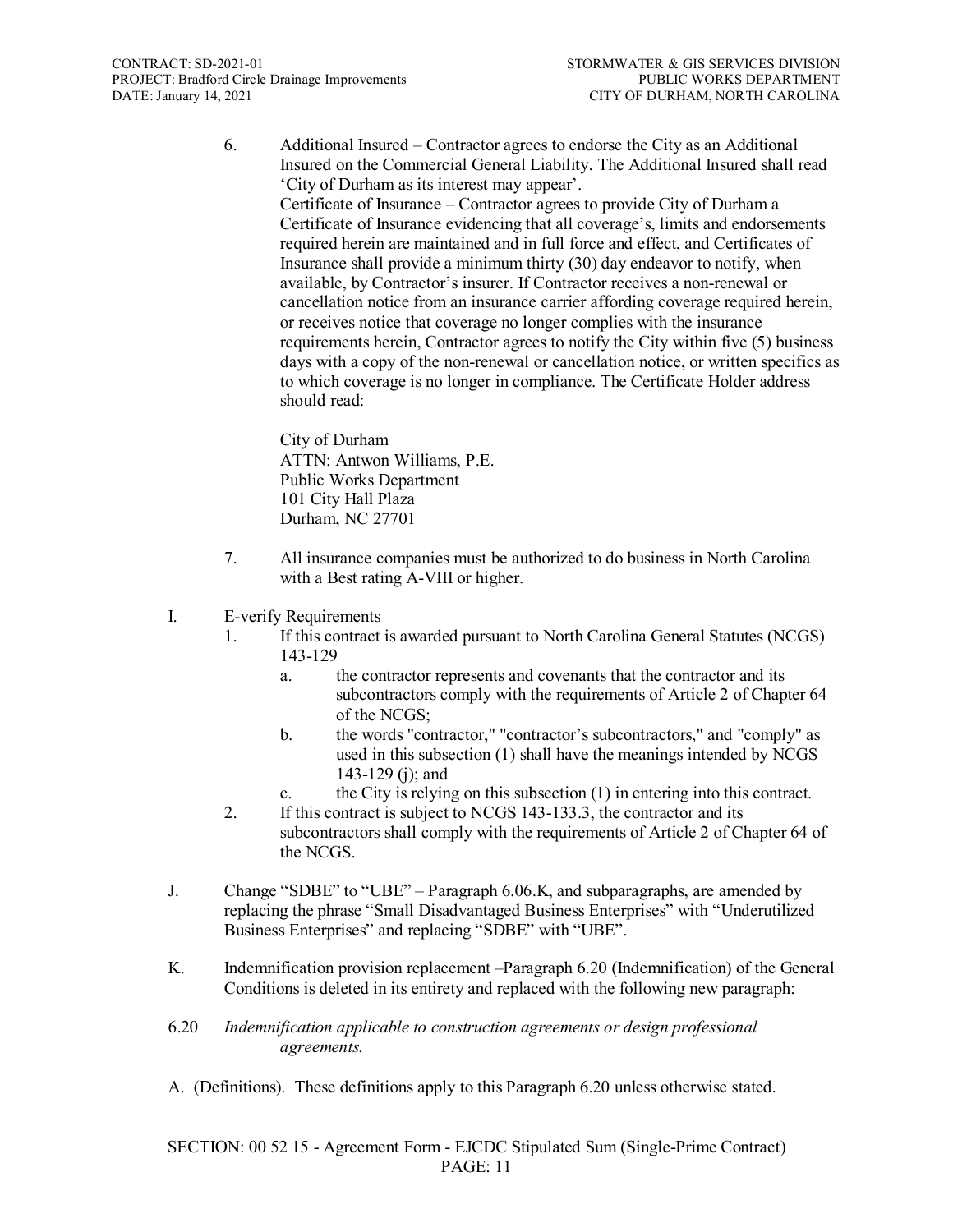Contractor – Each party to this contract except the City of Durham.

Construction agreement -- any promise or agreement in, or in connection with, a contract or agreement relative to the design, planning, construction, alteration, repair, or maintenance of a building, structure, highway, road, appurtenance, or appliance, including moving, demolition, and excavating connected therewith.

Defend -- to pay for or furnish counsel at the expense of the Contractor to defend any of the Indemnitees against claims alleged or brought against any of the Indemnitees by a third party alleged or brought in any court or other tribunal, including forms of alternative dispute resolution required by law or contract, before the court or tribunal has reached a final determination of fault.

Derivative parties -- with respect to a party, any of that party's subcontractors, agents, employees, or other persons or entities for which the party may be liable or responsible as a result of any statutory, tort, or contractual duty.

Design professional -- a person or entity who is licensed under and provides professional services regulated by Chapters 83A, 89A, 89C, 89E, or 89F of the N. C. General Statutes.

Design professional services -- a service or work performed by a design professional for which licensure is required under Chapters 83A, 89A, 89C, 89E, or 89F of the N. C. General Statutes.

Fault – a breach of contract; negligent, reckless, or intentional act or omission constituting a tort under applicable statutes or common law; or violations of applicable statutes or regulations.

Indemnitees -- City and its officers, officials, independent contractors, agents, and employees, excluding the Contractor.

Subcontractor – any person or entity, of any tier, providing labor or material through the Contractor for use on the project at issue in the applicable construction agreement or design professional agreement.

B. (Standard Indemnification). (i) To the maximum extent allowed by law, the Contractor shall defend, indemnify and hold harmless Indemnitees from and against all Charges that arise in any manner from, in connection with, or out of this contract as a result of acts or omissions of the Contractor or its derivative parties. In performing its duties under this subsubparagraph "i," the Contractor shall at its sole expense defend Indemnitees with legal counsel reasonably acceptable to City. (ii) "Charges" means claims, judgments, costs, damages, losses, demands, liabilities, duties, obligations, fines, penalties, royalties, settlements, and expenses. Included without limitation within "Charges" are (1) interest and reasonable attorney's fees assessed as part of any such item, and (2) amounts for alleged violations of sedimentation pollution, erosion control,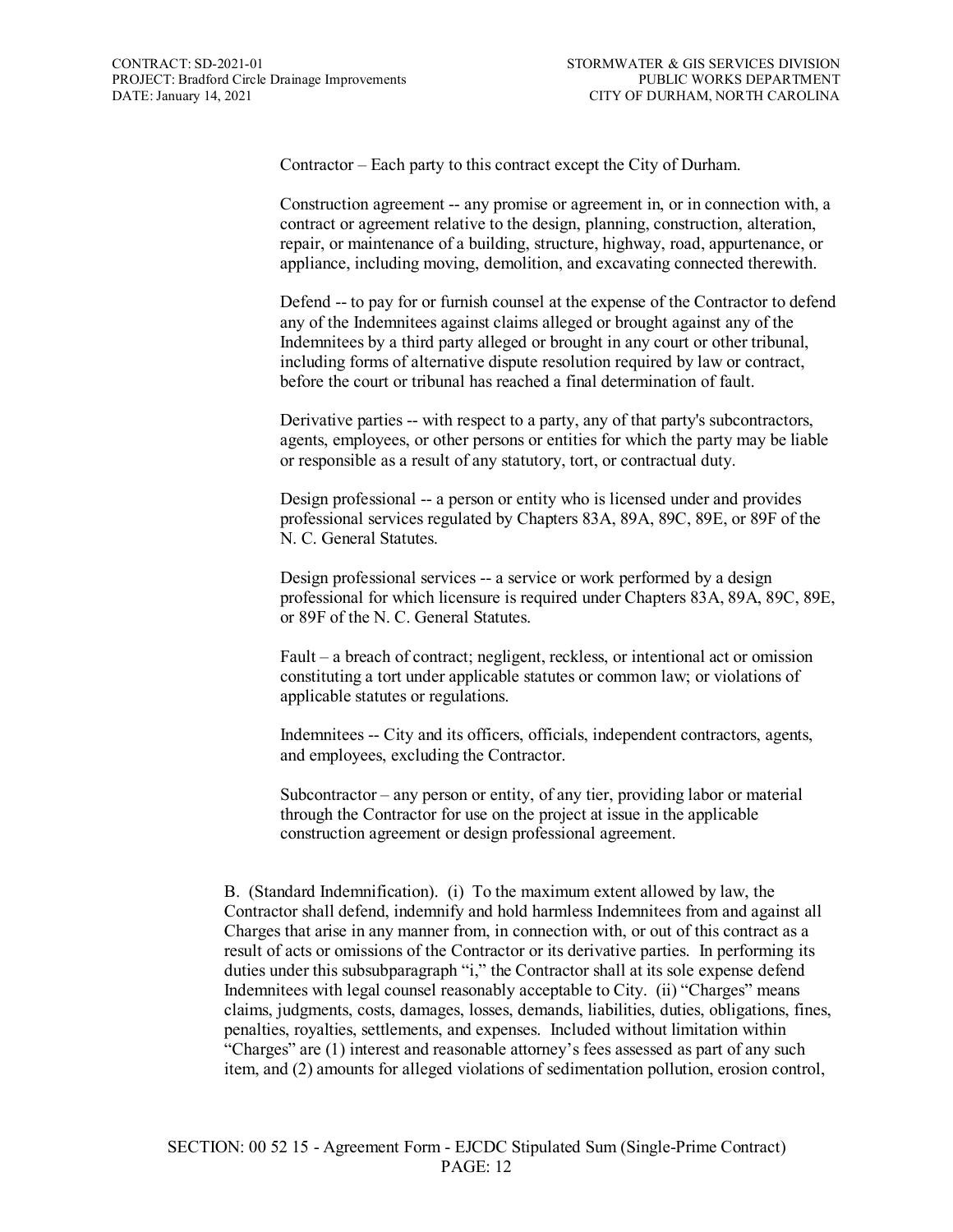pollution, or other environmental laws, regulations, ordinances, rules, or orders - including but not limited to any such alleged violation that arises out of the handling, transportation, deposit, or delivery of the items that are the subject of this contract. (iii) Other Provisions Separate. Nothing in this Paragraph 6.20 shall affect any warranties in favor of the City that are otherwise provided in or arise out of this contract. This Paragraph 6.20 is in addition to and shall be construed separately from any other indemnification provisions that may be in this contract. (iv) Survival. This Paragraph 6.20 shall remain in force despite termination of this contract (whether by expiration of the term or otherwise) and termination of the services of the Contractor under this contract.

C. (Restriction regarding Indemnitees' Negligence). This contract shall not require the Contractor to indemnify or hold harmless Indemnitees against liability for damages arising out of bodily injury to persons or damage to property proximately caused by or resulting from the negligence, in whole or in part, of Indemnitees.

D. (Restriction regarding Fault). Nothing in this contract requires the Contractor to indemnify or hold harmless Indemnitees or any other person or entity against losses, damages, or expenses unless the fault of the Contractor or its derivative parties is a proximate cause of the loss, damage, or expense indemnified.

E. (Restriction regarding Negligence). Nothing in this contract requires the Contractor to defend Indemnitees or any other person or entity against liability or claims for damages, or expenses, including attorney's fees, proximately caused or alleged caused by the professional negligence, in whole or in part of the Contractor, the City, or their derivative parties, whether the claim is alleged or brought in tort or contract.

F. (Liability When at Fault). It is agreed without limitation that nothing in this contract shall be interpreted to exclude from any indemnity or hold harmless provisions enforceable under subparagraphs 6.20.C and 6.20.D any attorneys' fees, litigation or arbitration expenses, or court costs actually incurred by the City to defend against third party claims alleged in any court, tribunal, or alternative dispute resolution procedure required of the City by law or by contract, if the fault of the Contractor or its derivative parties is a proximate cause of the attorney's fees litigation or arbitration expenses, or court costs to be indemnified.

G. (Insurance contracts and bonds) This Paragraph 6.20 does not affect an insurance contract, workers' compensation, or any other agreement issued by an insurer; and does not apply to lien or bond claims asserted under Chapter 44A of the N.C. General Statutes.

#### L. Performance of Private Work in Conjunction with Contract

1. The Contractor shall not perform work for private citizens or agencies in conjunction with this Project or within the Project Sites of this Contract. Any other work performed by the Contractor within the vicinity of the Project Sites shall be completed prior to mobilization to each individual Site or after substantial completion and demobilization from the individual Site.

#### M. NCDENR Fines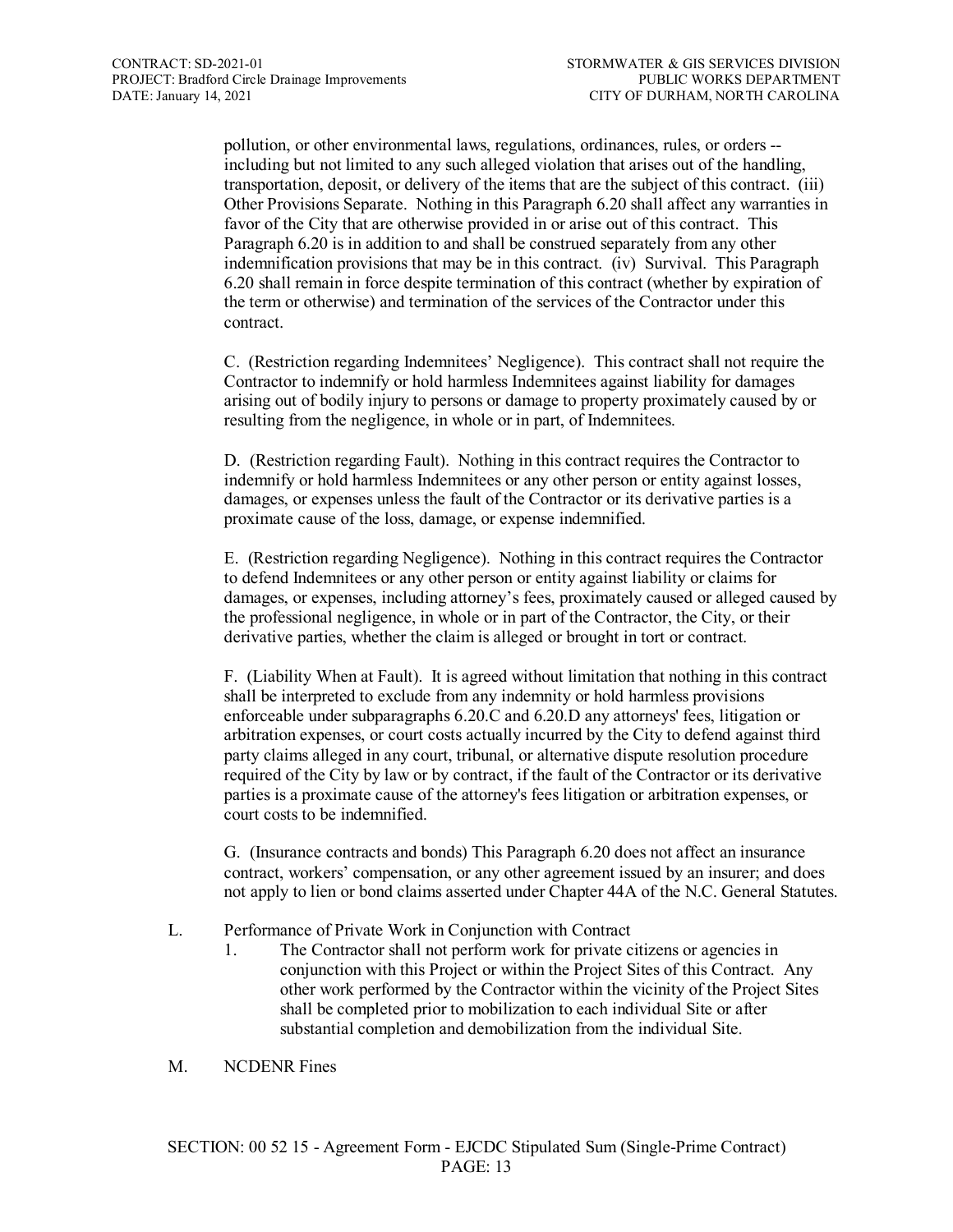1. In addition to Liquidated Damages, Contractor shall pay Owner for any NCDENR fines that may be levied against the Owner but related to the Contractor's actions.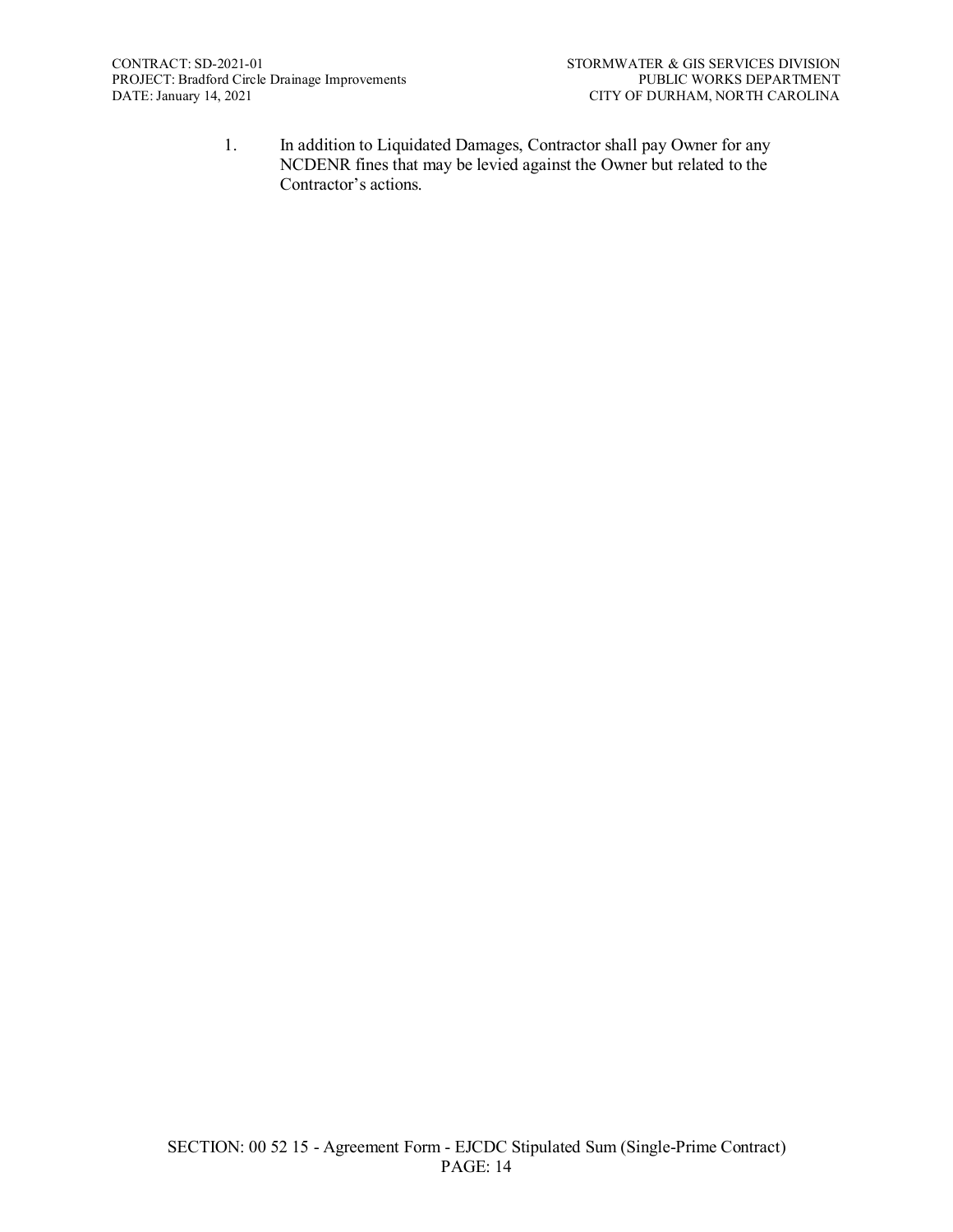# NON-COLLUSION STATEMENT BY CONTRACTOR

The City of Durham prohibits collusion, which is defined as a secret agreement for a deceitful or fraudulent purpose.

I, ……………………………………………………, affirm that I have not engaged in collusion with any City employee(s), other person, corporations, or firms relating to this Bid, proposals, or quotations. I understand collusive bidding is a violation of state and federal law and can result in fines, prison sentences, and civil damage awards.

…………………………………………………… **CONTRACTOR**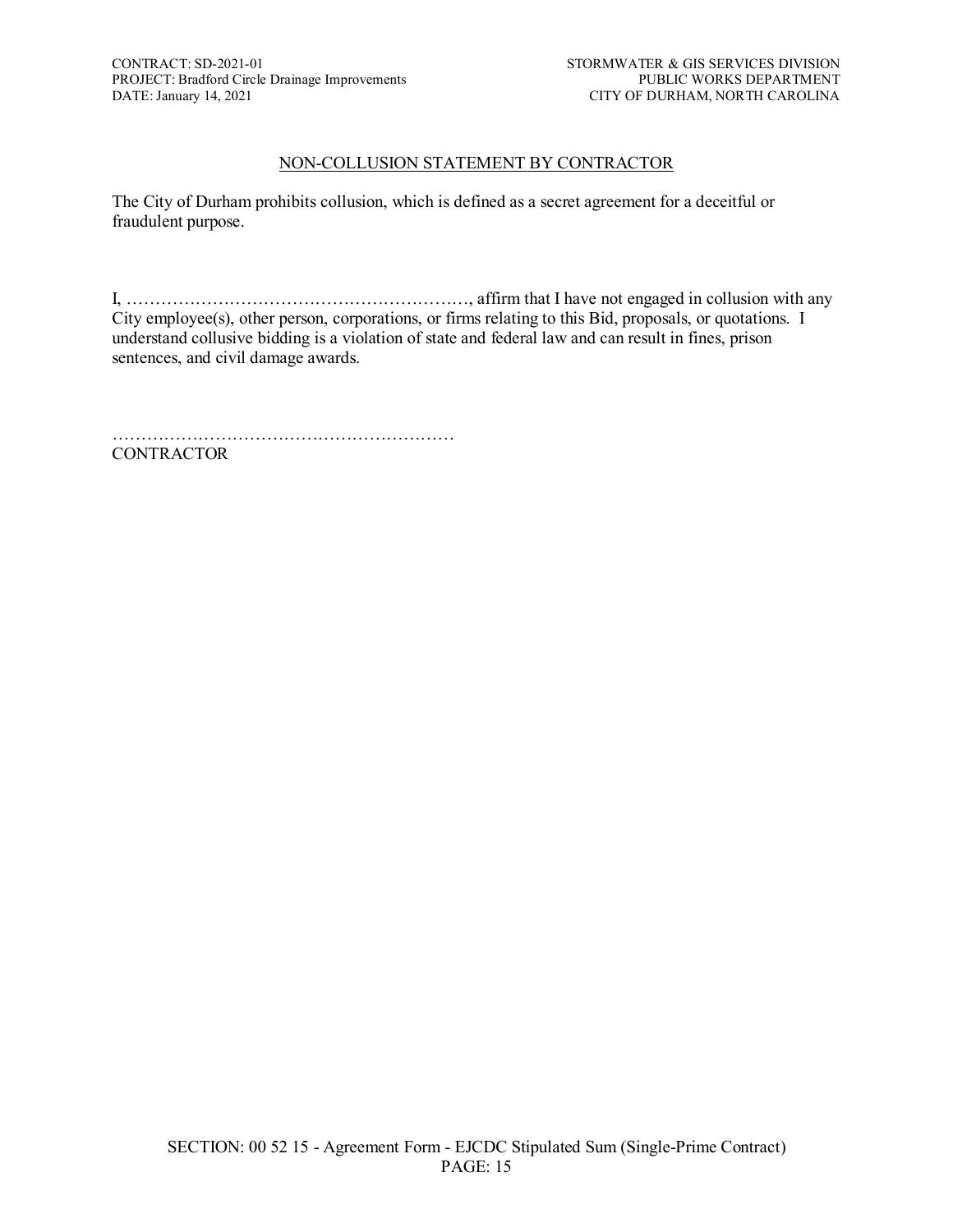IN WITNESS WHEREOF, the City and the Contractor have caused this contract to be executed under seal themselves or by their respective duly authorized agents or offices on this [*to be completed upon execution*] day of [*to be completed upon execution*], 20[*to be completed upon execution*] (the "Effective Date").

ATTEST: CITY OF DURHAM

\_\_\_\_\_\_\_\_\_\_\_\_\_\_\_\_\_\_\_\_\_\_\_\_\_\_\_\_\_\_ By:\_\_\_\_\_\_\_\_\_\_\_\_\_\_\_\_\_\_\_\_\_\_\_\_\_\_\_\_\_\_\_\_

preaudit certificate, if applicable \_\_\_\_\_\_\_\_\_\_\_\_\_\_\_\_\_\_\_\_\_\_

Address for giving notices:

Attention: Antwon Williams, P.E. City of Durham Public Works Department Stormwater & GIS Services Division 101 City Hall Plaza Durham NC 27701 E-mail[: antwon.williams@DurhamNC.gov](mailto:antwon.williams@DurhamNC.gov) Phone No.: (919) 560-4326, ext. 30254 Fax No.: (919) 560-4316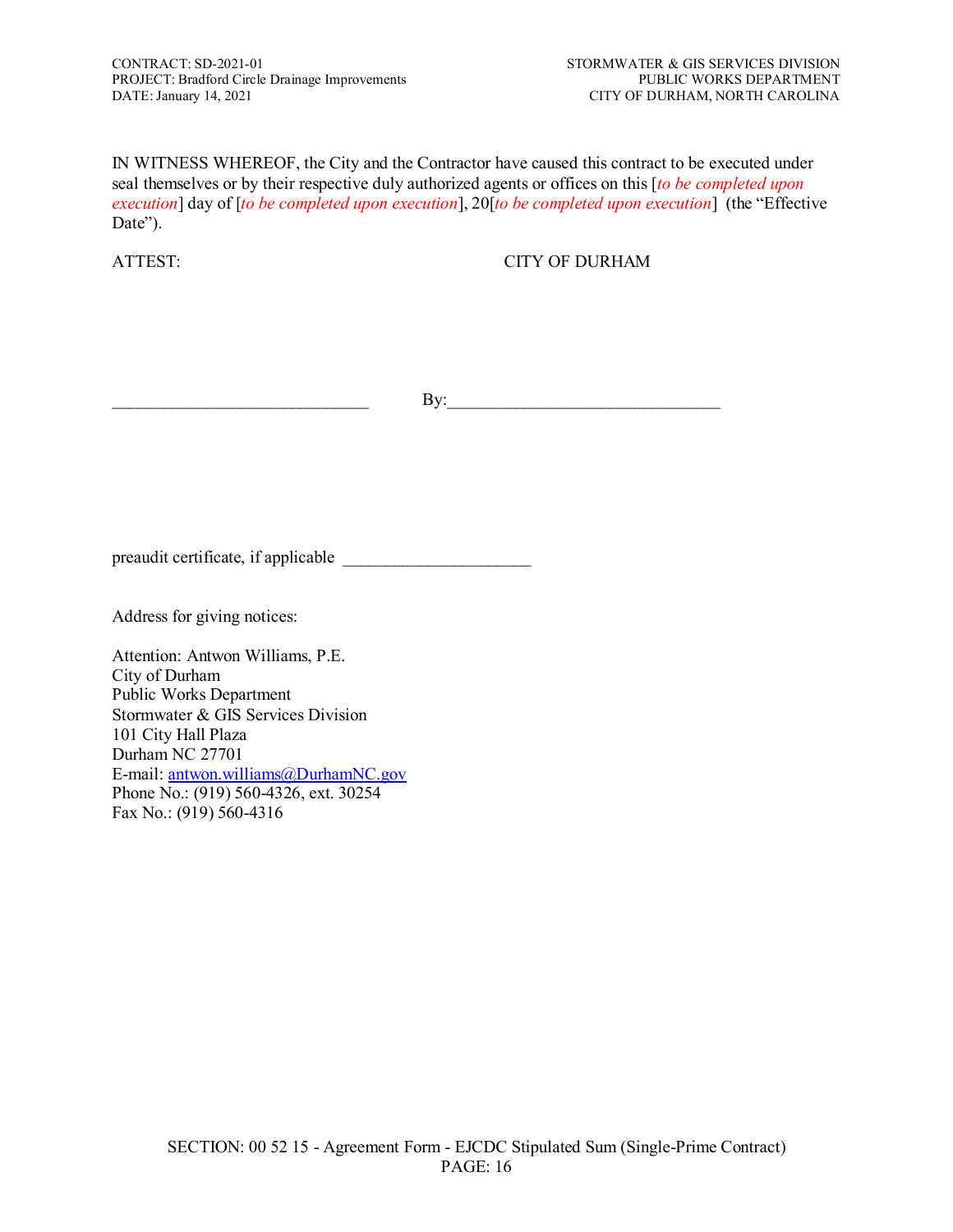# CONTRACTOR (CORPORATION):

Title: ....................................................................

(CORPORATE SEAL)

Attest: ..................................................................

Title: ....................................................................

(CORPORATE SEAL)

Address for giving notices:

..............................................................................

..............................................................................

..............................................................................

Phone No.: ……………………………………...

Fax No.: ………………………………………...

License No.: .........................................................

Agent for service or process: …...........................

………………………………………………..… (If Contractor is a corporation or partnership, attach evidence of authority to sign.)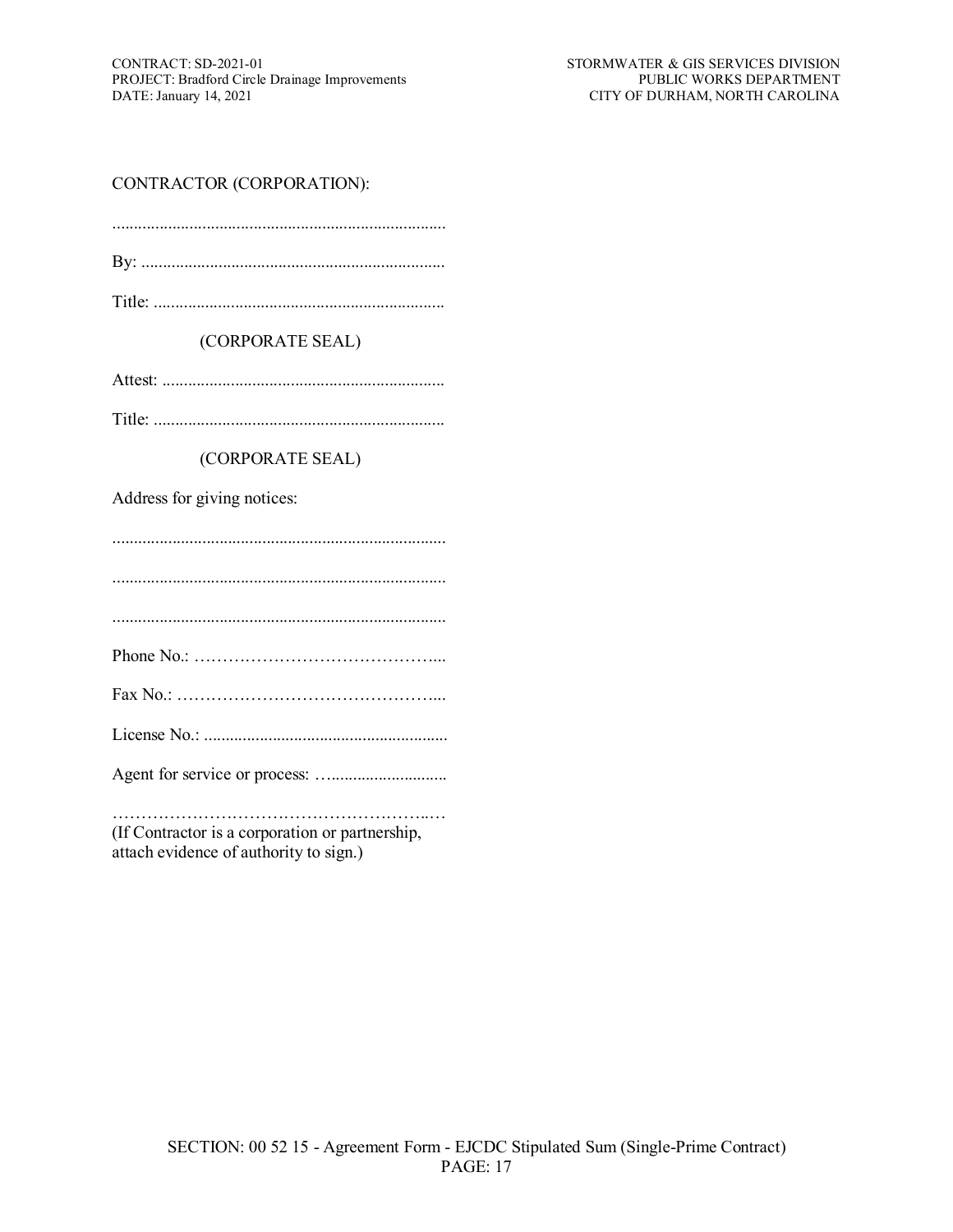State of …………………………………………. ACKNOWLEDGMENT BY CORPORATION

County of ……………………………………….

I, a notary public in and for the aforesaid county and state, certify that …………………………………… personally appeared before me this day and stated that he or she is

(*Strike through the inapplicable:*) chairperson/ president/ chief executive officer/ vice-president/ assistant vice-president/ treasurer/ chief financial officer of

[*to be completed upon execution*], a corporation, and that by authority duly given and as the act of the corporation, he or she signed the foregoing contract or agreement with the City of Durham and the corporate seal was affixed thereto. This the ………………..……. day of ………………………….., 20…….

My commission expires: ………………………………………………………… ………………………... Notary Public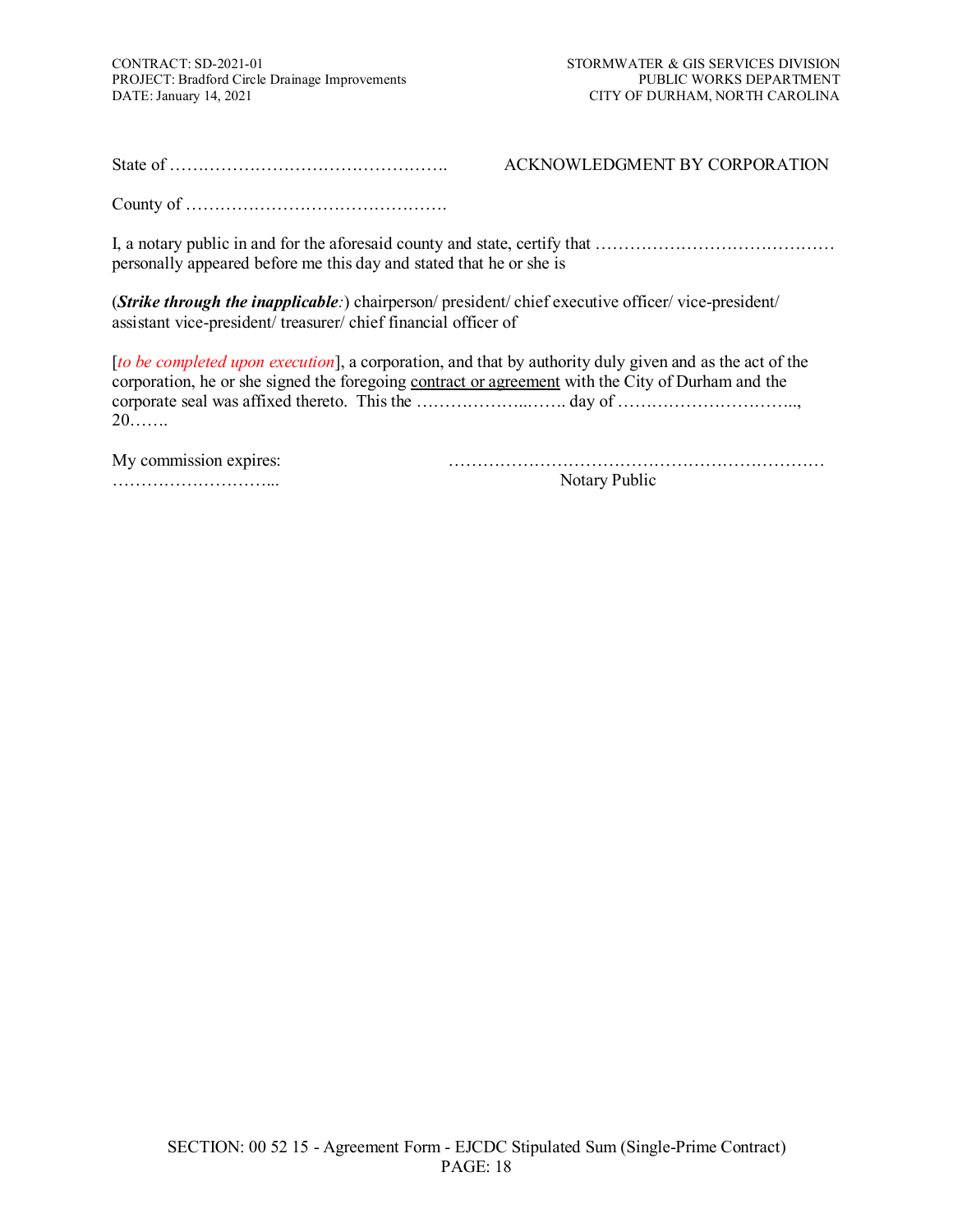#### END OF DOCUMENT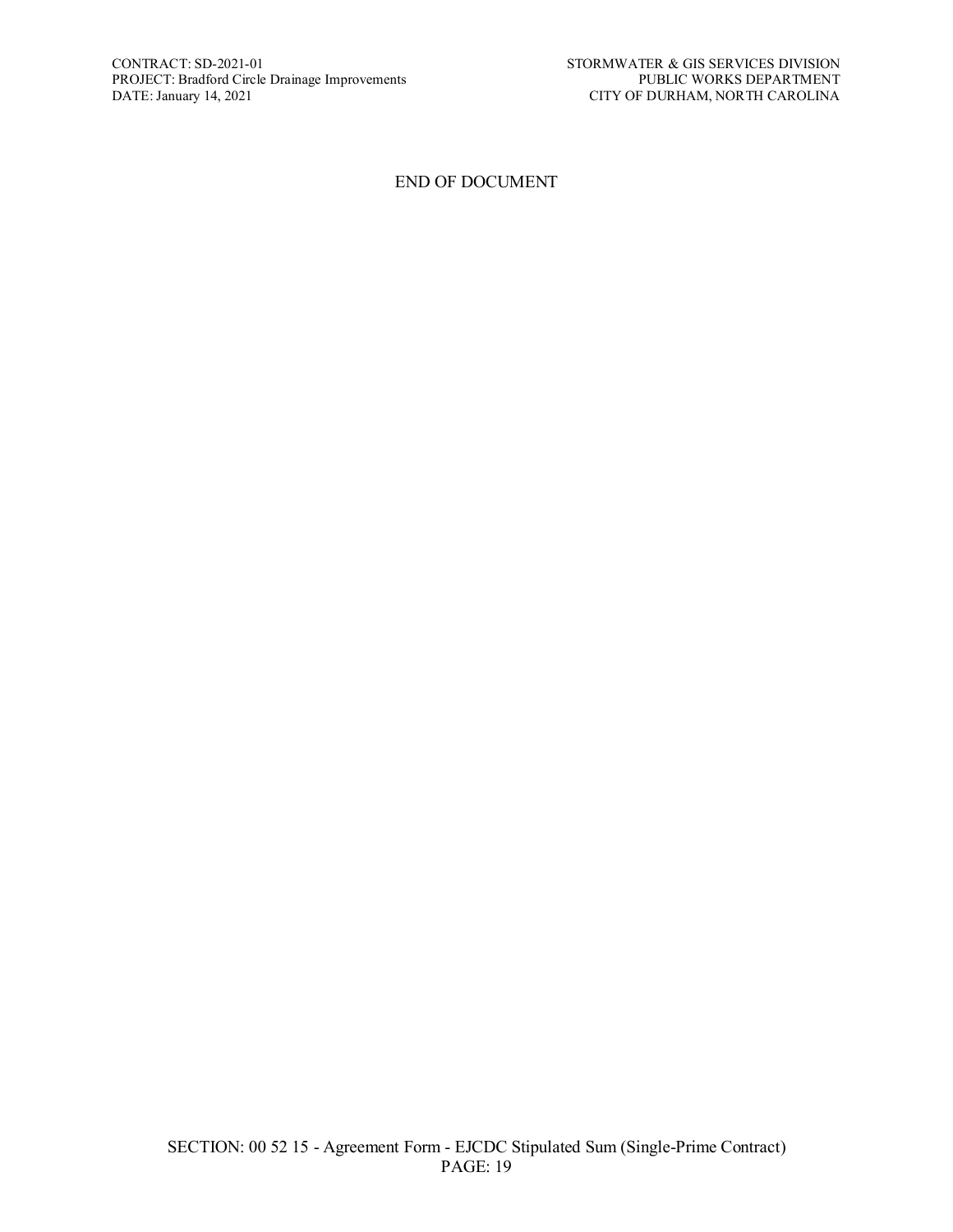# SECTION 30 11 00

#### PROJECT SPECIAL PROVISIONS

#### PART 1 GENERAL

#### 1.1 SUMMARY

#### A. Section Includes:

- 1. Testing and Inspecting Allowances
- 2. Utility Line/Pole Relocation and Coordinate Allowances
- 3. Temporary Relocation of Mailbox
- 4. Work Zone Traffic Control
- 5. Construction and As-Built Surveying
- 6. Water and Sewer Service Adjustments (Including Fittings)
- 7. Landscaping
- 8. Tree Protection Fencing
- 9. Select Tree Removal<br>10. Pervious Concrete Pa
- Pervious Concrete Pavement
- 11. #8 Stone AASHTO Gradation

#### 1.2 TESTING AND INSPECTING ALLOWANCES

- A. Contractor shall be responsible for all testing and inspecting costs associate with the Work.
- B. Contractor shall perform all testing and inspecting as required by the Engineer. Contractor shall submit the qualifications of the testing and inspecting subcontractor to the Engineer for approval.
- C. Contractor shall pay all costs related to testing and inspecting. Contractor will be reimbursed through allowance for this Work. Contractor shall submit invoice from the approved testing firm to Engineer for reimbursement. Contractor is not entitled to any overhead cost for testing and inspecting.
	- 1. Contractor shall submit testing and inspecting company estimates to Engineer for approval prior to commencing any testing and inspecting Work.

#### 1.3 UTILITY LINE/POLE RELOCATION AND COORDINATION ALLOWANCES

- A. Contractor is responsible for all coordination related to temporary and permanent utility line/pole relocation. This includes coordination between the Owner, Engineer, Property Owner (and tenants), and the utility company.
- B. Contractor shall pay all costs related to utility line/pole relocation and coordination. Contractor will be reimbursed through allowance for this Work. Contractor shall submit invoice from the utility company to Engineer for reimbursement. Contractor is not entitled to any overhead cost for utility line/pole relocation and coordination.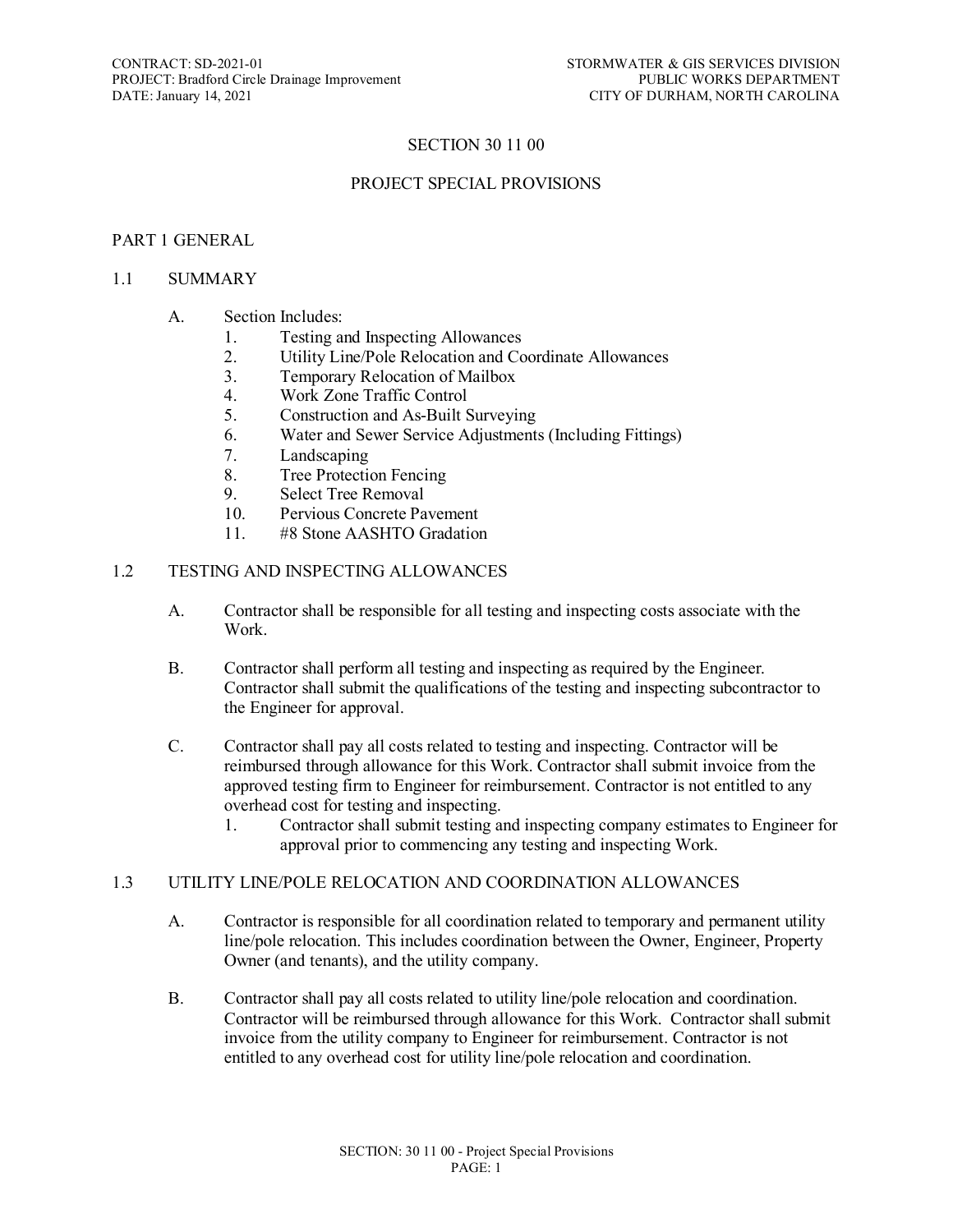C. Contractor shall submit utility company estimates to Engineer for approval prior to commencing any utility line/pole relocation Work.

#### 1.4 WORK ZONE TRAFFIC CONTROL

- A. The replacement of the Bradford Circle pavement will be performed under temporary road closure and one-lane traffic patterns. Install and maintain all traffic control devices as shown in the Roadway Standard Drawings or as directed by the Engineer.
- B. The lump sum price bid for traffic control shall include but not be limited to providing Signs (portable and stationary), Changeable Message Signs (CMS), Pedestrian Access Paths, Cones, Skinny Drums and Drums and all labor, tools, equipment and incidentals necessary to furnish, install, maintain and remove traffic control devices when no longer required.
- C. Basis of Payment: Partial payments will be made on each payment estimate based on the following: Fifty percent of the contract lump sum price bid will be paid on the first monthly estimate and the remaining 50% of the contract lump sum price bid will be paid on each subsequent estimate based on the percent of the project completed.

# 1.5 TEMPORARY RELOCATION OF MAILBOX

A. Remove existing mailboxes and post, relocate as necessary, and upon completion of work reinstall in original location shown on plan or approved by the Engineer. Contractor shall reinstall the mailboxes and post in the same working and cosmetic condition as found. Any noted deficiencies with the existing mailbox and post shall be disclosed to the resident project representative prior to work commencing.

# 1.6 CONSTRUCTION SURVEYING AND AS-BUILT SURVEY

- A. Construction Surveying
	- 1. Description

Construction Survey shall be performed in accordance with Section 801 of the NCDOT Standard Specifications for Roads and Structures and shall include but not be limited to the layout of the culvert, stream channel, temporary and permanent easements, right-of-way, and all sensitive areas associated with the implementation of the design as indicated in the Drawings.

Contractor shall maintain a level and rod on‐site at all times for use by the Engineer to evaluate culvert and stream grades. This condition shall not alleviate the Contractor's responsibility to make certain that the culvert and stream is constructed in accordance with the Contract Documents.

2. Method

Refer to Section 801 – Construction Stakes, Lines and Grades in the NCDOT Standard Specifications for Roads and Structures. Prior to any clearing activities, the Contractor shall install temporary stakes to mark the limits of disturbance, staging and stockpile areas, and jurisdictional wetlands for approval by the Engineer.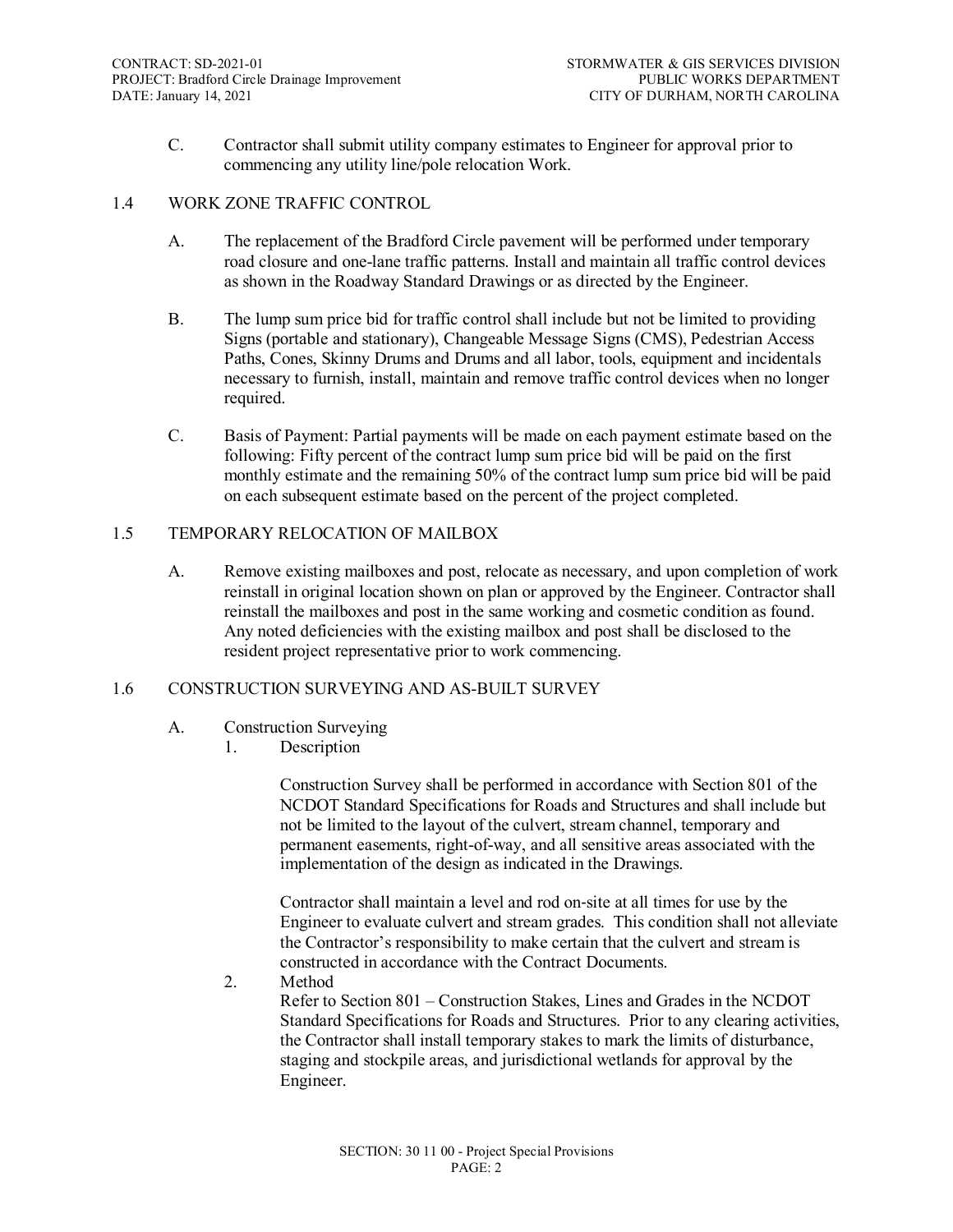Staking may not be required if GPS is used for grading activities. If GPS is used, the Engineer shall have the ability to use the Contractor's GPS unit to field verify stream alignment.

3. Measurement and Payment

Construction Survey will be measured and paid for as a lump sum price in accordance with Article 801‐3 of the NCDOT Standard Specifications for Roads and Structures. Such price and payment will be full compensation for all work covered by this section, including but not limited to construction layout, boundary surveying, and engineering necessary for the proper construction of the project in accordance with the Construction Documents. Any adjustments to the culvert and stream alignment shall be considered incidental to the lump sum price for Construction Survey.

Partial payments will be made for this work based on the percentage complete of Construction Survey as approved by the Engineer. The Contractor shall submit a certified statement each month indicating the percentage of Construction Survey work completed.

- 4. Pay Item Payment will be made under Construction Survey, Lump Sum (LS).
- B. As-Built Survey
	- 1. Description
	- 2. The Contractor shall prepare and submit to the Engineer a certified As-Built Survey of the completed construction that fully illustrates all construction completed within the Limits of Disturbance.

As‐Built Survey must be submitted to the Engineer after grading is completed and not later than 30 days after the project is accepted. An electronic CAD file must accompany the hard copy submittal bearing the PLS seal.

3. Method

The As-built Survey is only required within the Limits of Disturbance of the current project and must include the following surveyed features:

Plan View of the project area that should include the following information:

- Limits of grading;
- Elevation contour lines at one-foot increments within the grading limits;
- Location and size, where appropriate, of all structures and utility lines within the disturbance areas verified prior to construction, including bridges, crossings, buildings, utility poles, pipes (sewer, stormwater outfalls, culverts), and underground utilities (sanitary sewer, storm sewer, fiber optic lines, etc.);
- Surveyed benchmarks (e.g. permanent, TBM, property boundaries);
- Road and Sidewalk;
- Other features flagged by the consultant construction manager.
- 4. Measurement and Payment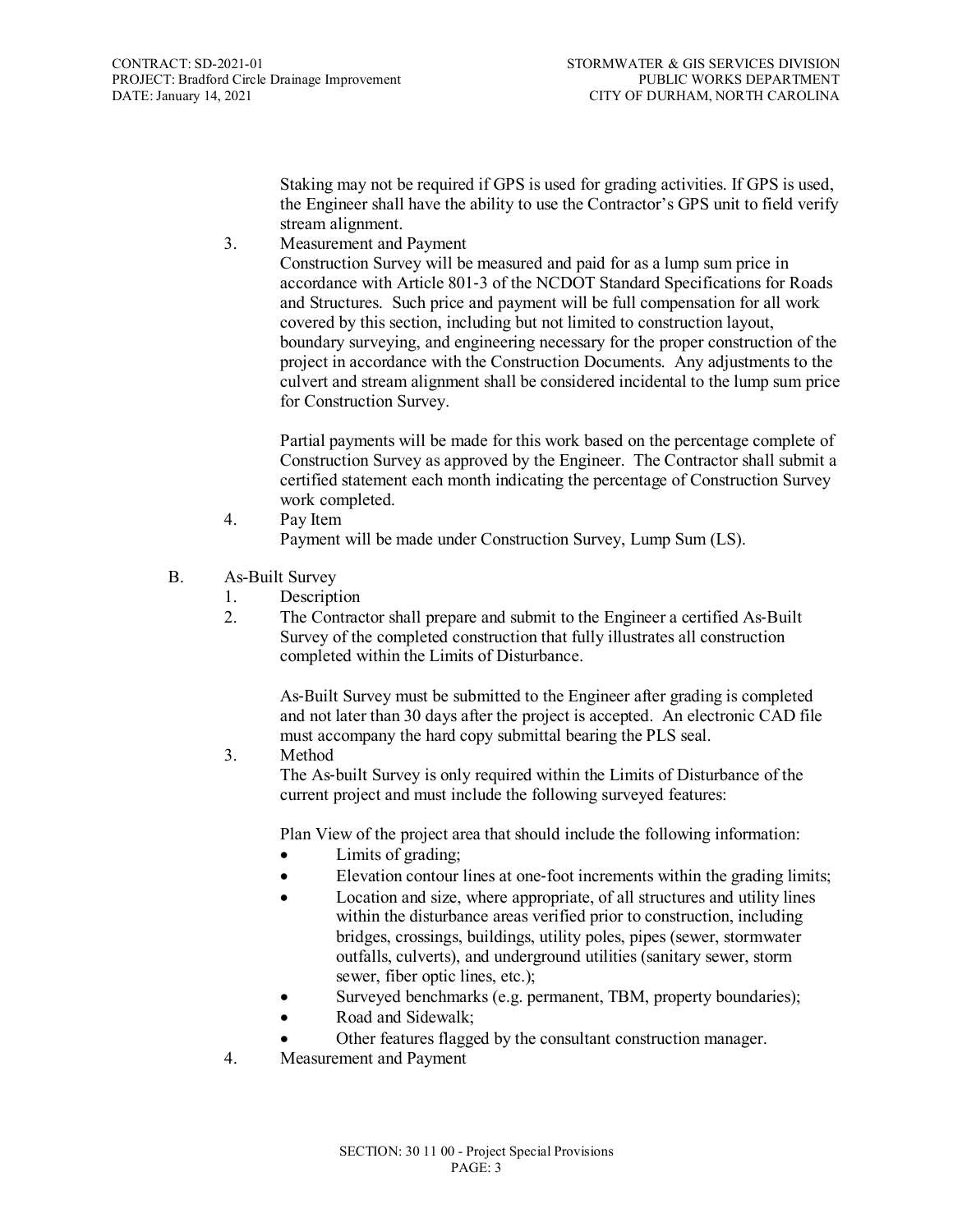All work completed under this section shall be considered incidental to Construction Surveying (Section 1.4.A), therefore no separate pay item for this work is provided.

#### 1.7 WATER AND SEWER SERVICE ADJUSTMENTS (INCLUDING FITTINGS)

- A. The measurement for payment for all water and sewer service adjustments shall be the actual number of service adjustments located on the Drawings or encountered in the field during excavation.
- B. The unit price bid shall include all materials, labor, tools, equipment, and all work including the preconstruction investigation of the location and routing of the service lines, any temporary service lines required (including temporary jumpers for water services), operating of shut-off valves, replacement of pipes and fittings (including valves and cleanouts in damaged during construction) in accordance with the appropriate sections of the City of Durham Water and Sewer Construction Standards.

# 1.8 LANDSCAPING

A. In addition to the NCDOT Standard Specifications (Division 16), the below items for landscaping shall apply. When varying specifications for the same item are identified, the more conservative/stringent shall apply.

The Contractor shall be responsible to replace in-kind any tree, bush, plant or grass that is disturbed or significantly damaged, outside of the prescribed construction limits during construction or identified to be preserved or protected within the limits of construction. Damage requiring replacement shall be the opinion of the Engineer. The Contractor shall make every effort to minimize the destruction of vegetation within the limits of construction and utilize effective soil erosion control measures at all times.

Use primarily native trees and shrubs. Each tree shall have a 5 foot diameter minimum mulch ring.

The Contractor shall provide a licensed and insured landscaper to perform all landscape work including, but not limited to, planting, fertilizing, watering, etc. of vegetation, shrubs, bushes, trees, etc. for the project throughout the duration of the specified warranty period.

The preferred planting time is between October 15 and March 15 and when ground is not frozen (exceptions require approval by the Engineer).

Warranty Period Requirements – Unless otherwise specified, the warranty period shall be for one month or until the plants are established. During the warranty period after planting, the Contractor shall be responsible for ensuring the plants receive sufficient watering to become established, use watering bags for all tree watering during the warranty period, and keep watering and maintenance records submitted monthly during the warranty period to the Owner. The warranty requires that plants be healthy, vigorous and thriving after a period of one (1) month from the date of planting or until established. Any replacement plants shall be inspected by the Engineer prior to re-planting. Dead or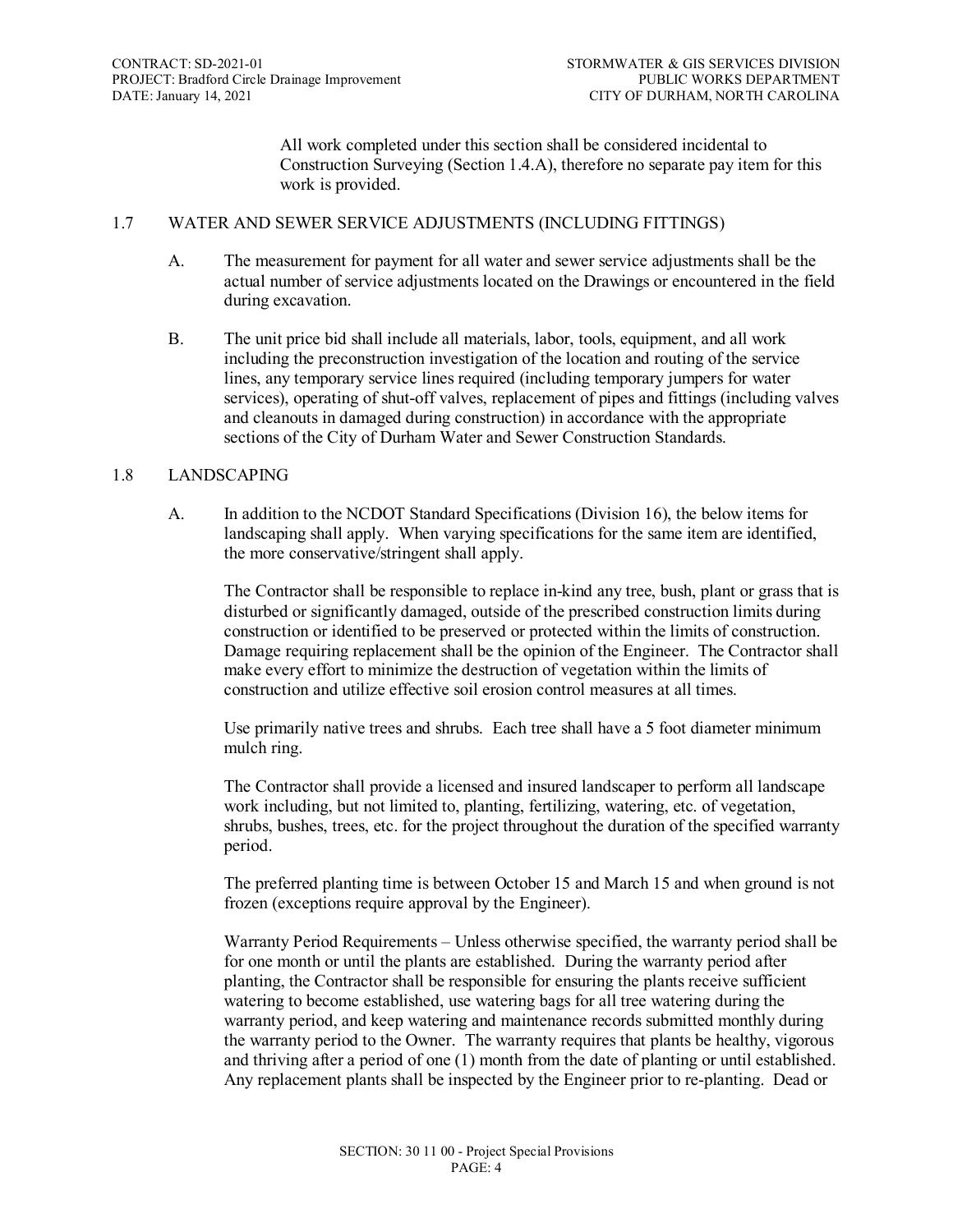dying plants will be documented and removed immediately by the Contractor. The Contractor shall call for a review of the plantings at the end of the warranty period by the engineer and owner. At this meeting the plants will be field reviewed to confirm the acceptance to the end of the contractors warranty period or to determine if replacement plants are required. Replacement dates for supplemental plantings will be established by mutual agreement between the Engineer, Owner and the Contractor. New plants shall be subject to the original warranty for that plant.

- B. Plants
	- 1. The Contractor must provide a list of sources for all plant material for the Engineer's review.
	- 2. No substitute plants shall be ordered by the Contractor without the written approval of the Engineer and Owner.
	- 3. Plants shall be measured when branches are in the normal position. Height and spread dimensions refer to the main body of the plant and not branch tip to tip. If a range of size is given, no plant shall be less than the minimum size and not less than 40% of the plants shall be as large as the maximum size specified. The measurements specified are the minimum size acceptable and are the measurements after any pruning, where pruning is required. Plants that meet the measurements specified, but do not have a normal balance between height and spread shall be rejected.
	- 4. A complete list of plantings and necessary landscape material is provided on the Drawings.
- C. Trees and Shrubs
	- 1. Furnish plants in quantities required to complete the work as indicated on the Drawings and per bid schedule.
	- 2. Use plants that are symmetrical and typical of its species, healthy, well branched and well-proportioned in respect to height and width, free from disease, injury, insects and weak roots, and conforming to the requirements of the American Standard for Nursery Stock, ANSI 260 I 1990. All plants are subject to inspection. All trees shall have been grown in areas of Zone 7 hardness or colder.
	- 3. Botanic and Common Names Nomenclature is in conformance with standard horticultural practice in the area. Plants are to be delivered to the site with tags bearing the botanic name as indicated by the plant list.
	- 4. Plant Protection Plants shall be handled so that roots are adequately protected at all times from drying out and from other injury. Protect balls of balled plants which cannot be planted within 12 hours of delivery with soil or other suitable materials. Where possible, store plants in the shade. Keep all plant roots moist before, during and after planting.
- D. Live Staking
	- 1. Species used shall be harvested during dormancy when no leaves are present. If the construction/planting sequence allows, the cuttings may be propagated at a nursery over winter to develop roots before planting.
	- 2. See Drawings for installation details and live staking sizing specifics. These units shall be free from all side branches. Stakes shall be 0.5 to 1.5 inch in diameter and 2- to 3 feet long with the bottom end cut off at an angle and the top end with a straight cut.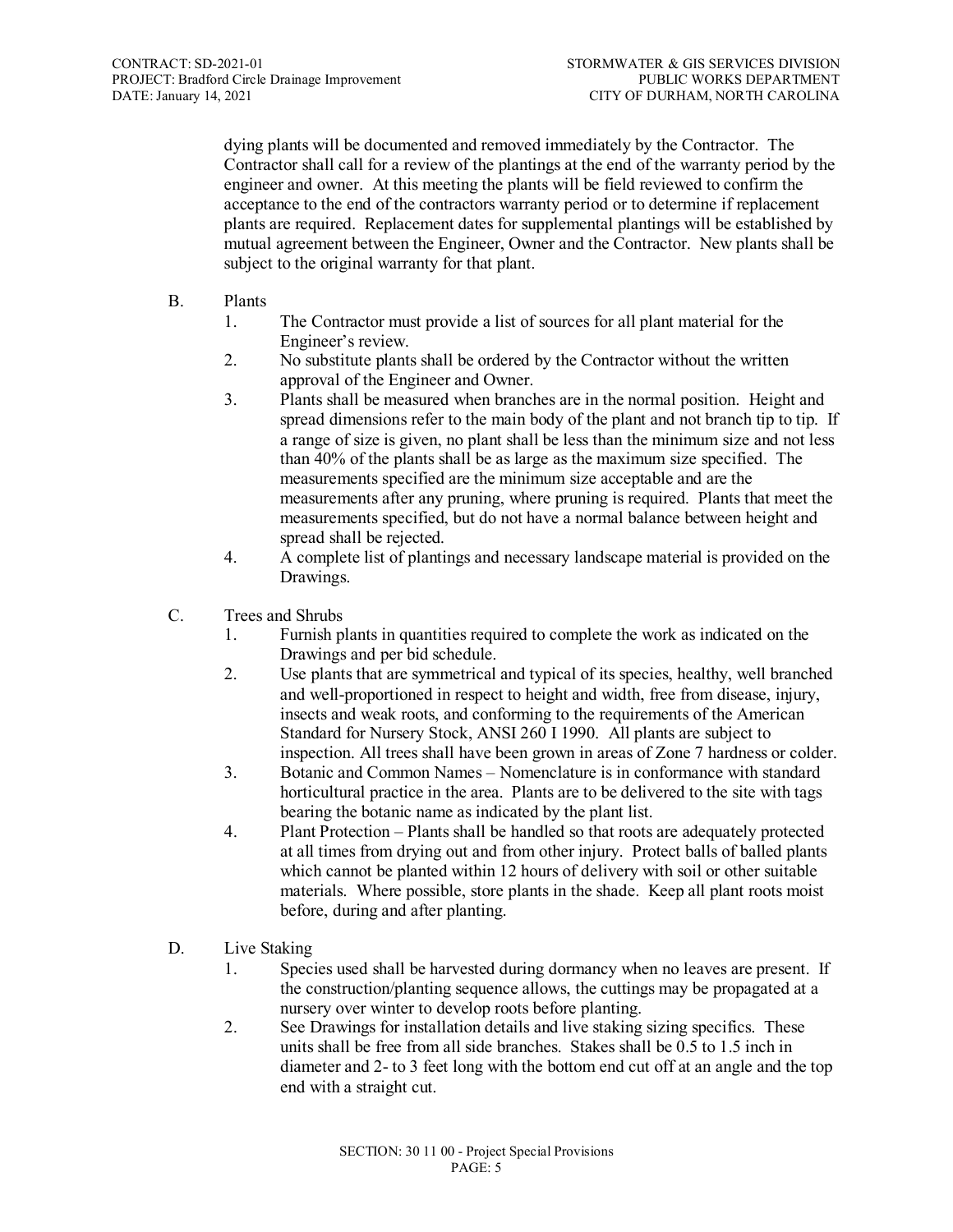- 3. Live branch cuttings shall consist of a mix of the woody plant species as called for on the Drawings. The species will be selected for a combination of trees and shrubs for the piedmont physiographic region. The live stakes will be selected from available species that are produced and available at local nurseries that include but are not limited to Cure Nursery, Cill Ide Native Plant Nursery, Mellow Marsh Farm, and Coastal Plain Conservation Nursery. Plant substitutes may be approved by the Engineer if named species are not available during the time of planting.
- 4. The use of chainsaws, weed whips with metal blades, loppers, and pruners shall be permitted provided that they are used in such a manner that they leave clean cuts. Live plant materials shall be cut and handled with care to avoid bark stripping and trunk wood splitting. Cuts shall be made 8 in to 10-in from the ground when cutting from the approved, natural growing source sites. Cuts shall be made flat or at a blunt angle. This assures that the source sites shall regenerate rapidly.
- 5. The harvesting site must be left clean and tidy. Large unused material shall be cut up into 16-inch lengths and evenly distributed around the site.
- 6. Live branch cuttings shall be bound together securely with twine at the collection site, in groups, for easy handling and for protection during transport. Live branch cuttings shall be grouped in such a manner that they stay together when handled. Five cuttings shall be allowed per bundle.
- 7. During transportation, the live cut branch groups shall be placed on the transport vehicles in an orderly fashion, to prevent damage and to facilitate handling. The live cut plant materials shall be covered with a tarp or burlap material during transportation.
- 8. Upon arrival at the construction site, live branch cuttings shall be inspected for acceptability. Live cut material shall be collected from sources that shall be approved prior to the commencement of cuffing operations. Only healthy, wellbranched and disease-free stock shall be acceptable.
- 9. All cut plant materials shall arrive on the job site within 8 hours of cutting. Prior to planting, the cuttings shall be soaked by submerging at least 213 of their length in containers of water, free from any harmful oil, chemical, sprays, or other materials. The cuttings shall be kept in the shade at all times.
- 10. Plants not installed on the day of arrival at the job site shall be stored and protected until installation. Unless otherwise specified, all live plant materials will used within 24 hours after cutting. Outside storage locations shall be continually shaded and protected from the wind. Live cut plant material shall be heeled in moist soils or kept in water. Live cut materials shall be protected from drying at all times.
- 11. The Contractor shall use augers, stingers, hand held dibble bars or similar method to prepare planting pits for willow cuttings or bundles. Cuttings shall be inserted in the ground the bud scars or tip pointing upward and to a sufficient depth such that the butt end of the cutting penetrates the water table. Earth shall be tamped around the cuttings or bundles to insure proper soil contact. Following installation, all live stakes or bundles shall be pruned so that no more than 1 to 2 feet of the cuttings are aboveground.
- 12. Warranty The Contractor shall maintain a 1 year, 85 percent care and replacement warranty for all live stakes. The period of care and replacement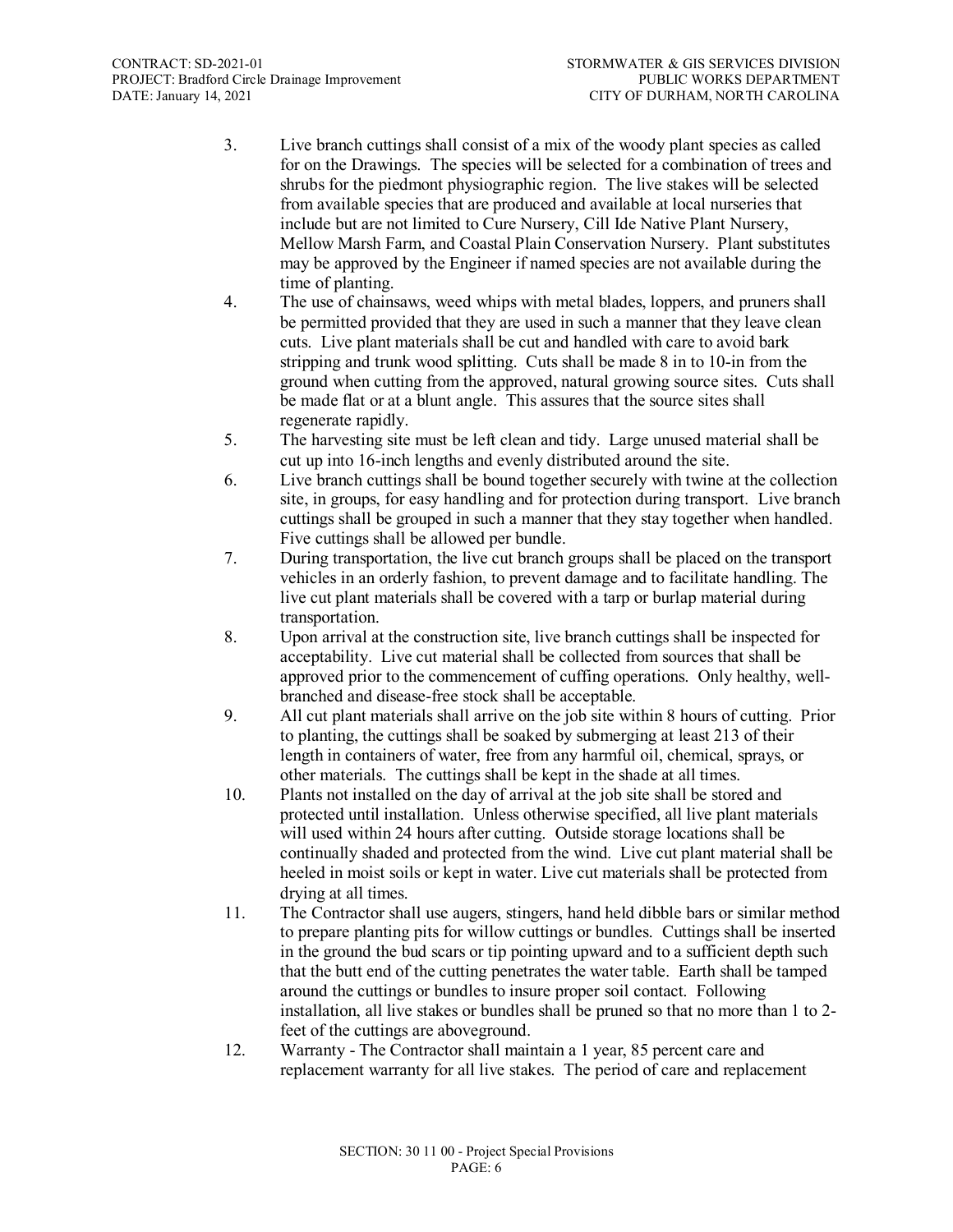shall begin after inspection and approval of the initial installation of all live stakes and continue for 1 year, with one potential replacement period. The Contractor will not be responsible for live stakes that have been damaged by vandalism, fire, flooding or other activities beyond the Contractor's control.

- E. Tublings and Rooted Plant Plugs
	- 1. A minimum stem caliper for tublings and rooted plant plugs is 1/8 inch. For guidance, see Section 10 of the American Standard for Nursery Stock 2004.
	- 2. Tublings and rooted plant plugs shall consist of a mix of the following species as called for on the Drawings. The species will be selected for a combination of trees and shrubs for the piedmont physiographic region. The tublings and rooted plant plugs will be selected from available species that are produced and available at local nurseries that included but are not limited to Cure Nursery, Cill Ide Native Plant Nursery, Mellow Marsh Farm, and Coastal Plain Conservation Nursery. Plant substitutes may be approved by the Engineer if named species are not available during the time of planting.
	- 3. During transportation, the plants shall be placed on the transport vehicles in an orderly fashion, to prevent damage and to facilitate handling. The live cut plant materials shall be covered with a tarp or burlap material during transportation.
	- 4. Upon arrival at the construction site, the plants shall be inspected for acceptability. Only healthy, well-branched and disease-free stock shall be acceptable. Plants not installed on the day of arrival at the job site shall be stored and protected until installation. While plants are being transported to and from storage, or are being distributed in plantings beds or are awaiting planting after distribution, the Contractor shall protect the plants from drying out by means of wet canvas, burlap or straw, or by other means acceptable to the Engineer and appropriate weather conditions and the length of time the roots will remain out of the ground. Plant materials shall be protected from drying at all times.
	- 5. Installation of tublings and rooted plant plugs shall be conducted in designated areas according to the planting plan or as directed by the Engineer. Soil in the area of shrub and tree plantings shall be loosened to a depth of at least one foot. This is only necessary on compacted soil. Plants may be planted in holes made by an auger, mattock, dibble, planting bar, or other means that meet the approval of the Engineer. Following plant hole excavation, gently place watered plant in the hole immediately ensuring that the roots are not tangled, compacted, or curled up at the ends. Plants shall be planted in a vertical position with the root collar approximately 0.5 inches below the soil surface. The planting trench or hole shall be deep and wide enough to permit roots to spread out and down without Jrooting. After planting, compress the soil at the base of the plant to eliminate voids between the rootball and existing soil. Straw mulch shall be placed around the base of each plant at least 4-6 inches thick. Straw bale may be torn into segments and placed around the base of each plant.
- F. Seed Mixes Riparian seed mix shall be Earnst Conservation Seeds NC Piedmont Riparian Mix or approved equal with an application rate of 20 pounds per acre. Seed mixes for individual projects may be shown on the plans and shall be provided in lieu of the NC Piedmont Riparian Mix stated above.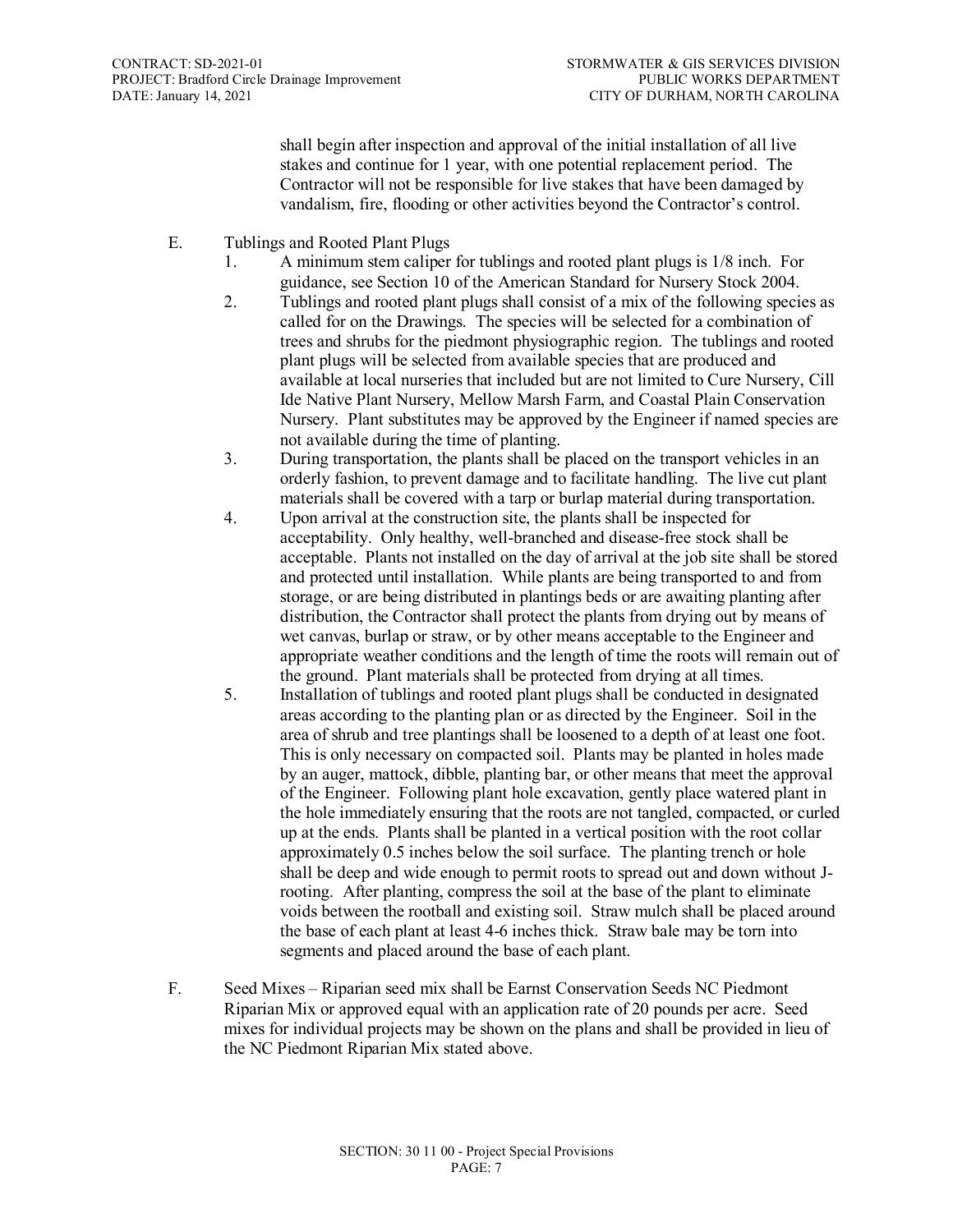G. Erosion Control Blanket (C700 Type) – In general, erosion control blankets should be applied to channels, and other steeply sloped areas which are disturbed by construction operations and/or which are to remain as finish grade surfaces. Erosion control blankets shall be a machine-produced 100% biodegradable mat. The blanket shall be of consistent thickness with the coconut fiber evenly distributed over the entire area of the mat. Erosion Control Blankets will only be used in locations specified on the plans or as directed by the Engineer.

| Matrix               | 100% Coconut Fiber                        |
|----------------------|-------------------------------------------|
| Weight               | $20 \text{ oz/SY } (678 \text{ gm/m2})$   |
| Tensile Strength     | 1348 x 626 lb/ft minimum (1650.5 x        |
|                      | $766.5 \text{ kg/m}$                      |
| Elongation           | 34% x 38%                                 |
| Open Area (measured) | 50%                                       |
| <b>Thickness</b>     | $\overline{0.30}$ inches minimum (7.6 mm) |
| Flexibility (mg-cm)  | 65030 x 29590                             |
| Recommended Flow     | 11 feet/second $(3.35 \text{ m/s})$       |
| <b>Size</b>          | 6.6 x 164 feet (120 SY) or (100 SM)       |
| "C: Factor"          | 0.002                                     |

1. Materials – Coconut fiber matting shall be provided to meet the specifications provided below:

Stakes will be wooden stakes 12 inch (300 mm) in length with a notch cut 1 inch (25 mm) from the top. These stakes shall be used to stake the matting along the slopes. Wooden 3 foot stakes spaced approximately 4 feet apart shall be used to secure the matting at the toe of the slope. The toe stakes shall have a minimum 1-inch by 1-inch cross-section and shall be designed so that the matting cannot slide past the exposed end of the stake.

# 1.9 TREE PROTECTION FENCING

- A. Basis of Measurement: By linear feet (LF).
- B. Basis of Payment: Includes the work described in this specification section and will be paid as the actual number of linear feet of tree protection fence approved by the Engineer and installed by the Contractor.
- C. Tree protection fencing shall conform to the current "Construction and Tree Protection" document prepared by the North Carolina State University – North Carolina A&T State University Cooperative Extension. The document may be downloaded at the following web page: [https://content.ces.ncsu.edu/construction-and-tree-protection.](https://content.ces.ncsu.edu/construction-and-tree-protection)
- D. and preventing erosion.

# 1.10 SELECT TREE REMOVAL

A. The Unit Price Work Item "Select Tree Removal" shall include all the work described in the NCDOT Standard Specifications Section 200 "Clearing and Grubbing."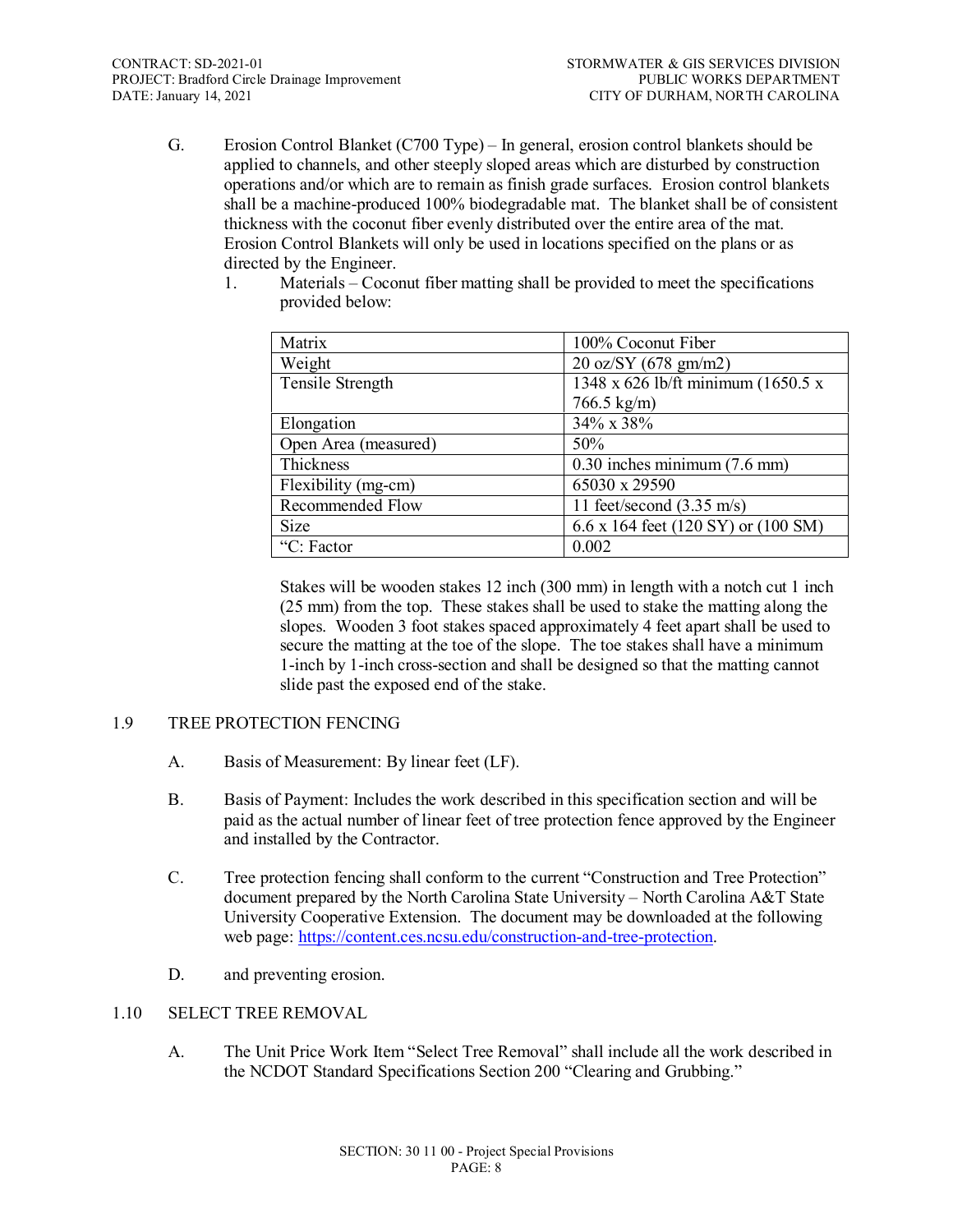B. The diameter of the tree will be determined by measuring the circumference of the trunk in inches at 4.5 feet above the existing ground surface (Diameter Breast Height) and dividing the length by  $\pi$  (approximately 3.14). Payment will be made on each/individual basis.

#### 1.11 PERVIOUS CONCRETE PAVEMENT

A. DESCRIPTION: This work shall consist of constructing pervious Portland cement concrete roadway pavements, alleys, sidewalks, or trails on a prepared sub-grade in accordance with these specifications and in conformity with the lines, grades, thicknesses and typical sections shown in the contract documents or as directed by the Chief Engineer.

The pervious concrete pavements and sidewalks shall consist of a mixture of Portland cement, aggregate, water, admixtures and other ingredients as may be specified.

#### B. REFERENCES

ACI 522R-10 Report on Pervious Concrete

ACI 522.1-13 Specifications for Pervious Concrete Pavement

ACI 211.3R - Guide for Selecting Proportions for No-Slump Concrete

ACI 325.12R-02 Guide for the design of Jointed Concrete Pavements for Streets and Local Roads

ASTM C42 - Standard Test Method for Obtaining and Testing Drilled Cores and Sawed Beams of Concrete

ASTM C94 - Standard Specification for Ready-Mixed Concrete

ASTM C150 – Standard Specification for Portland Cement

ASTM C595 - Standard Specification for Blended Hydraulic Cements

ASTM C979 – Standard Specification for Pigments for Integrally Colored Concrete

ASTM C1077 - Standard Practice for Agencies Testing Concrete and Concrete Aggregates for Use in Construction

ASTM C1116 – Standard Specification for Fiber Reinforced Concrete

ASTM C1688 - Standard Test Method for Density and Void Content of Freshly Mixed Pervious Concrete

ASTM C1701 - Standard Test Method for Infiltration Rate of In Place Pervious Concrete

ASTM C1754 - Standard Test Method for Density and Void Content of Hardened Pervious Concrete

ASTM D994 - Standard Specification for Preformed Expansion Joint Filler for Concrete

ASTM D1751 - Standard Specification for Preformed Expansion Joint Filler for Concrete Paving and Structural Construction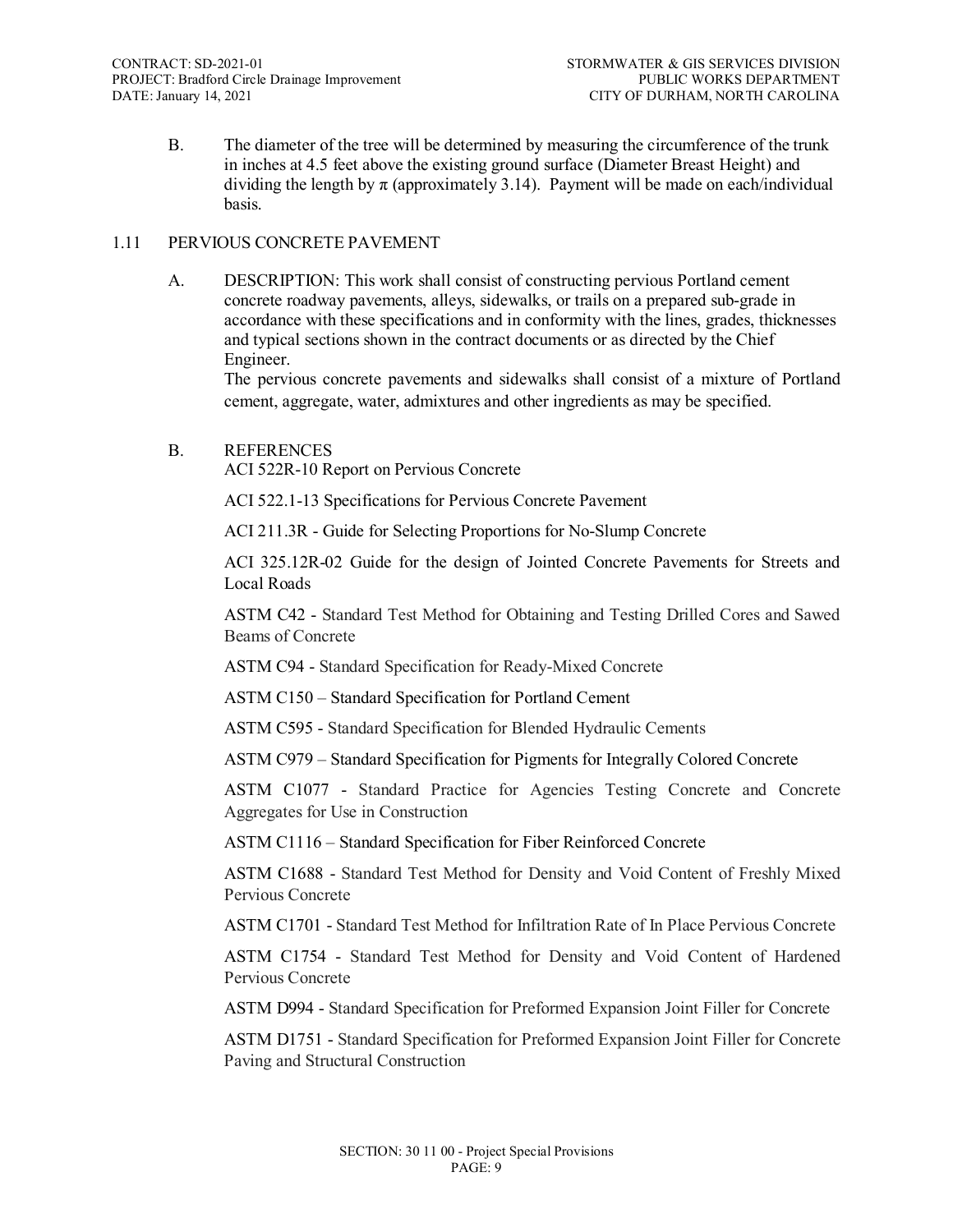ASTM D1752 - Standard Specification for Preformed Sponge Rubber Cork and Recycled PVC Expansion Joint Fillers for Concrete Paving and Structural Construction

NCDOT Standard Specifications, 2018

NRMCA – National Ready Mix Concrete Association

Washington State DOT – Preliminary Procedures for Structural Design of Pervious Concrete Pavements.

# C. MATERIALS

- 1. Portland Cement shall be:
	- a. Type I or II conforming to AASHTO M85 or ASTM C150; or
	- b. Type IP or IS conforming to ASTM C595.
- 1. Aggregate
- 2. Maximum coarse aggregate size shall be No. 8.
	- a. Coarse and fine aggregate conforming to NCDOT Standard Specifications Sections 1014-2 and 1014-1 of the DDOT Standard Specifications shall be double-washed. Washing shall be sufficient to remove dust and other coatings.
- 3. Admixtures Water reducing, hydration stabilizers, air entrainment, and other admixtures conforming to DDOT Specifications shall be allowed in the mix design.
- 4. Fibers Reinforcing fibers conforming to DDOT Specifications and ASTM C1116 shall be allowed in the mix design.
- 5. Pigments Pigments conforming to ASTM C979 shall be allowed in the mix design.
- 6. Joint Material Filler for expansion joints shall be in accordance with Section 807.01 of the DDOT Standard Specifications.

# D. PROPORTIONING

Comply with ASTM C94 and develop a concrete mix design meeting the following requirements in accordance with ACI 211.3R, Appendix 6:

- 1. Concrete shall achieve a minimum infiltration rate of 50 inches/hour (25 gallons/hour in a 12 inch diameter cylinder). Testing shall be in accordance with ASTM 1701.
- 2. Concrete shall meet a minimum 28-day design flexural strength of 450 psi. Concrete shall achieve a compressive strength of 3,000 psi.
- 3. A combined coarse and fine aggregates gradation shall be provided and material passing the #4 sieve shall be between 4% and 7%.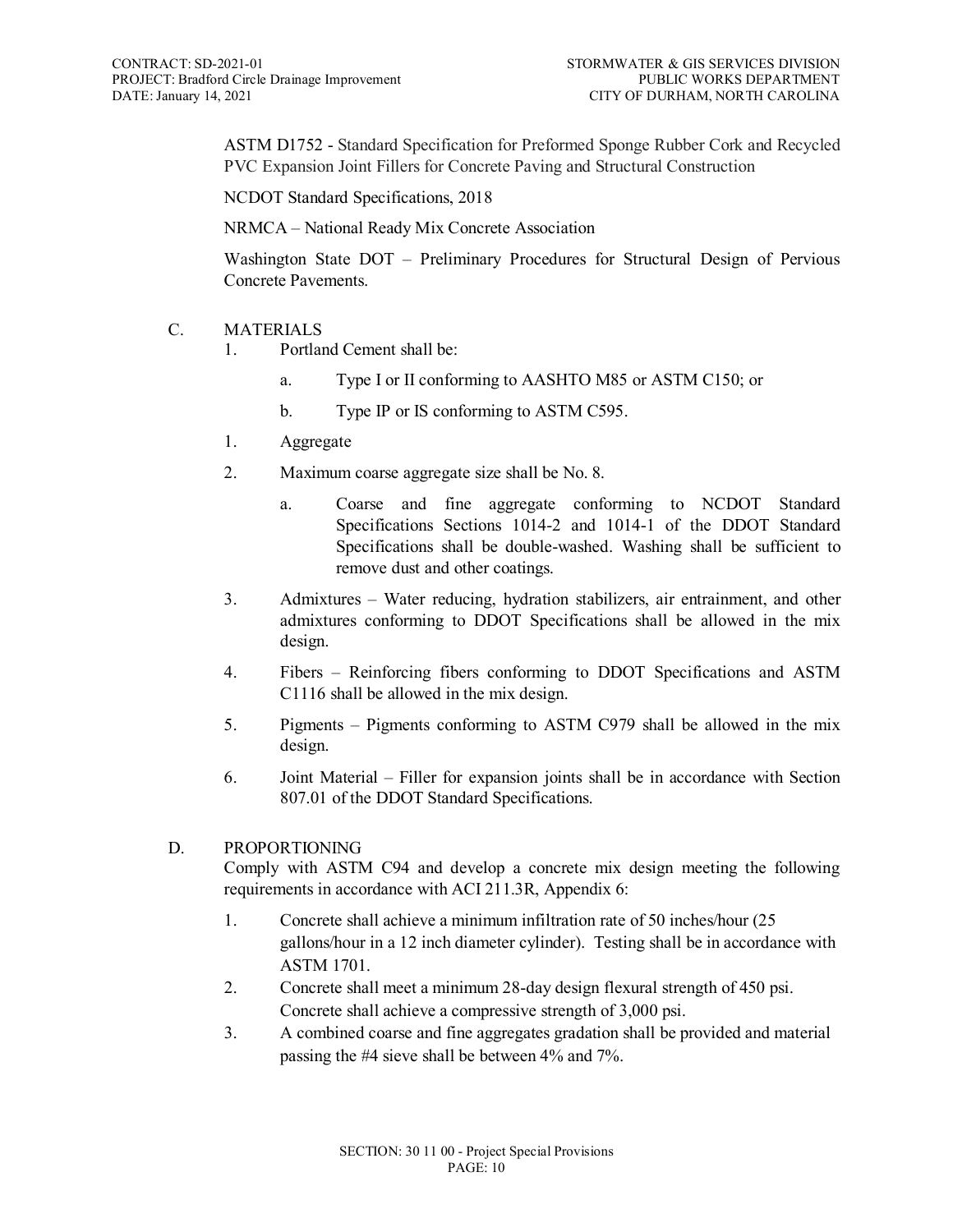4. Mix Water: Mix water quantity shall be such that the cement paste displays a wet metallic sheen without causing the paste to flow from the aggregate. Mix water yielding a cement paste with a dull-dry appearance has insufficient water for hydration. Insufficient water results in inconsistency in the mix and poor bond strength between aggregate particles. High water content results in the paste reducing or eliminating the void system required for porosity.

# E. SUBMITTALS

- 1. Contractor Qualifications
	- a. At the time of bid submission, Contractor shall submit the name and qualifications of the pervious concrete installer, providing written evidence of the following:
		- (i) Employment of one (1) NRMCA certified Pervious Concrete Craftsman who shall be on site, overseeing each placement crew, during all concrete placement; or
		- (ii) Employment of at least two (2) NRMCA certified Pervious Concrete Installers who shall be on site, overseeing each placement crew, during all concrete placement.
	- b. Not later than fourteen (14) days before construction of pervious concrete, Contractor shall furnish evidence of employment of at least three (3) certified Pervious Concrete Technicians who will perform the pervious concrete construction.
- 2. Testing Agency Within seven (7) days after notice to proceed, Contractor shall furnish the name and location of the proposed testing agency meeting the requirements of Section O of this specification.
- 3. Concrete Producer Qualifications Within seven (7) working days after notice to proceed, Contractor shall furnish the name and location of an NRMCA certified plant that will produce and provide pervious concrete.
- 4. Concrete Mix Design Not later than thirty-five (35) days before construction of pervious concrete, Contractor shall furnish:
	- a. A proposed mix design with proportions of materials for acceptance as described in section D of this specification or otherwise specified in Contract Documents. The data shall include unit weight, void ratio, and strength.
	- b. Samples of individual concrete materials contained in the mix design for sampling and testing of material prior to use, in accordance with Section 106.02 of the DDOT Standard Specifications.
- 5. Product Sample (Test Panel) At least fifteen (15) working days before construction of pervious concrete, and following the Design Engineer's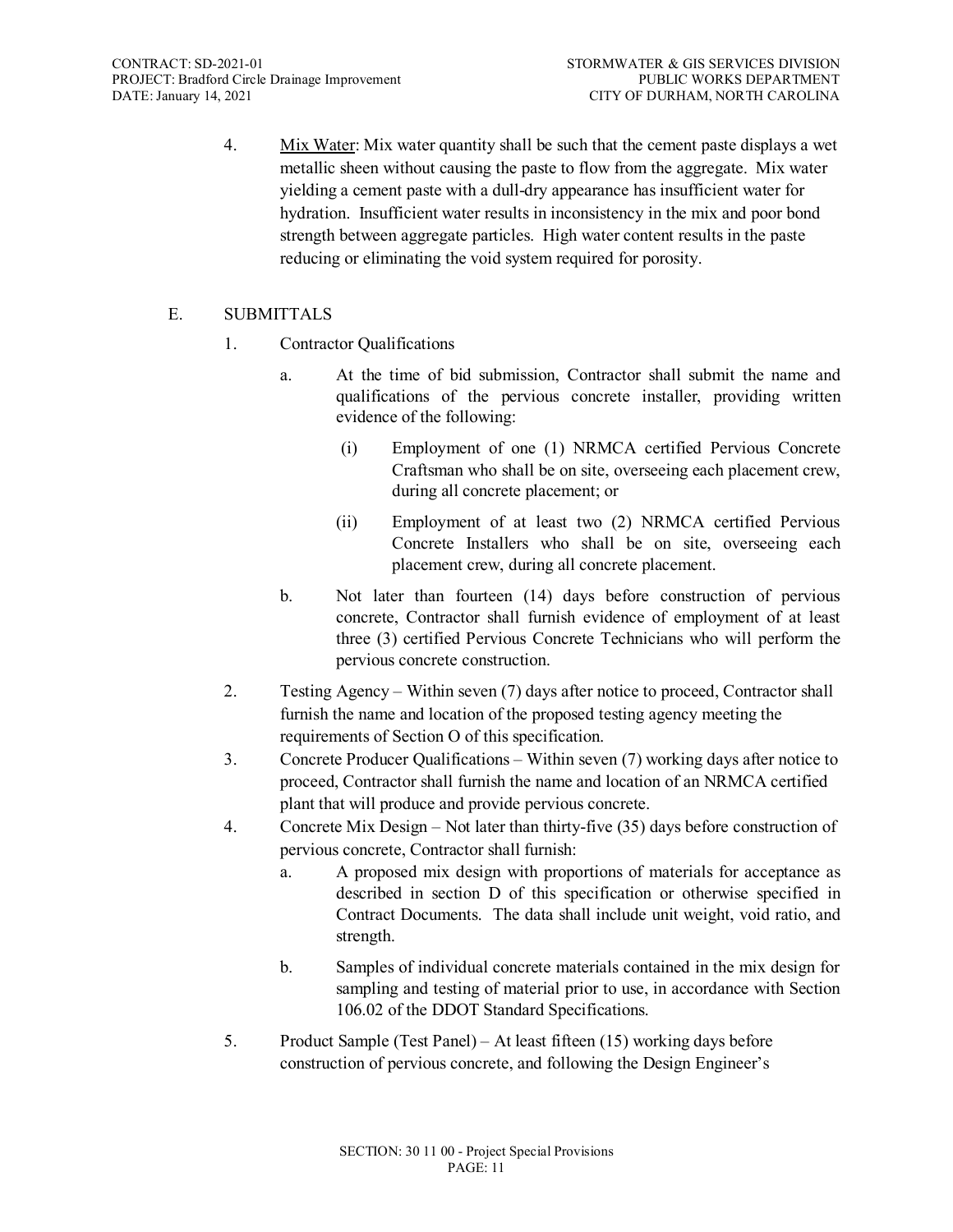acceptance of the mix design, Contractor shall provide a sample of the product (test panel) in accordance with section F of this specification.

# F. TEST PANEL

- 1. Contractor shall provide a minimum of one (1) test panel for acceptance. Place, joint and cure the test panel, a minimum of 275 square feet in size or as specified in the Contract Documents, at the required project thickness to demonstrate that in-place void contents, unit weights, and infiltration rates can be met and to demonstrate effective jointing that does not compromise the cured concrete integrity.
- 2. Test Panel Infiltration: Test panels shall be tested for infiltration in accordance with ASTM C1701.
- 3. Test Panel Cores: Test panels shall have three (3) cores, each six (6) inches in diameter, taken from the panel a minimum of seven (7) days after placement of the pervious concrete. At least one core shall be taken within six (6) inches of a contraction joint. The cores shall be measured for thickness, void structure, and unit weight. Untrimmed, hardened core samples shall be used to determine thickness in accordance with ASTM C42. After thickness determination, the cores shall be trimmed and measured for unit weight in a saturated condition and void content in accordance with ASTM C1754.
- 4. Test Panel Acceptance: Satisfactory test panels will be determined by:
	- a. Infiltration rate of at least 50 inches per hour.
	- b. Compacted thickness within 1/4" of the specified thickness.
	- c. Void Content  $\pm$  three (3) percent of the design void content.
	- d. Unit weight  $\pm$  five (5) pounds per cubic foot of the design unit weight.

If test panels meet the above mentioned requirements, they can be left in-place and included in the completed work. If test panels do not meet the above mentioned requirements, they shall be removed and disposed of in an approved manner, and replaced with an acceptable test panel at the contractor's expense.

#### G. PREPARATION OF GRADE

- 1. Sub-Grade Preparation Shall be in accordance with project construction plans and NCDOT Specifications
- 2. Base Materials Shall be in accordance with project construction plans and NCDOT Specifications

# H. HANDLING, MEASURING AND BATCHING MATERIALS

Pervious concrete shall be transported from batching plant to the location of placement by a rolling drum mixer truck with current (within 12 months) certification by the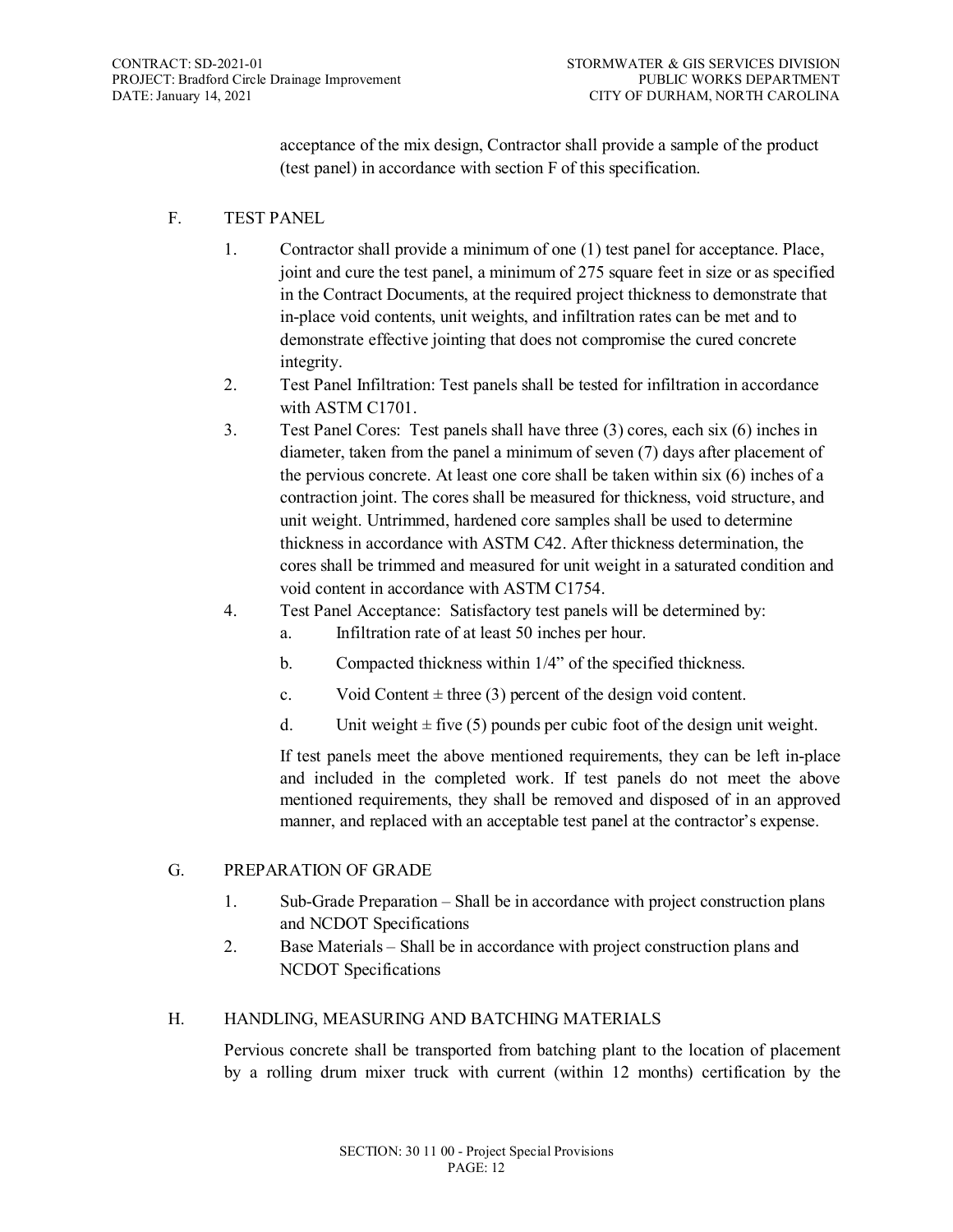NRMCA. Non-agitating trucks shall not be used. Each truck should not haul more than two (2) loads before being cycled to another type of concrete, unless a stabilizing hydration agent is used in the pervious concrete mix design or if DDOT determines that there is no significant concrete build-up in the concrete mixer after delivery of each load.

# I. MIXING CONCRETE

- 1. Concrete shall be mixed for a minimum of one (1) minute after introduction of all materials into the mixer. Truck mixers shall be operated at the speed designated by the concrete producer for at least 75 to 100 revolutions of the drum.
- 2. Concrete mixing shall comply with ASTM C94 except that discharge shall be completed within sixty (60) minutes after the introduction of mix water to the cement. This time can be increased to ninety (90) minutes when utilizing a hydration stabilizer. Further water addition is permitted at the point of discharge provided the design water/cement ratio is not exceeded.

# J. LIMITATIONS ON MIXING AND PLACING

Do not install pervious concrete when ambient temperature is below 40°F or above 90°F, or when ambient temperature is forecasted to be below  $40^{\circ}$ F or above  $90^{\circ}$ F at any time during the seven (7) days following placement, unless otherwise permitted in writing by the Chief Engineer.

# K. PLACING AND CONSOLIDATING CONCRETE

- 1. Pre-Construction Conference A mandatory pre-construction conference will take place at least seven (7) days prior to installation of work and shall include at a minimum engineer, inspector, general contractor, pervious concrete contractor, concrete supplier, and field testing agency.
- 2. Wet the base materials or sub-grade immediately prior to concrete placement.
- 3. Deposit concrete directly from the transporting equipment onto the base materials or sub-grade, as appropriate.
- 4. Discharge: Each truckload shall be visually inspected for moisture consistency prior to discharge. Water addition shall not be permitted at the point of discharge to obtain the required mixture consistency and truckloads lacking the required moisture consistency shall be rejected as determined by the inspector. Discharge shall be a continuous operation and shall be completed as quickly as possible. Concrete shall be deposited as close to its final position as practical and such that discharged concrete is incorporated into previously placed and plastic concrete. If consolidation occurs during concrete discharge, placement shall be halted, the mixture shall be addressed, and the consolidated portion removed and replaced immediately.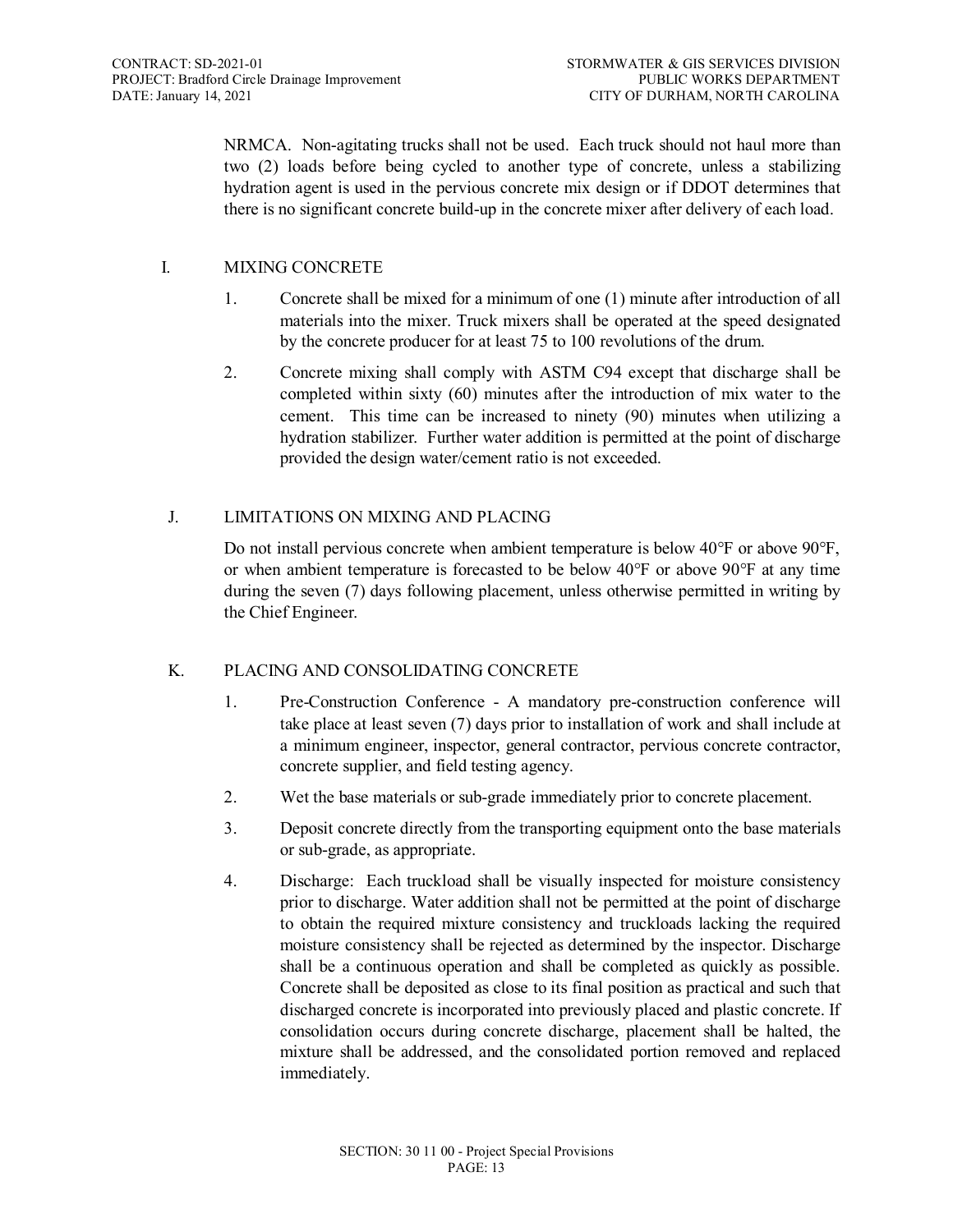- 5. Other methods of discharging the concrete may be used when specified in the Contract Documents or as allowed by the Chief Engineer.
- 6. Spread the concrete using a come-along, short-handle square ended shovel or rake, or similar equipment.
- 7. Rolling compaction shall be achieved using a motorized or hydraulically actuated, rotating, weighted tube screed that spans the width of the section placed and exerts a minimum vertical pressure of 10 psi on the concrete. Alternatively a steel pipe roller meeting the same criteria may be used.
- 8. Plate compaction is not recommended, but may be necessary in small areas. When necessary, a standard soil plate compactor with a base area of at least two square feet that exerts a minimum pressure of 10 psi on the concrete through a  $\frac{3}{4}$ inch minimum plywood cover shall be used.
- 9. Cross rolling shall be performed using a roller specifically designed to smooth and compact pervious concrete. Lawn rollers are not allowed.
- 10. Foot-traffic shall not be allowed on fresh concrete.

# L. STRIKE-OFF, CONSOLIDATION AND FINISHING

- 1. Strike off concrete between forms using a form riding paving machine, vibrating screed, or roller screed.
- 2. Do not use steel trowels or power finishing equipment.
- 3. Final surface texture shall be achieved by finishing the fresh concrete using a full-width steel roller that provides a minimum compactive pressure to achieve the required tolerances.
- 4. Hand tools shall be used to finish the concrete along the slab edges immediately adjacent to forms.
- 5. Other methods of producing final surface texture may be permitted when specified in the Contract Documents or approved by the engineer.

# M. CURING

- 1. Begin curing within twenty (20) minutes of concrete discharge unless longer working time is approved by the Chief Engineer.
- 2. Curing Material:
	- a. The pavement surface shall be entirely covered with a minimum six (6) mil thick polyethylene. Sheeting shall be cut to a minimum of the full lane width and pavement shall remain covered for at least seven (7) uninterrupted days.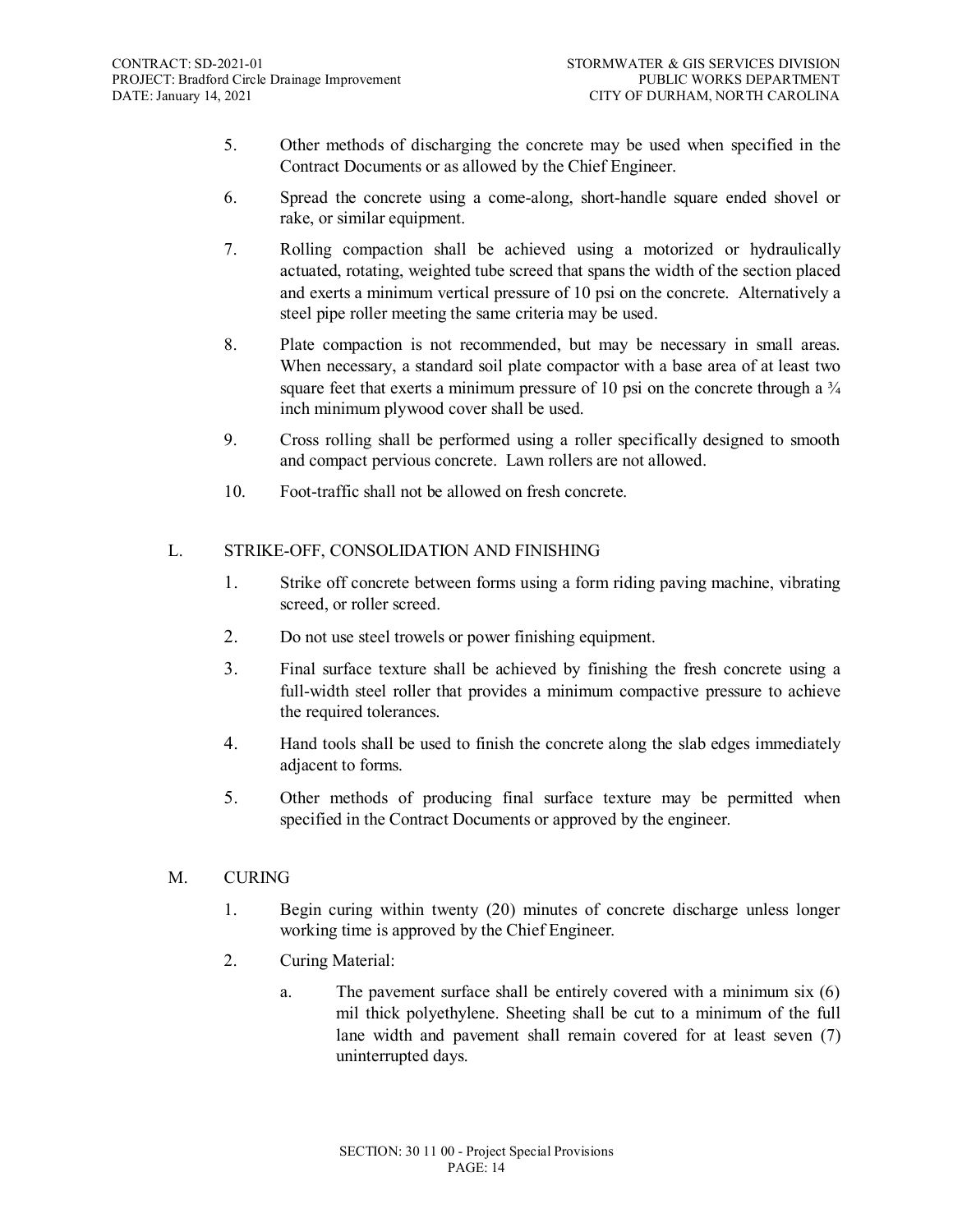- b. Alternate curing materials may be used as approved by the Chief Engineer.
- 3. Curing sheets shall be secured and kept secure at all times without using dirt.
- 4. Hot Weather Curing: A fog shall be sprayed above the surface, before covering, when required due to hot weather conditions. Equipment must include fog nozzles that atomize water using air pressure to create a fog blanket over the slab.
- 5. Cold Weather Curing: Curing shall be in accordance with NCDOT Cold Weather Specification 420-7.

#### N. JOINTS

- 1. Contraction joints shall be installed at locations and spacing described in N.2 at one-quarter  $(\frac{1}{4})$  the depth of the thickness or a maximum of one and a half  $(1\frac{1}{2})$ inches for roadway and alley pavements, and at one-half inch  $(\frac{1}{2})^{\circ}$  for sidewalks and trails. Allowable methods for joint placement, as directed by the Chief Engineer, include:
	- a. Rolled Joints shall be formed in plastic concrete using a steel pipe roller to which a beveled fin with the required diameter to achieve the joint depth has been attached around the circumference of the roller. Rolled joints are formed immediately after roller compaction and before curing. Sidewalks and trails shall have rolled joints.
	- b. Sawed joints shall be constructed as soon as the pervious pavement can be sawed without raveling the sawed edge and before initial cracking occurs, using a wet saw or an early-entry saw. Sawed joints shall typically be constructed between 24 hours and 48 hours after concrete placement, depending on site conditions. At no time during the sawing process shall more pavement surface be exposed than that needed for sawing. Any dust or slurry generated during sawing shall be immediately removed during the sawing operation.
- 2. Construction joints shall be installed at a spacing of no greater than 12 feet with a maximum length to width (L:W) ratio of 1.25 Long to 1.0 Wide and whenever concrete placement is suspended for a sufficient length of time that concrete may begin to harden.
- 3. Expansion joints shall be installed when pervious concrete will abut existing concrete slabs or other structures such as walls, curbs, clean out aprons, footings, columns, catch basins, stairs, light poles, and other points of restraint.
- 4. To reduce raveling at joints, or where pervious concrete meets impervious pavement, finishing may be necessary in accordance with Section L, Item 4 of this specification.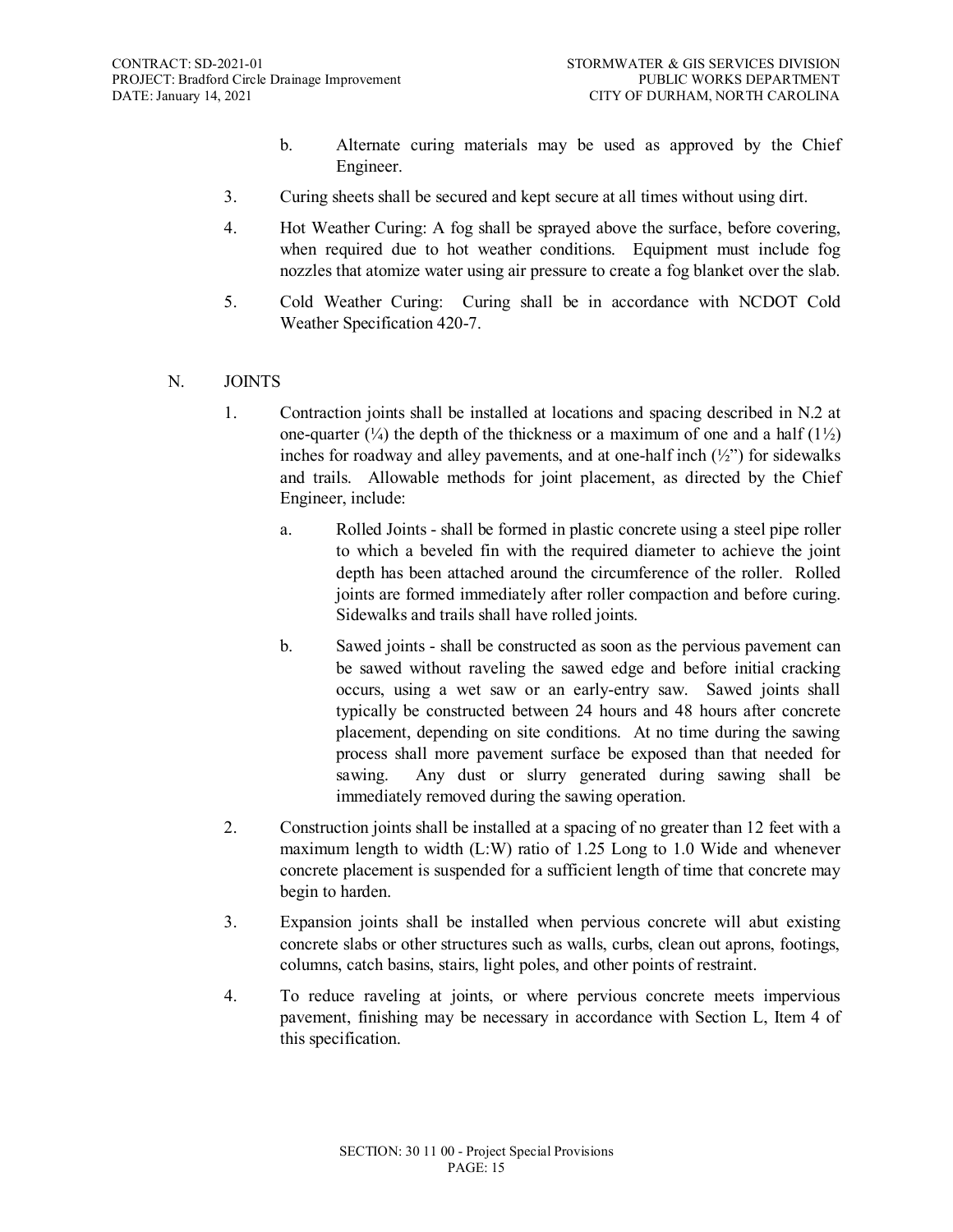# O. TESTING

Testing responsibilities will be performed by the testing agency at the Contractor's expense. Concrete materials and operations may also be tested and inspected by the owner as work progresses. Use of testing services will not relieve Contractor of the responsibility to furnish materials and construction in full compliance with the Contract Documents. Failure to detect defective work or materials early will not prevent rejection if a defect is discovered later nor shall it obligate the Engineer for final acceptance at any time.

- 1. Testing Agency: Agencies that perform testing services on concrete shall be AASHTO accredited per AASHTO R18 and meet the requirements of ASTM C1077. Testing agencies performing the testing shall also have experience in testing pervious concrete and shall be accepted by the Engineer before performing any work. Field tests of concrete shall be made by an individual certified as an NRMCA Certified Pervious Concrete Technician, who is also an ACI Concrete Field Testing Technician, Grade 1 in accordance with ACI CPI.
- 2. Testing Procedure:
	- a. Conduct tests in accordance with ASTM C1688 at the beginning of each pervious concrete placement operation for each batch, or for every 50 cubic yards (maximum), or a minimum of one test for each day's placement, to verify fresh density and void content.
	- b. A minimum of seven (7) days following each placement, three (3) cores, six (6) inches in diameter, shall be taken. The cores shall be measured for thickness, void content and unit weight determined using the methods described in section F of this specification Test Panels. Satisfactory test panels will be determined by:
		- i. Compacted thickness +3/4", -1/4" of the specified thickness.
		- ii. Void Content  $\pm$  three (3) percent of the design void content.
		- iii. Unit weight  $\pm$  five (5) pounds per cubic foot of the design unit weight.
	- c. If pervious concrete fails to meet the above requirements, the Chief Engineer shall make a determination of acceptance, rejection, or acceptance at a reduced price, per Section 501.15 paragraph (A) of the DDOT Standard Specifications.
- 3. The infiltration of the pavement surface shall be tested in accordance with ASTM C1701. All applied water shall infiltrate directly without puddle formation or surface runoff, and the testing shall be observed by DDOT. A minimum infiltration rate of 60 inches per hour shall be achieved.
- 4. Submit all test results to the Chief Engineer.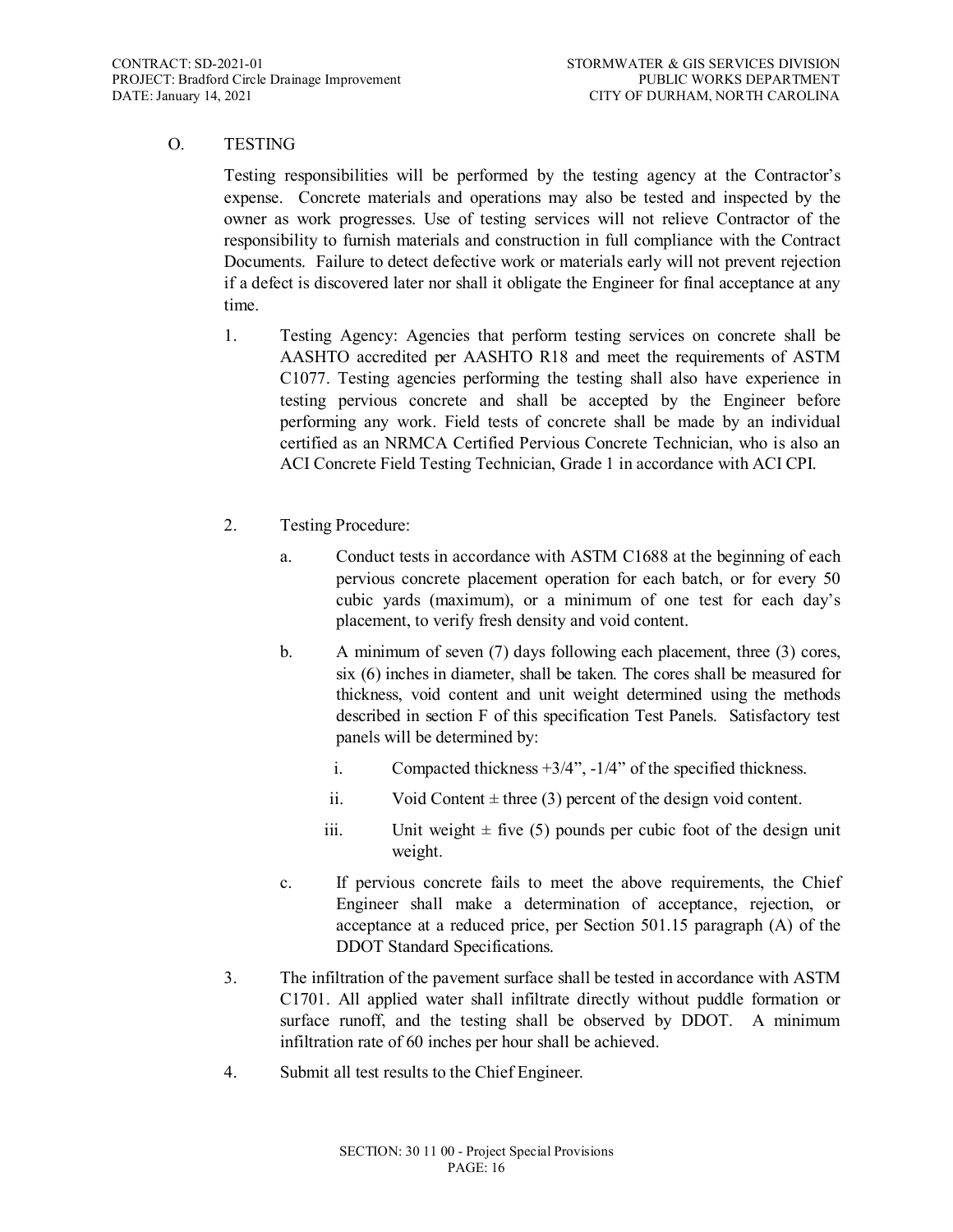5. Cores holes shall be filled with standard concrete.

#### P. OPENING TO TRAFFIC

Both vehicular traffic and pedestrian traffic shall be excluded from pervious concrete pavement after the placement of curing materials as follows:

- 7 days for pedestrian traffic on sidewalks or pavements
- 14 days for vehicular traffic on alleys
- As determined by Chief Engineer for vehicular traffic on roadways, but not less than 14 days.

#### Q. TOLERANCES

Pavement must be mechanically swept and finished before testing for compliance with tolerances. Construct pavement to comply with the tolerances of Section 501.23 of the DDOT Standard Specifications and the following:

- Thicknesses:  $+3/4$  inch;  $-1/4$  inch
- Elevation:  $+$  or  $-1/2$  inch
- Contraction joint depth:  $+1/4$  inch,  $-0$  inch

#### R. MEASURE AND PAYMENT

The unit of measure for Pervious Concrete Pavement will be the square yard at the specified thickness. The actual number of square yards, complete in place measured along the surface, will be paid for at the contract unit price per square yard, or adjusted unit price per square yard if required under Section 501.23 of the DDOT Standard Specifications, which payment will be full compensation for furnishing, hauling, and placing all materials, including formwork, concrete work, joints, expansion joint materials, waterproofing, load transfer devices, impervious material, sealing of joints and curing. Payment for will include all costs for furnishing all materials, labor, tools, equipment and incidentals to complete the work.

#### 1.12 #8 STONE AASHTO GRADATION

# A. Gradation Table:

| % Passing          | <b>Sieve</b>        |
|--------------------|---------------------|
| 100% Passing       | $\frac{1}{2}$ Sieve |
| 85 to 100% Passing | 3/8 Sieve           |
| 10 to 30% Passing  | No. 4 Sieve         |
| 0 to 10% Passing   | No. 8 Sieve         |
| 0 to $5\%$ Passing | No. 16 Sieve        |